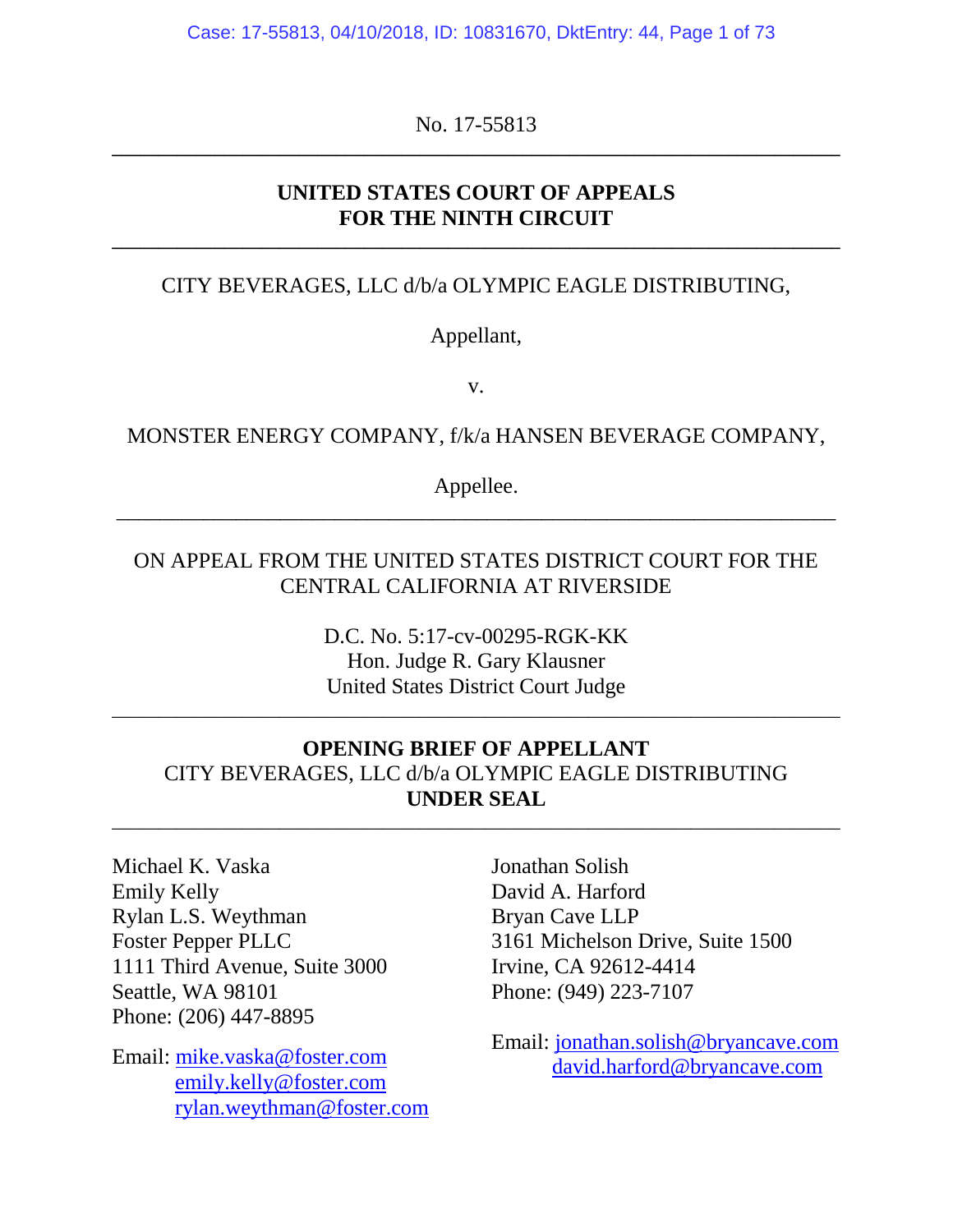### **CORPORATE DISCLOSURE STATEMENT**

Pursuant to Federal Rule of Appellate Procedure 26.1, City Beverages, LLC d/b/a Olympic Eagle Distributing certifies that it has no parent corporation and no publicly held corporation or other publicly held entity owns 10% or more of City Beverages, LLC d/b/a Olympic Eagle Distributing.

Dated: February 23, 2018.

s/ Michael K. Vaska s/ Emily Kelly Michael K. Vaska Emily Kelly Foster Pepper PLLC 1111 Third Avenue, Suite 3000 Seattle, WA 98101 Phone: (206) 447-8895

Email: mike.vaska@foster.com emily.kelly@foster.com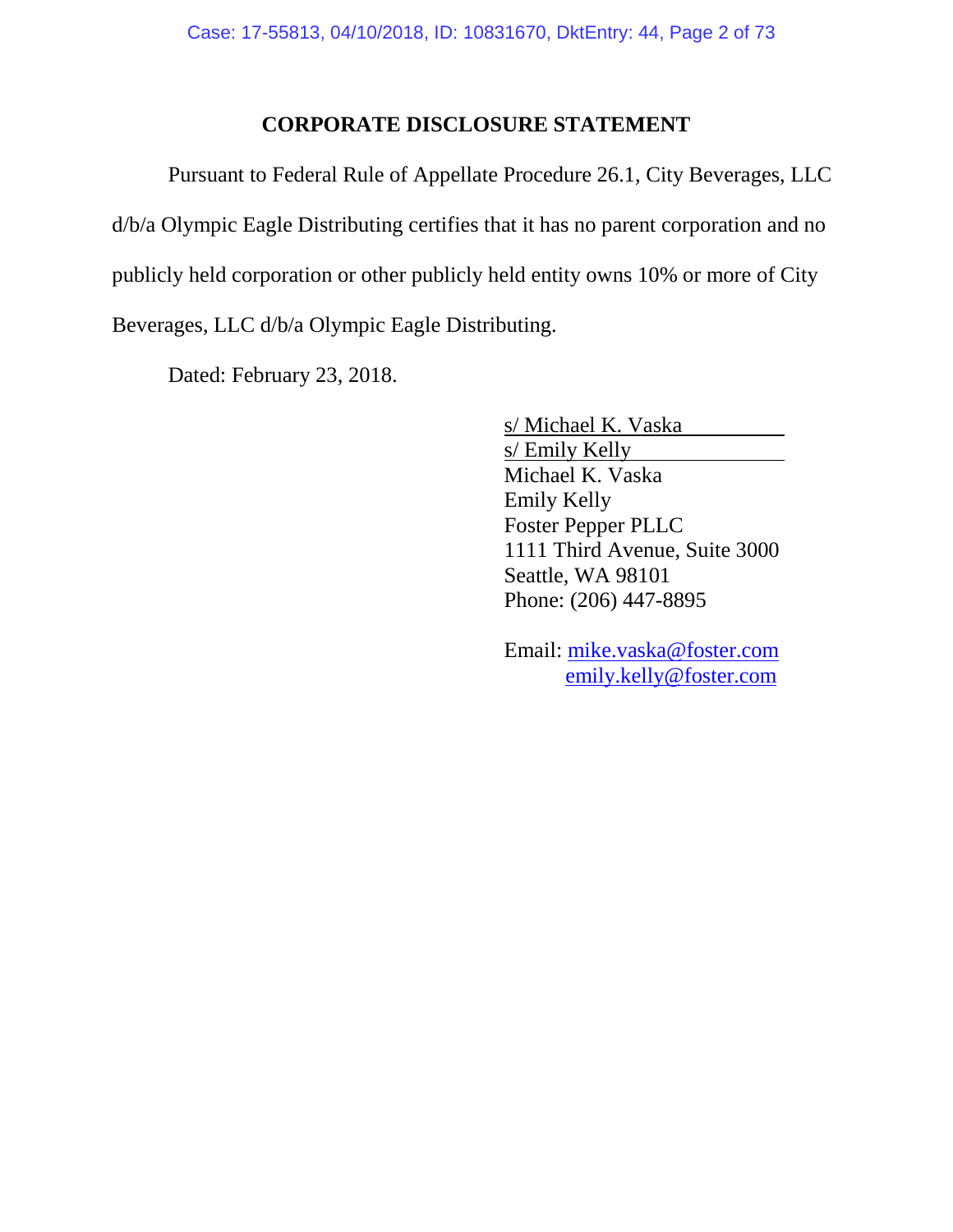# **TABLE OF CONTENTS**

# **Page**

| $\mathbf{I}$ . |           |                                                                                                                                                                                          |
|----------------|-----------|------------------------------------------------------------------------------------------------------------------------------------------------------------------------------------------|
| II.            |           |                                                                                                                                                                                          |
| Ш.             |           |                                                                                                                                                                                          |
| IV.            |           |                                                                                                                                                                                          |
|                | A.        | Olympic Eagle Adds Monster Energy Drinks To Its Successful                                                                                                                               |
|                | <b>B.</b> | Monster Terminates The 20-year Agreement After Just Eight                                                                                                                                |
|                | C.        | The Arbitrator Fails To Require Monster To Verify The CEO's<br>Sworn Statement That It Did Not Retain A Portion Of The \$1                                                               |
|                | D.        | The Arbitrator Denies Summary Judgment, Including On                                                                                                                                     |
|                | E.        | The CEO Admits His Prior Statement That Monster Did Not                                                                                                                                  |
|                | F.        | The Arbitrator Disregards The Washington Supreme Court And<br>Follows Connecticut Law In Finding That Only Distributors<br>Who Are "Dependent" On The Relationship Are Entitled To       |
|                | G.        | <b>JAMS'</b> Disclosures Concealed The Fact That The Arbitrator<br>Was An Owner Entitled To A Share Of Revenues From                                                                     |
| V.             |           |                                                                                                                                                                                          |
| VI             |           | ARGUMENT<br>20                                                                                                                                                                           |
|                | A.        | The Arbitrator Created The Appearance Of Partiality By Not<br>Disclosing He Was An Owner With A Right To A Portion Of<br>All Fees From JAMS' Ongoing And Substantial Relationship<br>.21 |
|                |           | While Appearing To Disclose All Relationships With<br>1.<br>The Parties, The Arbitrator Concealed His Financial                                                                          |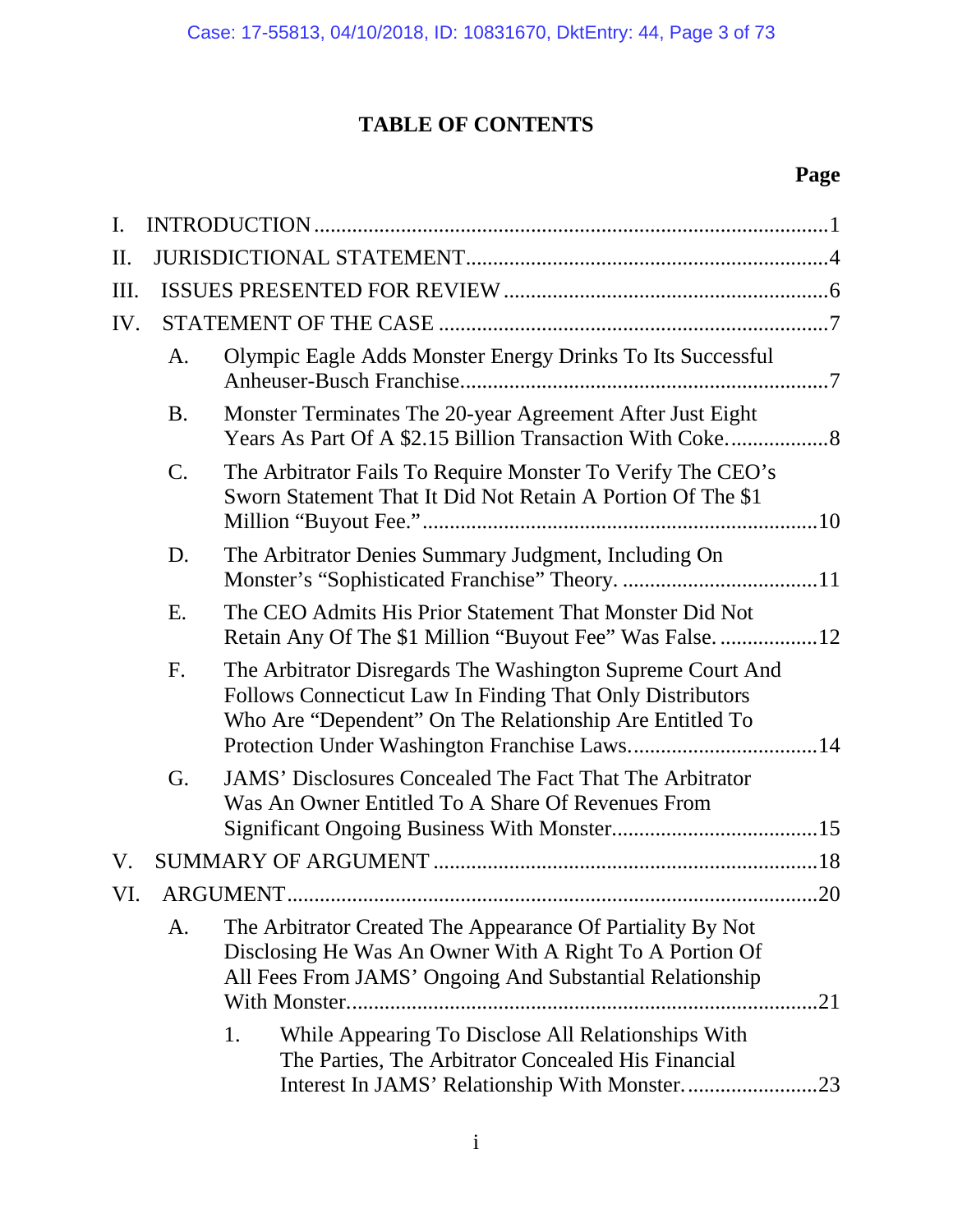|      |    | 2. | The Half-Truth That Each JAMS Neutral Has An<br>Economic Interest In The Company's Overall Financial<br>Success Concealed That Olympic Eagle Had A Choice<br>Of Arbitrators Who Were Owners And Those Who Were<br>.29 |
|------|----|----|-----------------------------------------------------------------------------------------------------------------------------------------------------------------------------------------------------------------------|
|      |    | 3. | JAMS Cannot Shift Its Disclosure Obligations To A<br>Party Through Half-Truths And Misleading Disclosures30                                                                                                           |
|      |    | 4. | The Arbitrator's Ownership Interest In JAMS Was                                                                                                                                                                       |
|      | B. |    | The Arbitrator Manifestly Disregarded Well-Defined And<br>Applicable Washington Law By Adopting Connecticut's<br>Economic-Dependency Test For Franchise Protection36                                                  |
|      |    | 1. | The Arbitrator Recognized And Disregarded That<br>"Courts In Washington Have Not Imposed A Percentage<br>Requirement" To Determine If A Relationship Is A                                                             |
|      |    | 2. | The Arbitrator Dispensed His "Own Brand Of Industrial<br>Justice" By Adopting A Connecticut Economic-<br>Dependency Test Recently Rejected By The Washington                                                          |
|      |    | 3. | The Arbitrator Applied The Wrong Section Of<br>Washington's Franchise Statute To Award Monster \$3                                                                                                                    |
|      |    |    | a. The Arbitrator Adopted Monster's Argument And Used An<br>Inapplicable Franchise "Sale" Provision To Award Fees In A                                                                                                |
|      |    |    | b. The Consumer Protection Act-Which Both Parties Agreed<br>Applied To The Relationship Termination Claim—Allows<br>Only Olympic Eagle To Recover Attorneys' Fees49                                                   |
|      | C. |    | The District Court Erred In Refusing To Consider Olympic<br>Eagle's Request For Discovery On The Extent Of The<br>Arbitrator's Financial Relationship With Monster. 51                                                |
|      | D. |    | The District Court's Award Of Fees To Monster For Post-<br>Arbitration Proceedings Violates The Federal Arbitration Act. 54                                                                                           |
| VII. |    |    |                                                                                                                                                                                                                       |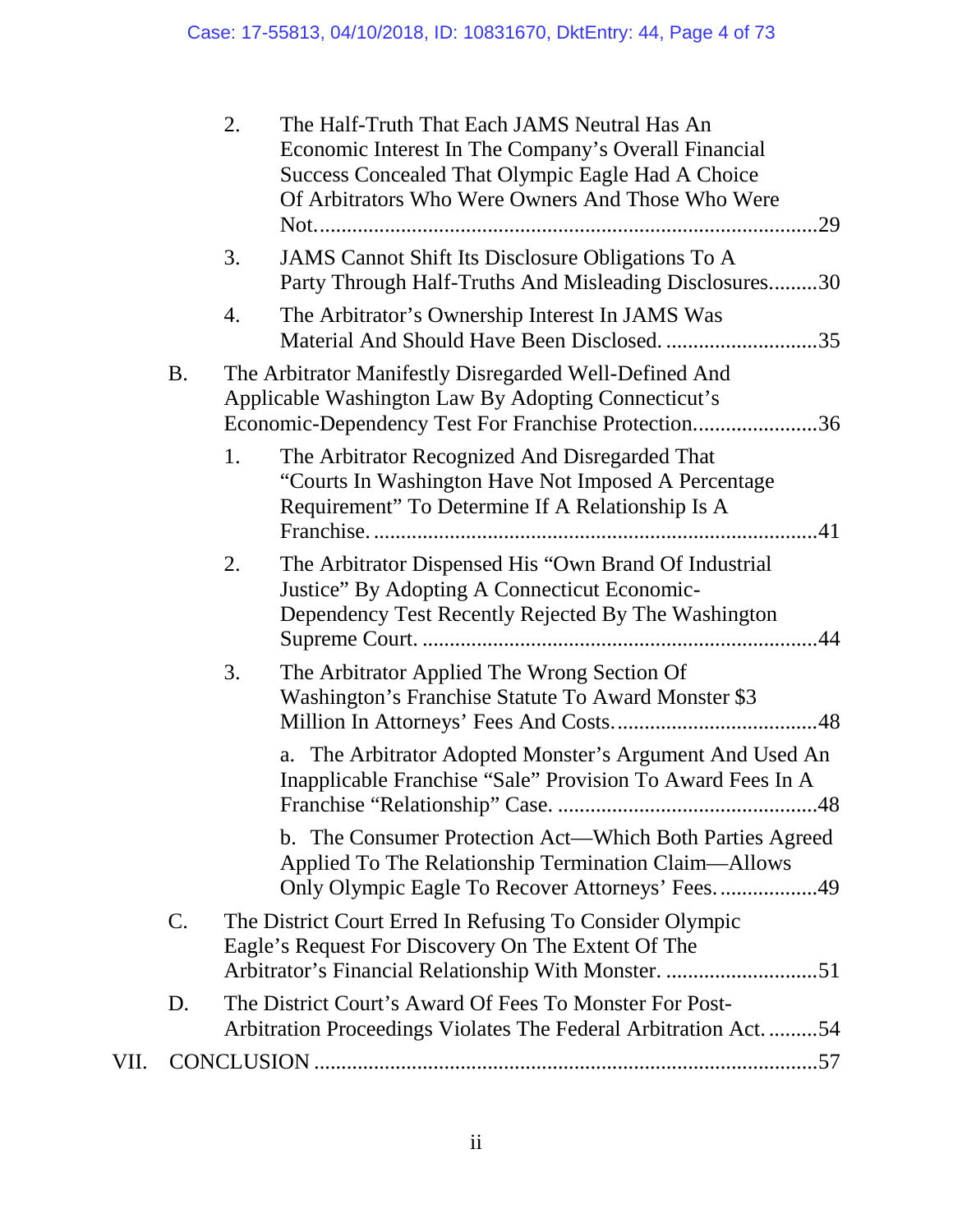# **TABLE OF AUTHORITIES**

# **Page(s)**

# **CASES**

| $1-800-Got$ Junk? LLC v. Sup. Ct.,<br>189 Cal. App. 4th 500, 116 Cal. Rptr. 3d 923 (2010), as modified |  |
|--------------------------------------------------------------------------------------------------------|--|
| A. Miner Contracting, Inc. v. Dana Kepner Co., Inc.,<br>.22                                            |  |
| Ajida Techs., Inc. v. Roos Instruments, Inc.,                                                          |  |
| Apusento Garden (Guam) Inc. v. Superior Court of Guam,                                                 |  |
| Atchley v. Pepperidge Farm, Inc.,<br>No. CV-04-452-EFS, 2012 WL 6057130 (E.D. Wash. Dec. 6,            |  |
| Biller v. Toyota Motor Corp.,                                                                          |  |
| Blanton v. Mobil Oil Corp.,                                                                            |  |
| Braggs v. Jones,                                                                                       |  |
| Brennan v. Opus Bank,                                                                                  |  |
| Brinkley v. Monterey Fin. Servs., Inc.,                                                                |  |
| Coast to Coast Stores, Inc., v. Gruschus,                                                              |  |
| Comedy Club, Inc. v. Improv W. Assocs.,                                                                |  |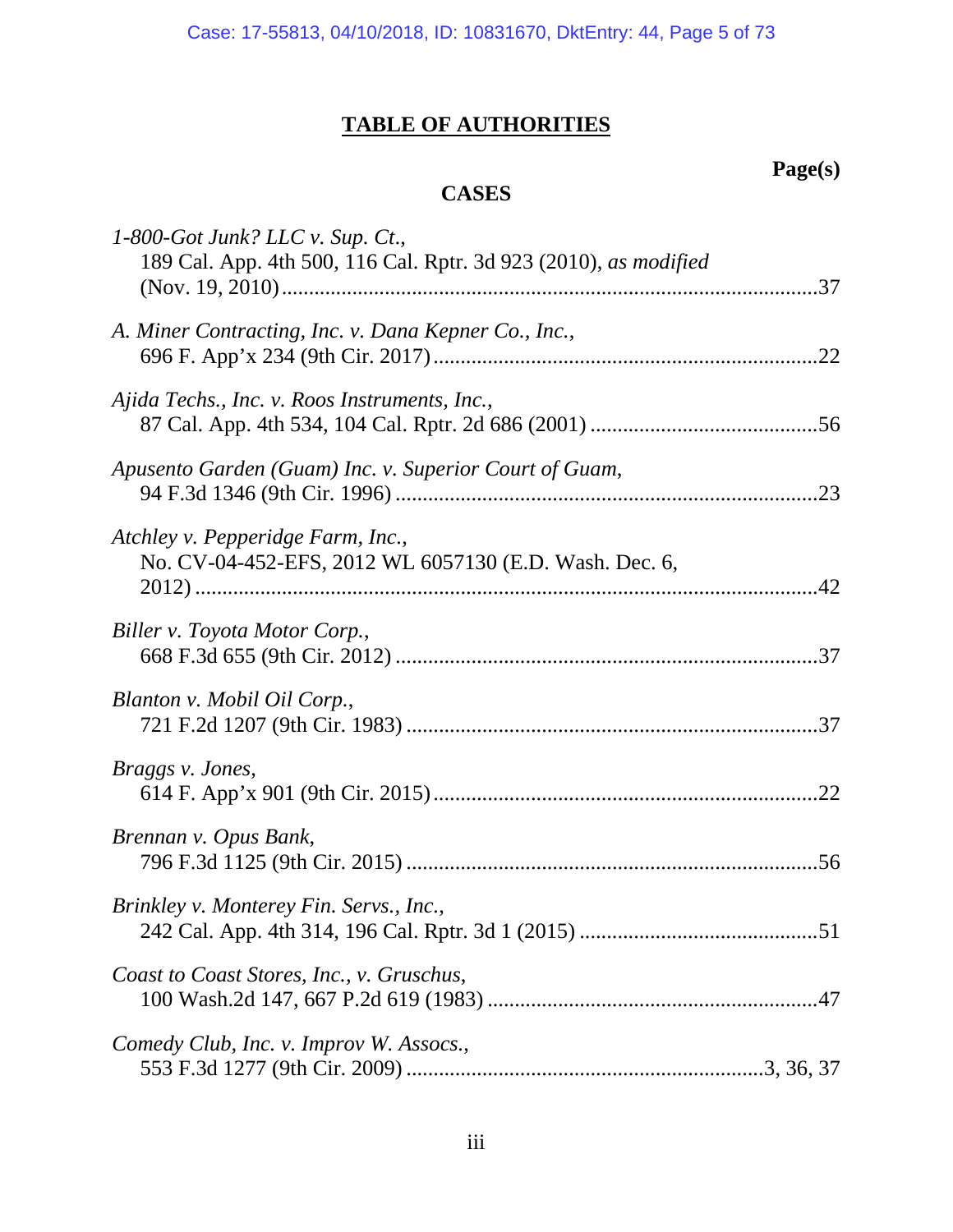| Commonwealth Coatings Corp. v. Cont'l Cas. Co.,                                                         |
|---------------------------------------------------------------------------------------------------------|
| Crossville Medical Oncology, P.C. v. Glenwood Systems, LLC,                                             |
| Dep't of Labor & Indus. of State v. Lyons Enters. Inc.,                                                 |
| Fidelity Federal Bank, FSB v. Durga Ma Corp.,                                                           |
| Frere v. Orthofix, Inc.,<br>00CIV.1968(RMB)(MHD), 2000 WL 1789641 (S.D.N.Y. Dec. 6,                     |
| Gandee v. LDL Freedom Enterprises, Inc.,                                                                |
| Garrett v. City and County of San Francisco,                                                            |
| Grand Light & Supply Co., Inc. v. Honeywell, Inc.,                                                      |
| Hannibal Pictures v. Les Films de l'Elysee,<br>CV 12-6434 CAS JCGX, 2012 WL 6608595 (C.D. Cal. Dec. 18, |
| <i>Hartford Elec. Supply Co. v. Allen-Bradley Co., Inc.,</i>                                            |
| Applied Indus. Materials Corp. v. Ovalar Makine Ticaret Ve Sanayi,<br>A.S.,                             |
| In re Morrison,                                                                                         |
| In re Sanko S.S. Co., Ltd. v. Cook Indus., Inc.,                                                        |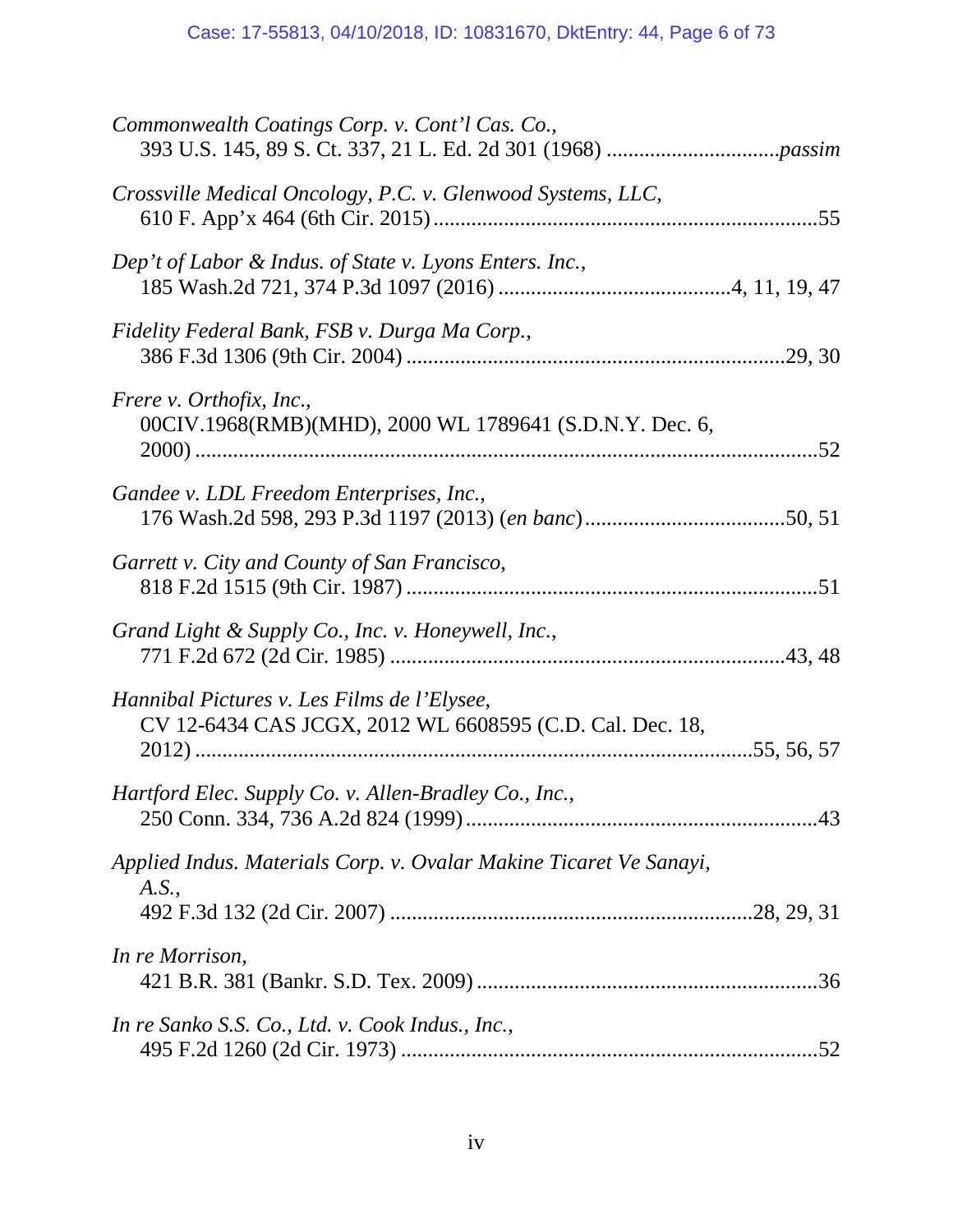| In re Sussex,                                                                       |
|-------------------------------------------------------------------------------------|
| International Broth. of Elec. Workers, Local Union No. 323 v. Coral<br>Elec. Corp., |
| Johnson v. Gruma Corp.,                                                             |
| Jon K. Morrison, Inc. v. Avis Rent-A-Car Sys., Inc.,                                |
| Junius Constr. Co. v. Cohen,                                                        |
| Kim v. Servosnax, Inc.,                                                             |
| Kyocera Corp. v. Prudential–Bache T Servs.,                                         |
| Lagstein v. Certain Underwriters at Lloyd's, London,                                |
| Lobdell v. Sugar 'N Spice, Inc.,                                                    |
| Local 420 v. Kinney Air Conditioning Co.,                                           |
| Matthews v. NFL Management Council,                                                 |
| Menke v. Monchecourt,                                                               |
| Middlesex Mut. Ins. Co. v. Levine,                                                  |
| Monster Energy Co. v. HRHH Hotel/Casino, LLC,                                       |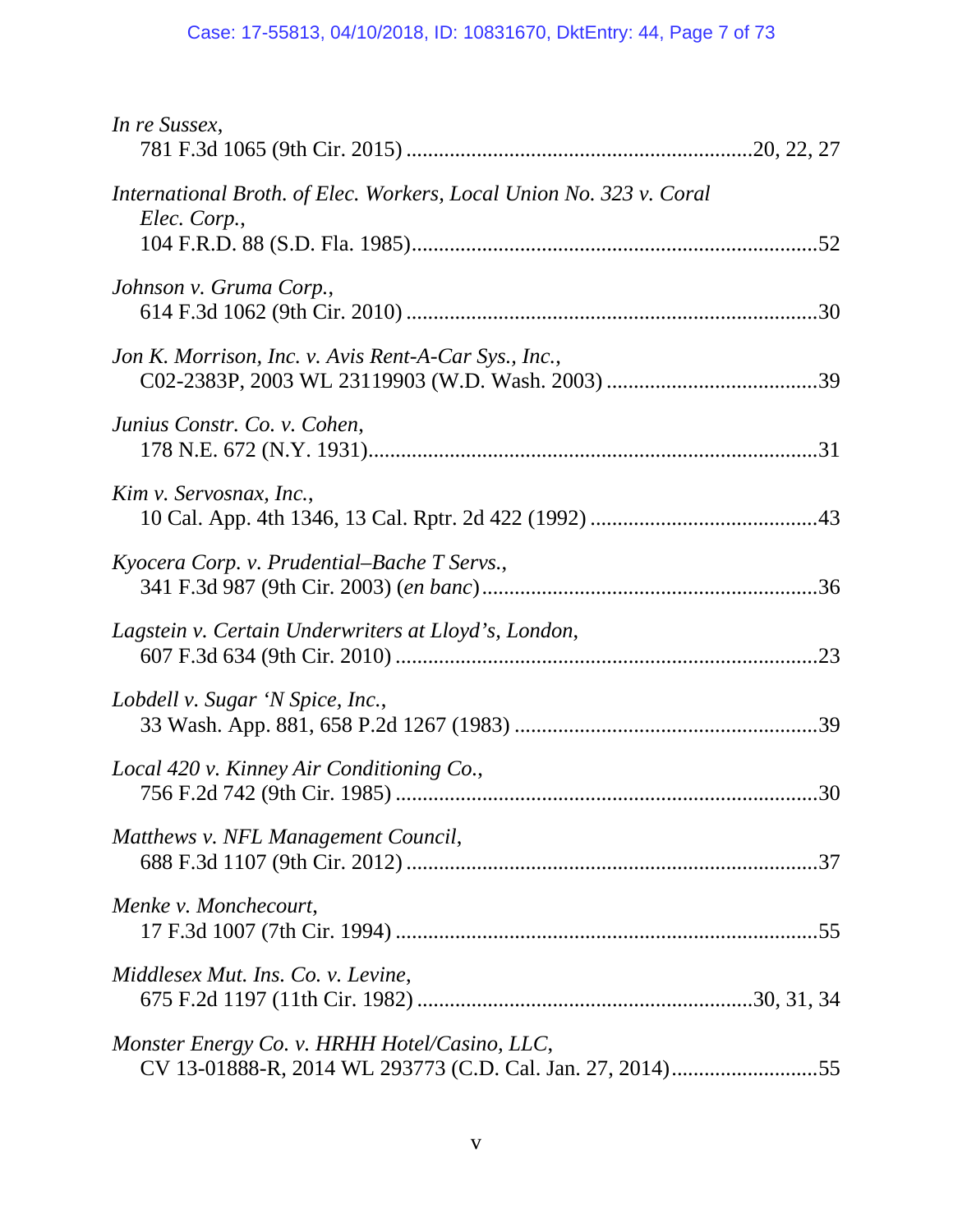| Mt. Holyoke Homes, L.P. v. Jeffer Mangels Butler & Mitchell, LLP,<br>219 Cal. App. 4th 1299, 162 Cal. Rptr. 3d 597 (2013), as modified |  |
|----------------------------------------------------------------------------------------------------------------------------------------|--|
| Nagrampa v. MailCoups, Inc.,                                                                                                           |  |
| Neaman v. Kaiser Found. Hosp.,<br>9 Cal. App. 4th 1170, 11 Cal. Rptr. 2d 879 (1992), reh'g denied                                      |  |
| New Regency Productions, Inc. v. Nippon Herald Films, Inc.,                                                                            |  |
| Nitro Distrib., Inc. v. Alticor, Inc.,<br>03-3290-CV-W-RED, 2005 WL 6936246 (W.D. Mo. Sept. 16,                                        |  |
| Noel Madamba Contracting LLC v. Romero,                                                                                                |  |
| Olson v. Merrill Lynch, Pierce, Fenner & Smith, Inc.,                                                                                  |  |
| Payless Car Rental System, Inc. v. Draayer,                                                                                            |  |
| Pokorny v. Quixtar, Inc.,                                                                                                              |  |
| Ponderosa Pine Energy, LLC v. Tenaska Energy, Inc.,                                                                                    |  |
| Red Lion Hotels Franchising, Inc. v. MAK, LLC,                                                                                         |  |
| Reudy v. Clear Channel Outdoors, Inc.,<br>693 F. Supp. 2d 1091 (N.D. Cal. 2010), aff'd sub nom. Reudy v.                               |  |
| Roberts v. C.R. England, Inc.,                                                                                                         |  |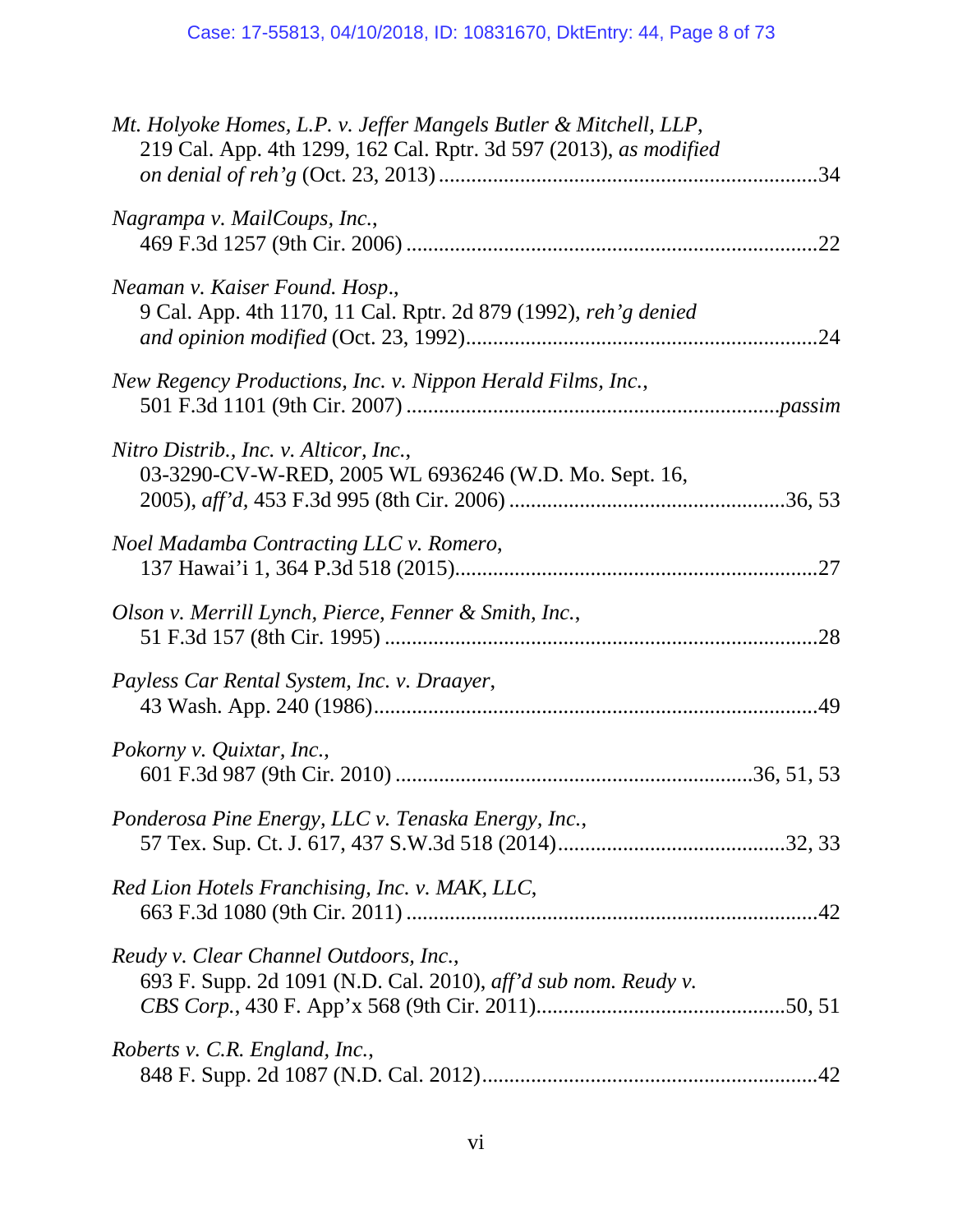| Rosenhaus v. Jackson,<br>CV143154MWFJCGX, 2016 WL 4592180 (C.D. Cal. 2016)28, 52            |
|---------------------------------------------------------------------------------------------|
| Ruhe v. Masimo Corp.,<br>640 F. App'x 685 (9th Cir. 2016), cert. denied, 137 S. Ct. 72, 196 |
| Sanchez v. Elizondo,                                                                        |
| Schmitz v. Zilveti,                                                                         |
| SCIE LLC v. XL Reinsurance America, Inc.,                                                   |
| Southland Corp. v. Keating,                                                                 |
| Sovak v. Chugai Pharmaceutical Co.,                                                         |
| Stewart & Assocs. Int'l v. Alticor, Inc.,                                                   |
| Stolt-Nielsen S.A. v. AnimalFeeds Int'l Corp.,                                              |
| Universal Health Servs., Inc. v. United States,                                             |
| University Commons-Urbana, Ltd. v. Universal Constructors Inc.,                             |
| V.S. ex rel. A.O. v. Los Gatos-Saratoga Joint Union High School<br>Dist.,                   |
| Woods v. Saturn Distribution Corp.,                                                         |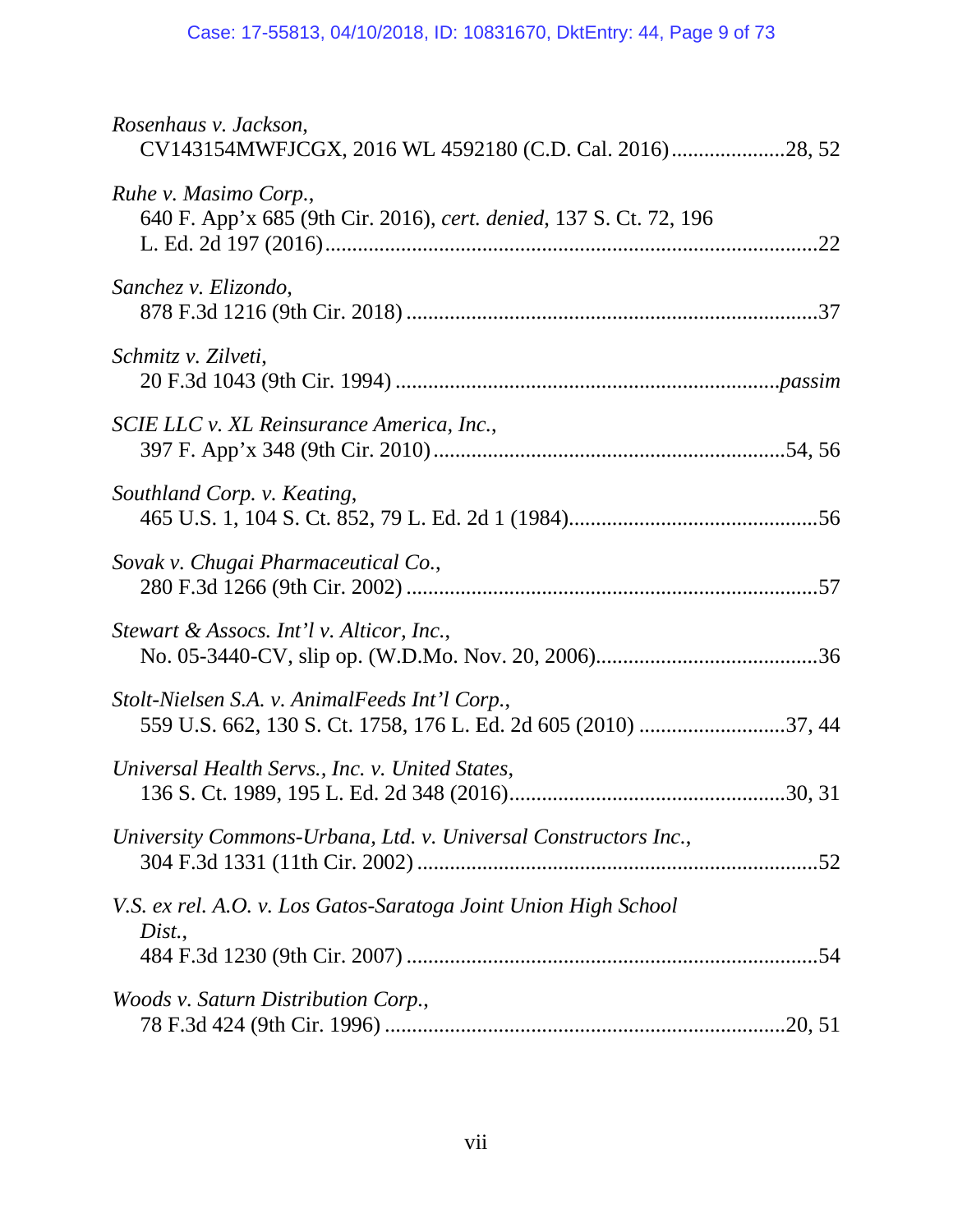## **STATUTES**

# **OTHER AUTHORITIES**

| Caroline E. Mayer, <i>MCI's Fine Art of Fine Print</i> , Wash. Post., Dec.                                                               | .35 |
|------------------------------------------------------------------------------------------------------------------------------------------|-----|
| Donald S. Chisum, State Regulation of Franchising: The Washington                                                                        |     |
| Douglas C. Berry, et al., State Regulation of Franchising: The<br>Washington Experience Revisited, 32 Seattle U. L. Rev. 811             |     |
| Jason J. Cabral, <i>The Connecticut Franchise Act: How Important is the</i><br>Absence of a Franchise Fee Requirement in the Connecticut |     |
| Jessica Silver-Greenberg & Michael Corkery, In Arbitration, a<br>'Privatization of the Justice System', N.Y. TIMES, Nov. 1, 2015         | .26 |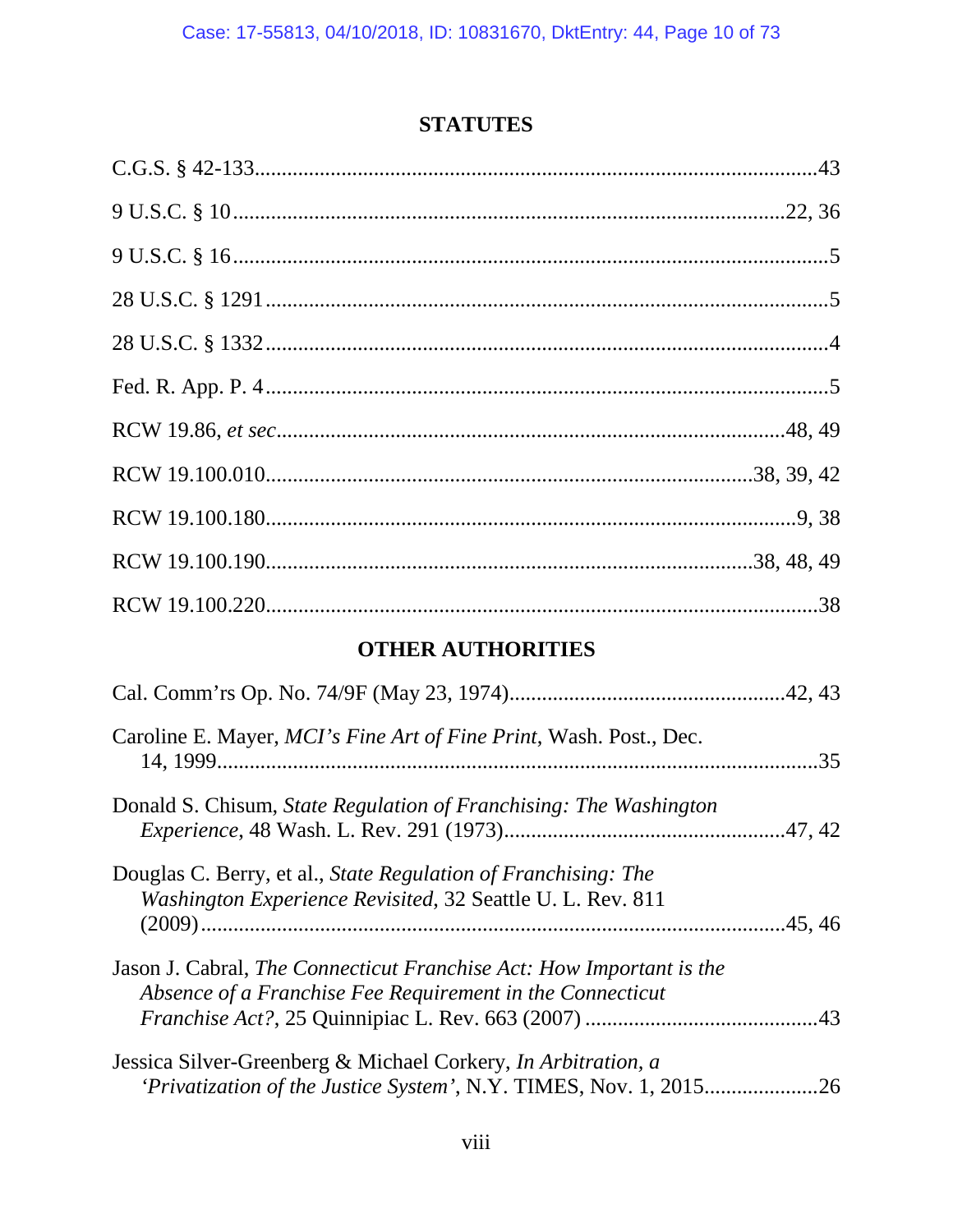| Michael Seid & Dave Thomas, Franchising For Dummies (2d Ed.                                                               |  |
|---------------------------------------------------------------------------------------------------------------------------|--|
| Douglas C. Berry, et al., Substantial Association with a Trademark: A                                                     |  |
| Ronald J. Nessim & Scott Goldman, Mandatory Arbitration<br>Provisions Involving Talent and Studios and Proposed Areas for |  |
| Rupert M. Barkoff & Andrew C. Selden, <i>Fundamentals Of</i>                                                              |  |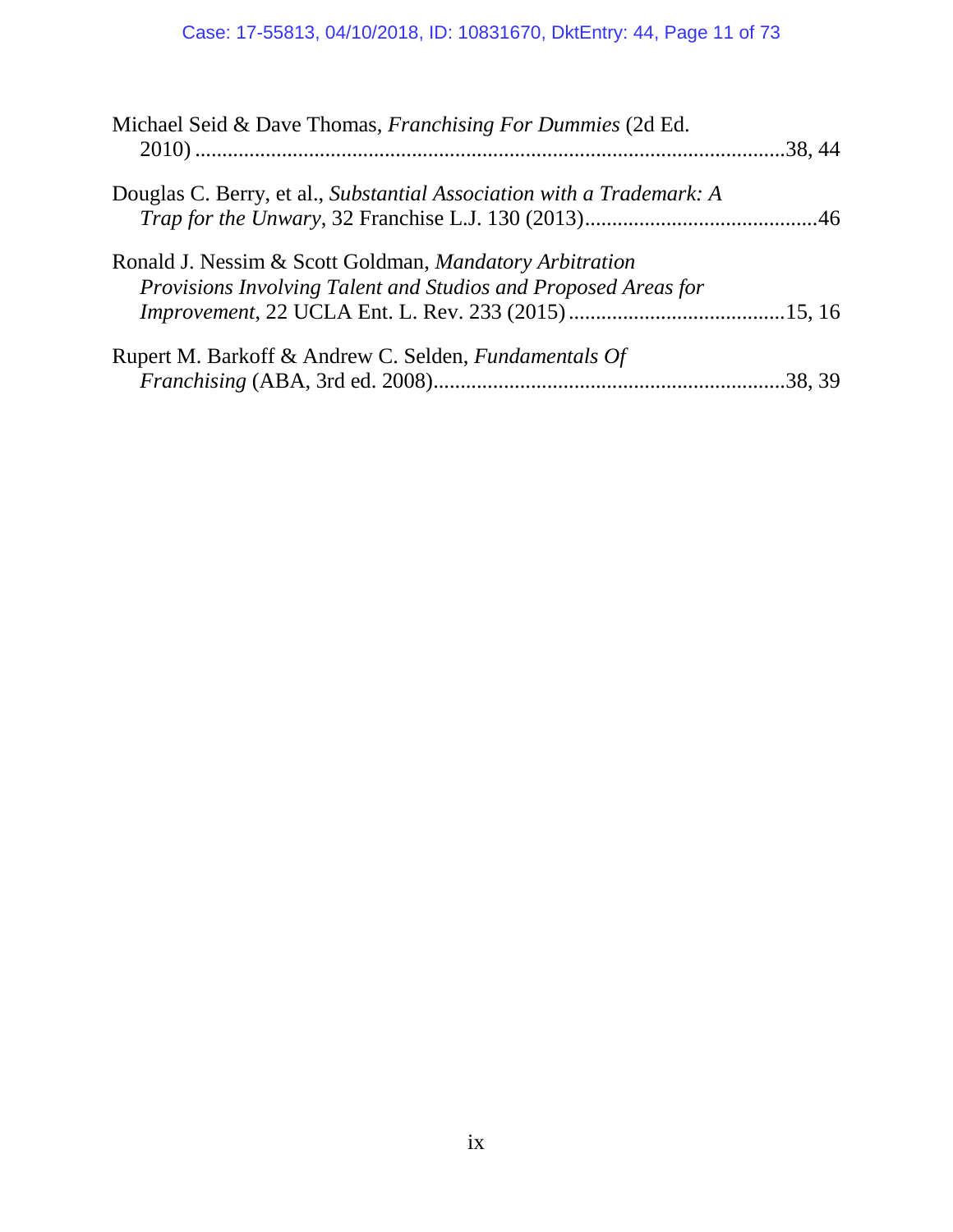#### **I. INTRODUCTION**

The Arbitrator in this matter failed to disclose ownership in a firm that has substantial and ongoing business with the prevailing party, Monster Energy. The undisclosed ownership in JAMS—a for-profit company—gave the Arbitrator a direct financial interest in up to half of the fees paid in at least 97 arbitrations directed to JAMS by Monster over the last five years and in future fees from the ongoing relationship.

In his award, the Arbitrator recognized and then pointedly disregarded applicable state law, finding that Washington's Franchise Investment Protection Act did not prohibit termination of Appellant City Beverages, LLC (known as Olympic Eagle) eight years into a 20-year agreement. The Arbitrator then awarded \$3,000,000 in attorneys' fees and costs by applying a statute that even Monster conceded was inapplicable.

To avoid the appearance of bias evident in the award to Monster Energy, the U.S. Supreme Court in *Commonwealth Coatings* directed arbitrators to follow the "simple requirement" to disclose any financial interest they have in a firm doing substantial business with a party to the litigation. This Court enforced the duty in *Schmitz v. Zilveti*, where it vacated an award when the arbitrator failed to disclose that his law firm had represented the corporate parent of a party. In *New Regency Productions, Inc. v. Nippon Herald, Films, Inc*., this Court again enforced this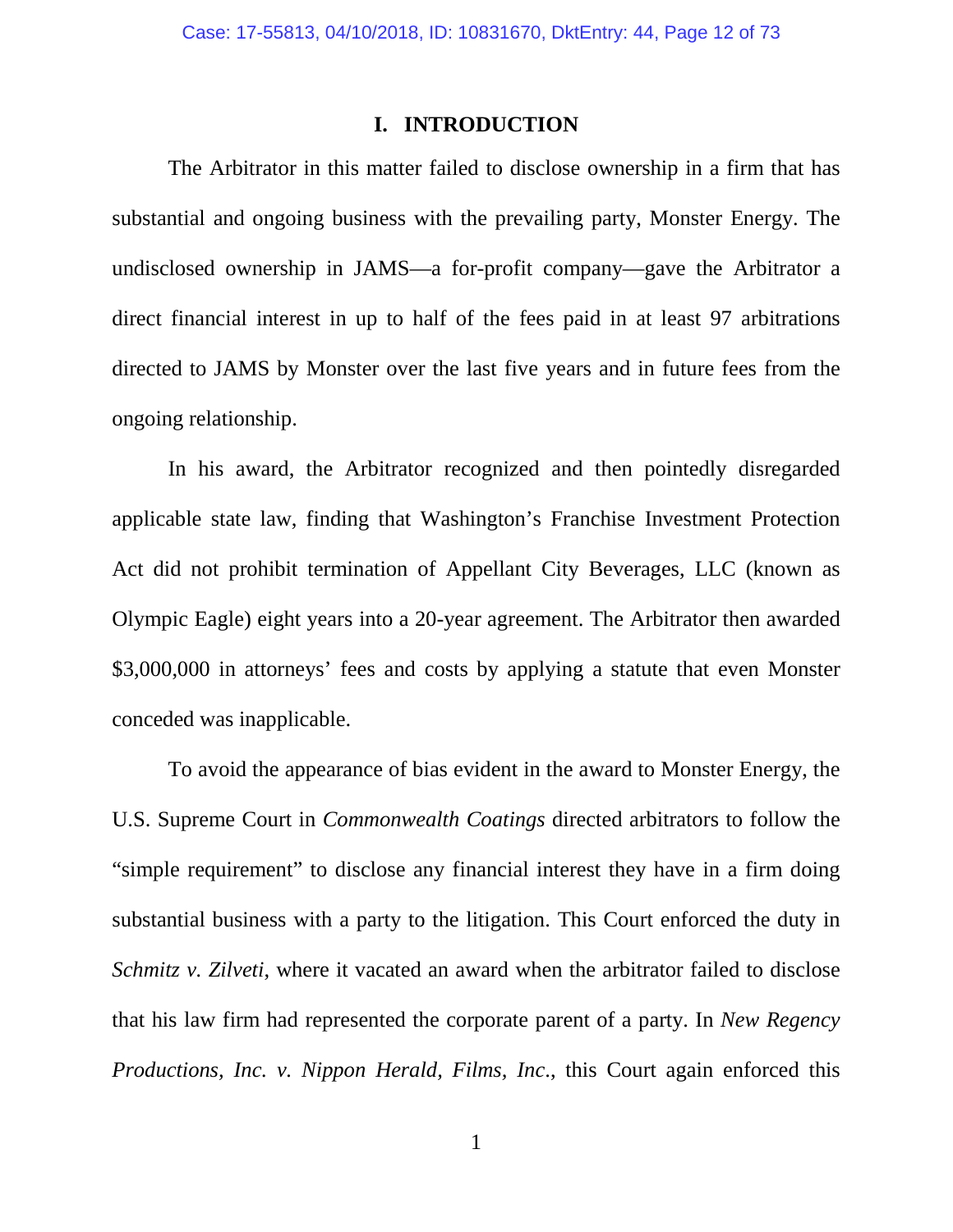#### Case: 17-55813, 04/10/2018, ID: 10831670, DktEntry: 44, Page 13 of 73

disclosure duty, vacating an award because the arbitrator had not disclosed that he had taken a job as an executive with a company that was negotiating a contract with a party.

As this Court found in *New Regency*, partial or misleading disclosures do not "shift the onus" to the party to search for the full truth. The Arbitrator in this case adopted a JAMS copyrighted form that says "each" of its neutrals has a "financial interest in the overall success of JAMS." This half-truth conceals not only his ownership interest, but also that *most* JAMS neutrals *are not* owners. The Arbitrator had the duty to give both parties the information necessary to make an informed decision about whether they should choose a neutral who is an owner or one who is not.

Detailed information about JAMS' ownership structure, including which neutrals are owners, is not publicly available. A recent law review article flagged the possibility that some JAMS neutrals are owners. Depositions taken in another lawsuit after the award had been entered in this case confirmed this and revealed additional non-public information about JAMS. JAMS identified the Arbitrator as an owner only after the final award.

The Arbitrator, as an owner, has a direct financial interest in up to half of all fees generated by Monster arbitrations. The Arbitrator's failure to disclose that he

2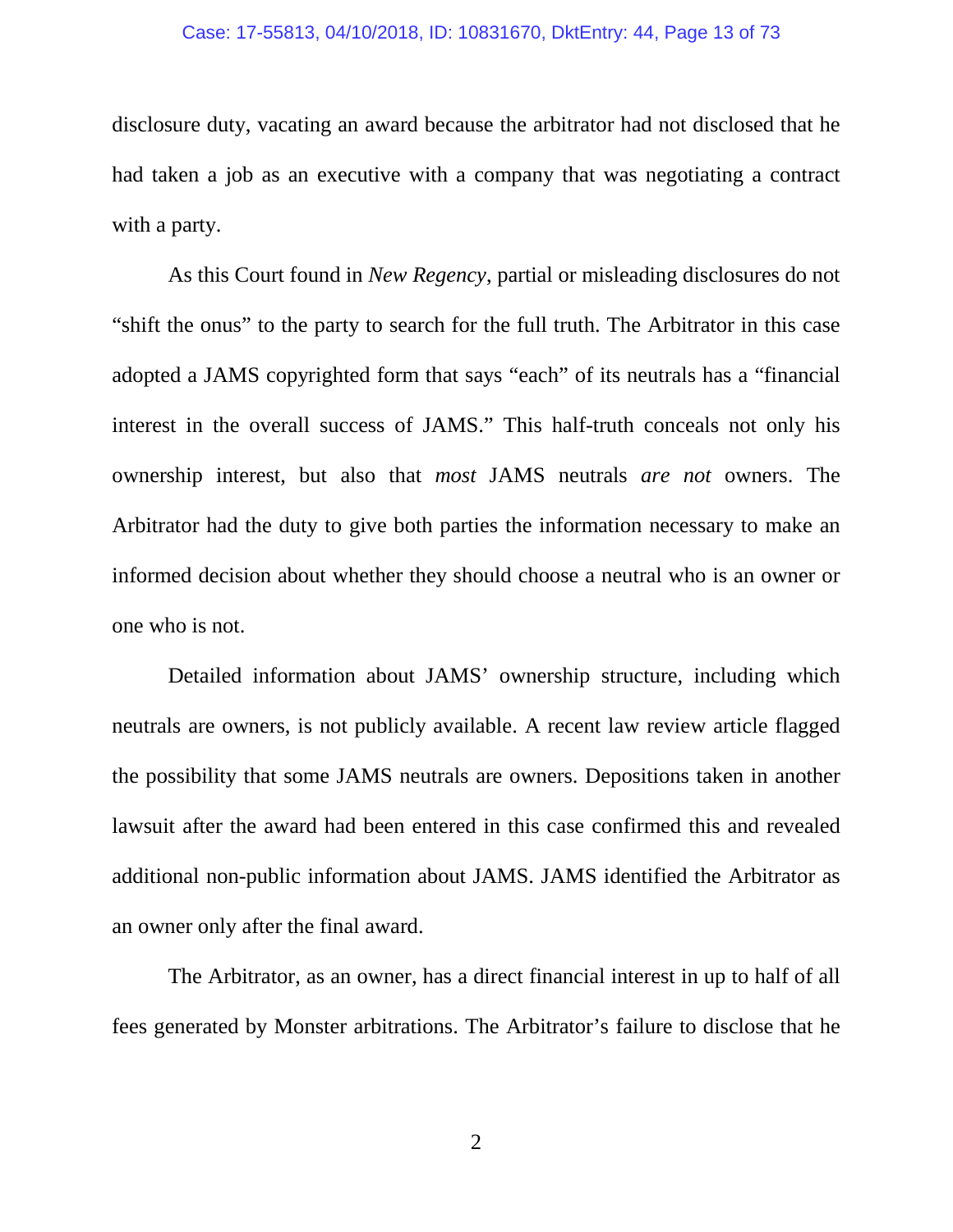had a direct stake in a substantial and ongoing financial relationship with Monster creates the appearance that he might be partial in his consideration of this matter.

In addition to the appearance of partiality, this Court's *Comedy Club* decision provides an alternative basis for vacating the award, because the Arbitrator manifestly disregarded the law in finding that Olympic Eagle was not entitled to protection from early termination under Washington's Franchise Investment Protection Act ("FIPA"). Olympic Eagle was one of about 100 Anheuser-Busch distributors who agreed to co-brand their franchises with Monster Energy products pursuant to 20-year agreements. Olympic Eagle grew the business almost fourfold, helping the Monster brand go from being an also-ran to a leader in the energy drink segment. Monster, relying on its *unilateral* rights in the contracts, terminated the agreements just eight years into the 20-year term so it could transfer the valuable distribution rights to Coke as part of a \$2.15 billion transaction.

Monster asserted FIPA was inapplicable because no franchise fee had been paid. Its CEO swore under oath in the District Court that the company had not retained any of the \$1 million in an initial "buyout fee" or other fees totaling \$5.9 million that Olympic Eagle had paid to Monster. Monster's CEO finally admitted, two weeks before the arbitration hearing, that the company had retained about half of Olympic Eagle's initial "buyout fee."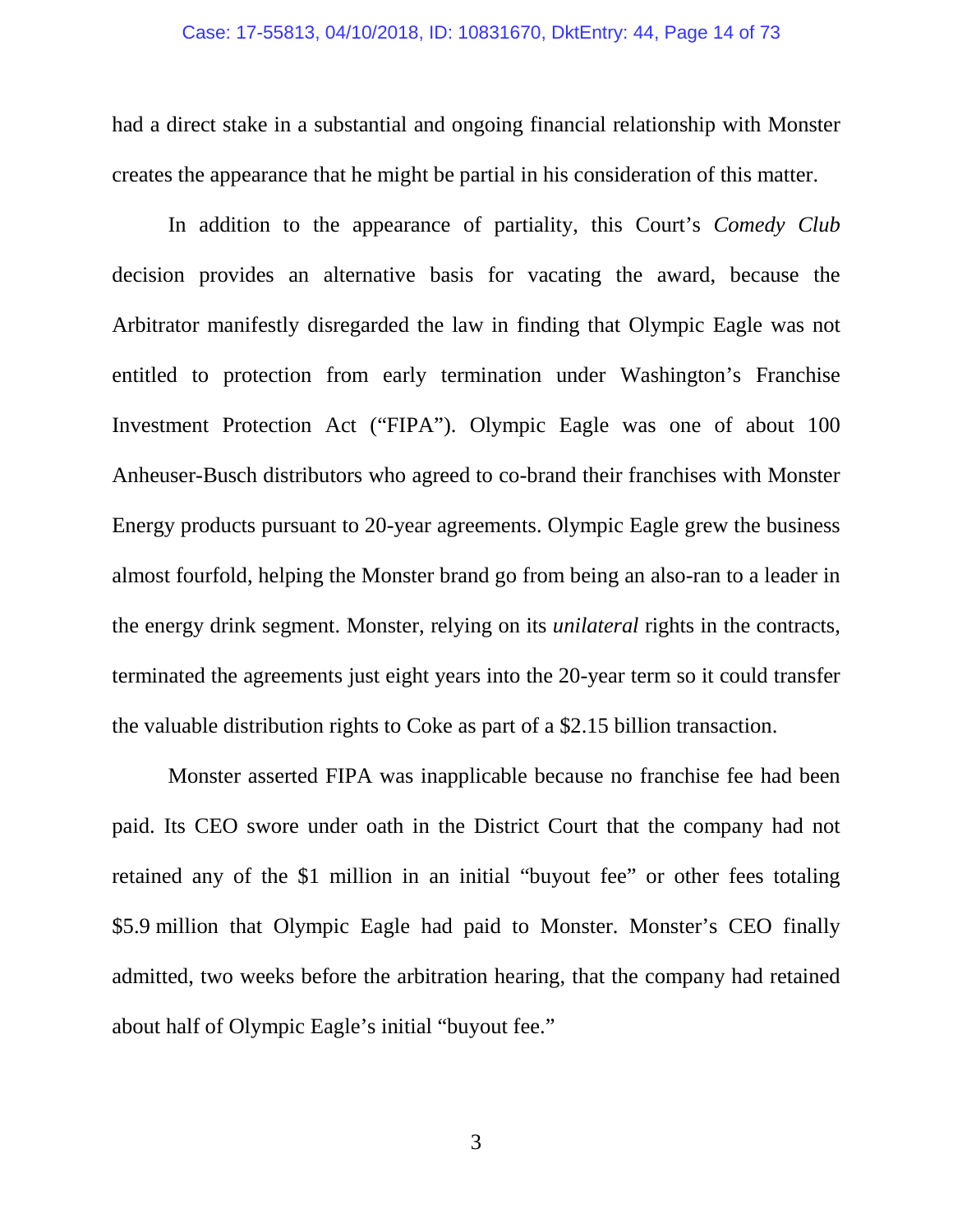But Monster also urged the Arbitrator to adopt a 50-percent-of-sales test from Connecticut to deny FIPA protection, knowing that even though Monster was one of Olympic Eagle's top three brands and represented one third of its earnings, sales of the product would not meet that percentage threshold. The Arbitrator acknowledged in his award that "courts in Washington have not imposed a percentage requirement." He nevertheless adopted the reasoning under Connecticut law that only parties who are "dependent" on the relationship are entitled to franchise protection. Just months before the Arbitrator's award, the Washington Supreme Court in *Department of Labor and Industries v. Lyons Enterprises* rejected this view of FIPA, but the Arbitrator disregarded that ruling.

The award should be vacated and the matter remanded for an arbitration proceeding that includes full disclosure of financial interests so that Olympic Eagle can make an informed choice of neutrals and receive a hearing free from the appearance of partiality. Given its prominence, if JAMS is not made to comply with the "simple requirement" to make complete and accurate disclosures of an arbitrator's financial interests, other arbitration providers will be emboldened to conceal similar financial interests with half-truths and partial information.

#### **II. JURISDICTIONAL STATEMENT**

The Central District of California ("District Court") had jurisdiction over this case pursuant to 28 U.S.C. § 1332(a). Monster Energy Company ("Monster")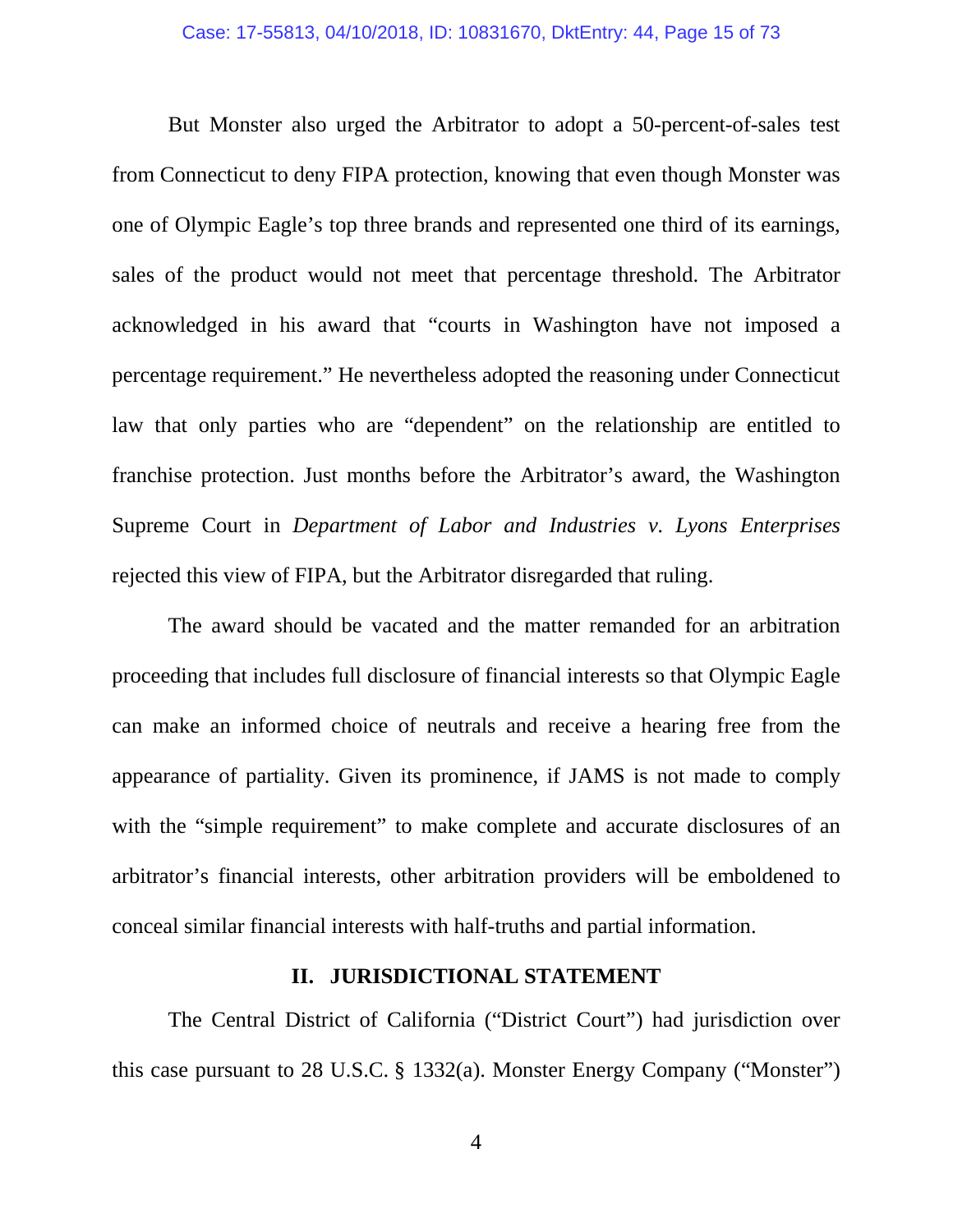#### Case: 17-55813, 04/10/2018, ID: 10831670, DktEntry: 44, Page 16 of 73

is a Delaware corporation with its principal place of business in California. City Beverages, LLC dba Olympic Eagle Distributing ("Olympic Eagle") is a Missouri corporation with its principal place of business in Washington. The amount in controversy in the lower court exceeded \$75,000.

This Court has jurisdiction over this appeal pursuant to 28 U.S.C. §1291 and 9 U.S.C. §16 (a)(1)(D). Olympic Eagle appeals a decision of the District Court, entered on May 9, 2017, granting Monster's Petition to Confirm Arbitration Award and Denying Olympic's Cross-Petition to Vacate Arbitration Award. Appellant's Excerpts of Record ("ER") 14-21. Olympic Eagle also appeals a final decision entered by the District Court on July 19, 2017. ER 4-6.

This appeal is timely. The District Court entered an order granting Monster's Petition to Confirm Arbitration Award and denying Olympic Eagle's Cross-Petition to Vacate Arbitration Award on May 9, 2017. ER 14. Pursuant to Federal Rule of Appellate Procedure 4(a)(1)(A), Olympic Eagle filed its notice of appeal of that order less than 30 days later, on June 7, 2017. ER 11-13. The District Court entered a final judgment on July 19, 2017. ER 4-6. Pursuant to Federal Rule of Appellate Procedure  $4(a)(1)(A)$ , Olympic Eagle filed its notice of appeal of the final judgment on July 27, 2017. ER 1-3.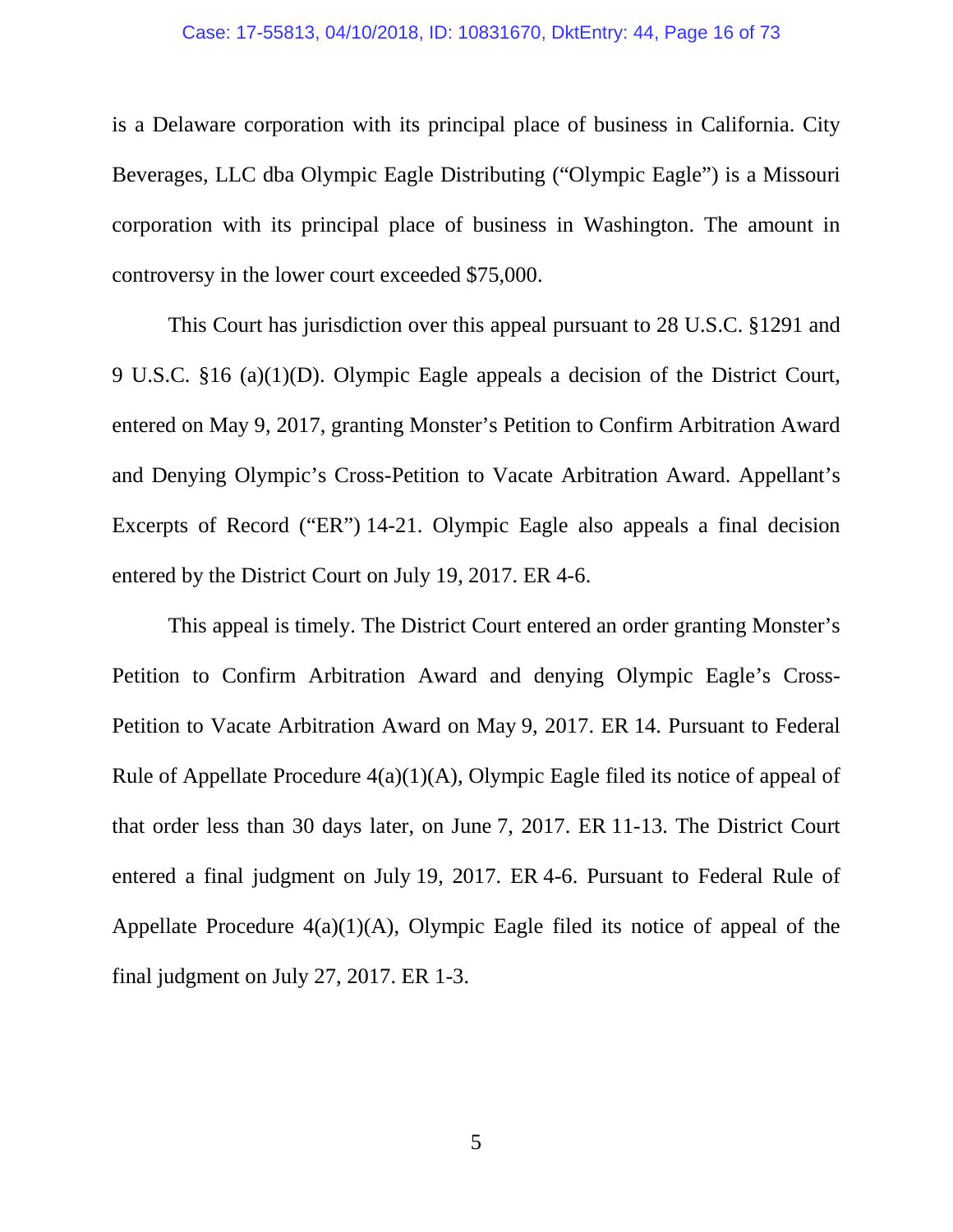### **III. ISSUES PRESENTED FOR REVIEW**

- A. Does a neutral arbitrator's failure to disclose that he is an owner and shareholder of a for-profit business and entitled to a share of revenues from a substantial and ongoing relationship with a party create a "reasonable impression of partiality" that requires vacating the arbitrator's award?
- B. Is an arbitrator's statement that "each JAMS neutral" has "an economic interest in the overall financial success" of his arbitration service—when in fact most neutrals do *not* share his ownership interest—a half-truth that effectively conceals the arbitrator's direct interest in the ongoing business relationship with one of the parties to the litigation?
- C. Does a partial disclosure of an arbitrator's interest in a business, contained in a 16-page document that gives the appearance of thorough and complete disclosure, place the onus on a party to make further inquiries?
- D. When a party makes a *prima facie* case that an arbitrator failed to disclose a material financial relationship, does the District Court err when it fails to rule on a request to conduct limited discovery on that relationship?
- E. In determining whether a distributor is protected under Washington's Franchise Investment Protection Act, does an arbitrator manifestly disregard the law by holding that franchise protection only applies to entities that are

6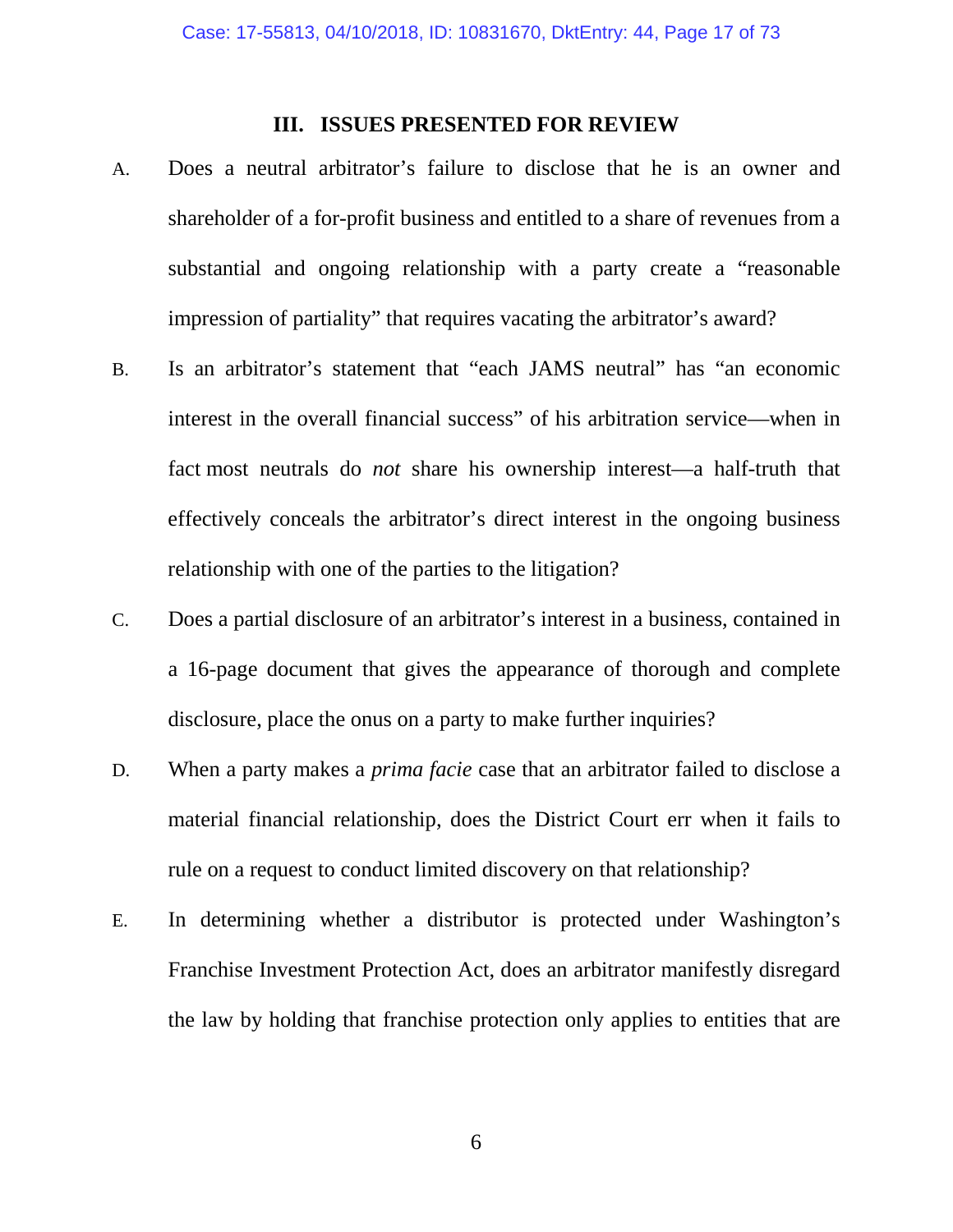economically dependent upon the franchise relationship when the Washington Supreme Court recently rejected that very principle?

- F. Does an arbitrator manifestly disregard Washington's one-way fee provisions for franchise-termination claims by awarding fees to a defendant under a statute that both parties agreed was inapplicable to this case?
- G. Does a district court err in awarding fees for post-arbitration proceedings under state law when the arbitration contract is governed by the Federal Arbitration Act and provides only the arbitrator the authority to award fees?

### **IV. STATEMENT OF THE CASE**

### **A. Olympic Eagle Adds Monster Energy Drinks To Its Successful Anheuser-Busch Franchise.**

Olympic Eagle is a successful Anheuser-Busch ("AB") franchise, selling mostly beer in regions of western Washington state. ER 348. Though Monster Energy had initial success with its new energy drink brand, it needed a higherquality distribution system to continue growing that brand. ER 478-479, 778-780.

In 2006, Olympic Eagle was one of about 100 AB distributors that agreed to co-brand their business by promoting and selling Monster energy drinks for 20 years in an exclusive territory. ER 348. Olympic Eagle was "not allowed to negotiate different terms" in its contract with Monster. ER 552.

Monster required Olympic Eagle to pay \$1 million to purportedly "buy-out" Monster's prior distributors. ER 552. Monster did not disclose that it would keep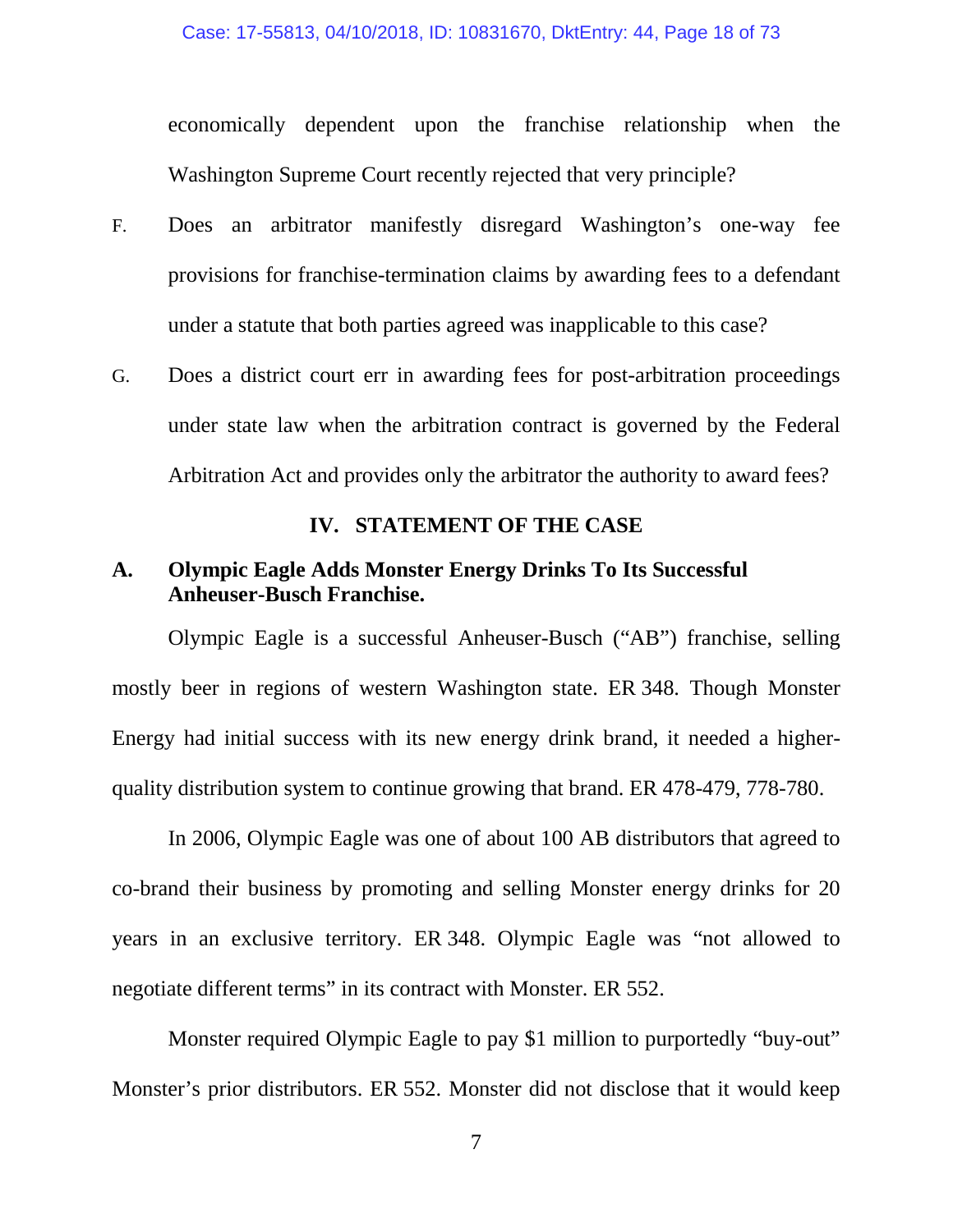#### Case: 17-55813, 04/10/2018, ID: 10831670, DktEntry: 44, Page 19 of 73

for itself a substantial portion of this fee and concealed this fact through false, sworn statements by its CEO to the District Court and the Arbitrator. ER 350-353, 360-361. The CEO is a former commercial litigator and a member of the California Bar. ER 370.

Monster also required Olympic Eagle to pay other ongoing fees, including a four-percent royalty and a per-case marketing fee, ER 552, much of which Monster spent on national promotional campaigns. ER 660, 663, 681-682. Olympic Eagle paid a total of \$5.9 million in initial and ongoing fees to Monster. ER 663.

The contract required Olympic Eagle to be solely responsible to grow Monster sales in its exclusive territory. ER 468, 585, 604. Olympic Eagle's substantial investment of time, money, and relationships helped transform Monster products from an also-ran in the market to the No. 1 selling energy drink in convenience stores. ER 658. Sales increased almost fourfold. ER 700-701.

## **B. Monster Terminates The 20-year Agreement After Just Eight Years As Part Of A \$2.15 Billion Transaction With Coke.**

While Monster could terminate the agreement with Olympic Eagle without cause upon payment of a severance fee, Olympic Eagle "sign[ed] on for a 20-year relationship [it] could not terminate except for cause" or an AB triggering event. ER 380; *see also* ER 585-587. In 2014, eight years into the 20-year agreement, Monster invoked its unilateral right to terminate the agreement and offered to pay Olympic Eagle a contractual severance of \$2.5 million. ER 553.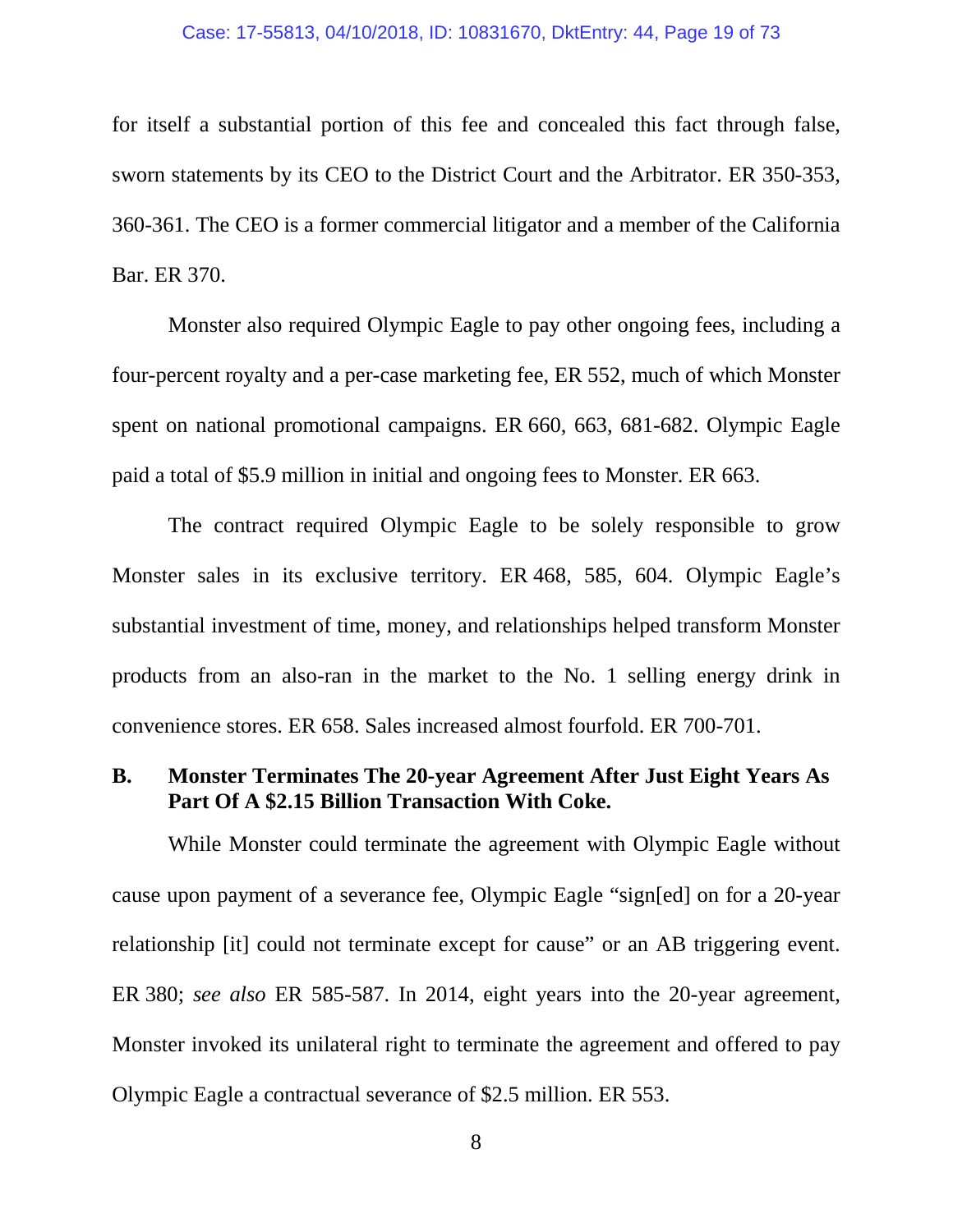Monster terminated Olympic Eagle not for any cause, but as part of a \$2.15 billion equity investment by The Coca-Cola Company ("Coke"). ER 349, 552-553. Monster agreed to transfer rights held by the AB distributors to Coke. ER 349. Monster terminated most of the AB distributors, making a few exceptions for those who asserted franchise protection in other states. ER 349, 706.

Olympic Eagle invoked the Washington Franchise Investment Protection Act, RCW 19.100.180, which prohibits termination without cause and voids any contract provision that says otherwise. ER 349, 553, 621. Monster served an arbitration demand on Olympic Eagle and one week later filed an action in the District Court seeking to compel arbitration before JAMS. ER 350, 553.

In briefing before the District Court, Olympic Eagle asserted that the \$1 million initial payment was a franchise fee, establishing one of the three elements necessary for protection under FIPA. ER 350. Monster's CEO responded with a declaration stating: "Defendants...misleadingly allege that the 'Buy-Out Contribution'...represents a franchise fee under FIPA.... Monster was not the beneficiary of the Buy-Out Contribution." ER 361. He later admitted this statement was false. ER 489-491; *see also* ER 777-778.

The District Court compelled arbitration before JAMS in Orange County as specified by Monster in its form agreement with the AB distributors. ER 350, 553. In August 2015, JAMS provided a list of seven "available" neutrals that included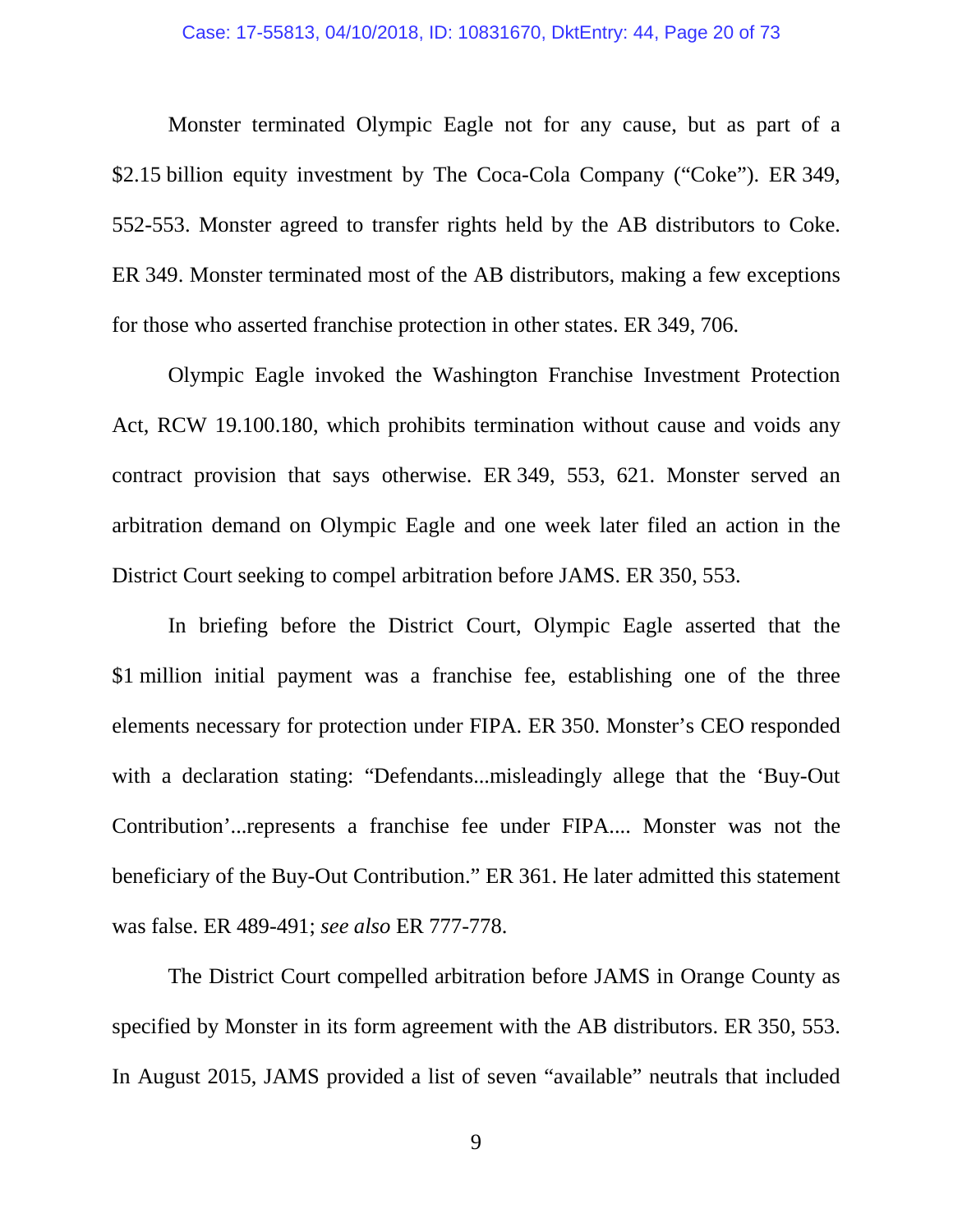the Hon. Judge W. Kennedy, Jr. (Ret.) and his wife. ER 222. After the parties consulted about their choices, JAMS appointed Judge Kennedy. ER 233.

## **C. The Arbitrator Fails To Require Monster To Verify The CEO's Sworn Statement That It Did Not Retain A Portion Of The \$1 Million "Buyout Fee."**

In February 2016, Olympic Eagle requested documents supporting Monster's CEO's declaration filed with the District Court stating the company had not retained any of Olympic Eagle's \$1 million initial buyout fee. ER 351. In his first deposition on May 20, 2016, the CEO reiterated his sworn statement, testifying that the buyout fee was "pretty much" revenue neutral but that Monster may have recorded "nominal" revenue from the process. ER 382.

Olympic Eagle sought the Arbitrator's assistance in pursuing this discovery, making a written request for a hearing and briefing schedule on a motion to compel. ER 351, 411-419. The Arbitrator said that Olympic Eagle should contact his case manager if it believed a call was necessary. ER 351, 412. Olympic Eagle contacted the Arbitrator's case manager at JAMS twice to schedule the call but never received a response. ER 351, 411-412; *see also* ER 435 (informing the Arbitrator "we did tee this up for you several weeks ago and we never got it on the calendar").

Near the end of the dispositive-motions hearing on July 11, 2016, the Arbitrator told Monster to make its controller available to Olympic Eagle to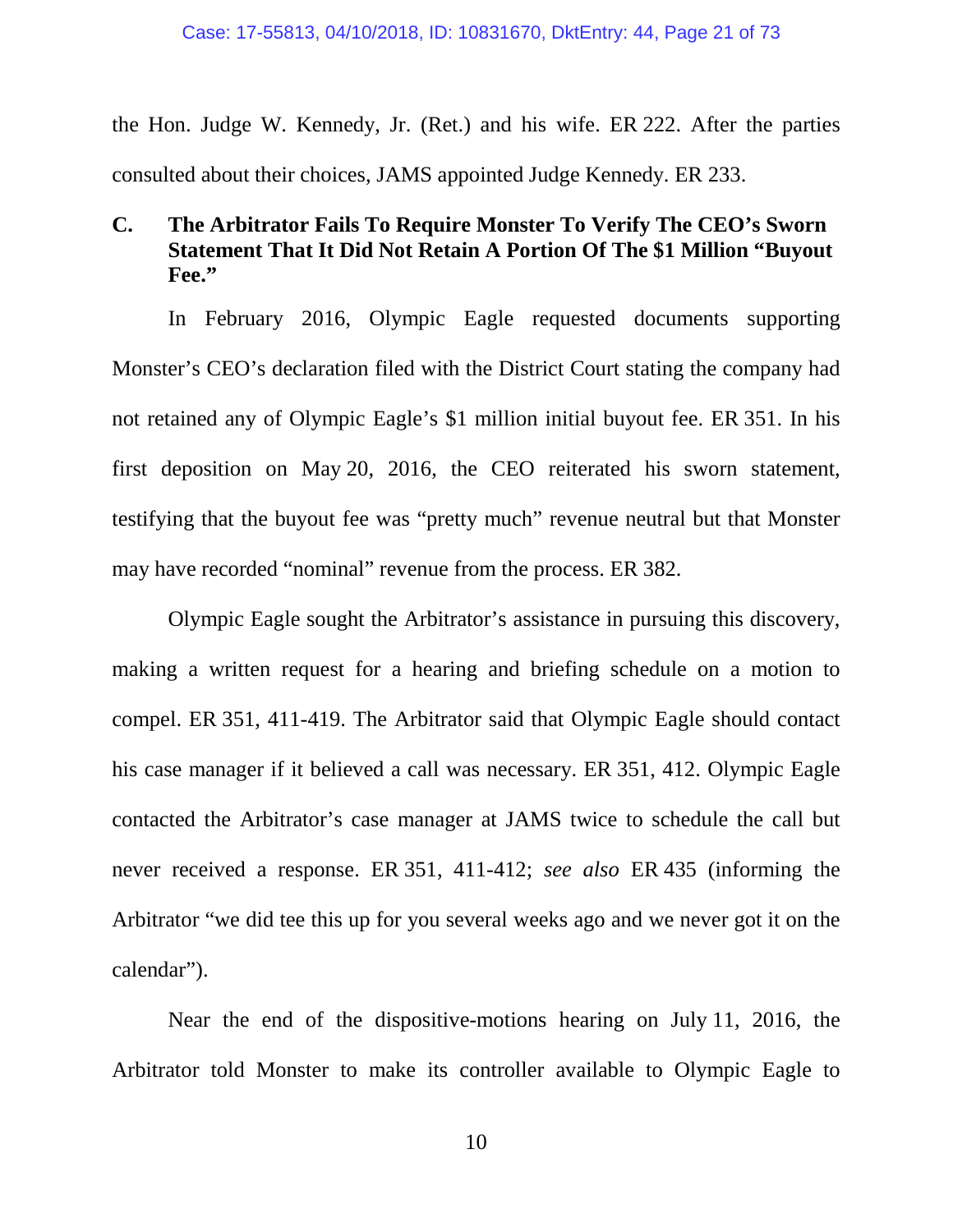discuss documents related to the buyout fee. ER 438-439. Although Olympic Eagle made several follow-up requests in writing, Monster failed to comply with the Arbitrator's request. ER 351. Olympic Eagle informed the Arbitrator of Monster's refusal, but he took no action to compel Monster to produce its controller. ER 351.

#### **D. The Arbitrator Denies Summary Judgment, Including On Monster's "Sophisticated Franchise" Theory.**

The dispositive-motions hearing addressed, among other issues, the assertion by Monster's CEO that Olympic Eagle was not entitled to franchise law protection because "there was never an intention…[for] franchise laws to protect a large, sophisticated, professional distributor…." ER 385; *see also* ER 386 ("It's intended to protect a guy whose got \$5,000 and puts it in a Subway franchise.").

This sophisticated-franchisee issue was squarely before the Arbitrator. As Monster confirmed in its reply brief on summary judgment, "Olympic cite[d] the Washington Supreme Court's recent *Lyons* decision for the proposition that 'large, sophisticated franchisees' are subject to FIPA. … Olympic further assert[ed that] *Lyons* 'rejected the proposition asserted by Douglas C. Berry… that… concerns… about unequal bargaining power are outdated and no longer applicable' because 'modern franchising mostly involves large, sophisticated franchisees.'" ER 738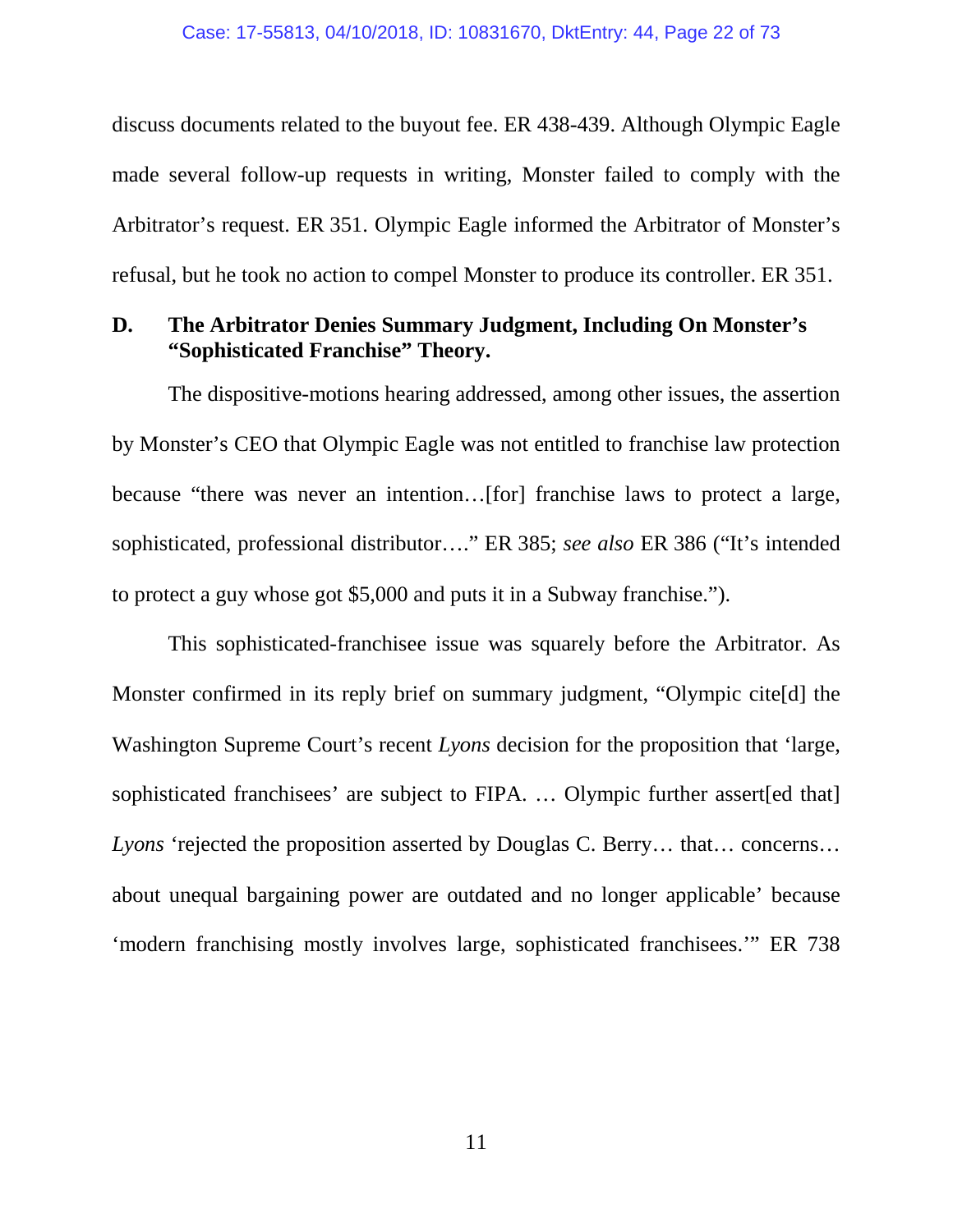#### Case: 17-55813, 04/10/2018, ID: 10831670, DktEntry: 44, Page 23 of 73

(quoting Olympic Eagle's Opposition to Monster's Motion for Summary Disposition at  $6$ ).<sup>1</sup>

Both parties submitted declarations from franchise experts. Monster's own expert stated that a business in Washington may be a co-branded franchise "where two (potentially more) names are substantially associated with the same business." ER 515. One of Olympic Eagle's experts—the former head of the state agency responsible for the enforcement of FIPA—declared that Washington had never used a percentage-of-sales approach to determine whether the "substantial association" element of a franchise was satisfied. ER 545, 789-790.

By an order dated August 5, 2016, the Arbitrator denied the parties' summary judgment motions. $^{2}$ 

#### **E. The CEO Admits His Prior Statement That Monster Did Not Retain Any Of The \$1 Million "Buyout Fee" Was False.**

In summary judgment briefing, Monster reaffirmed the CEO's statements that the company had not benefitted from the \$1 million initial fee. Monster said

 <sup>1</sup> *See also* Olympic Eagle's Opposition to Monster's Motion for Summary Disposition at 5-6, which is attached as Exhibit A to Appellant's Motion For Judicial Notice.

<sup>2</sup> *See* Arbitrator's Ruling on Competing Summary Disposition Motions, which is attached as Exhibit B to Appellant's Motion For Judicial Notice.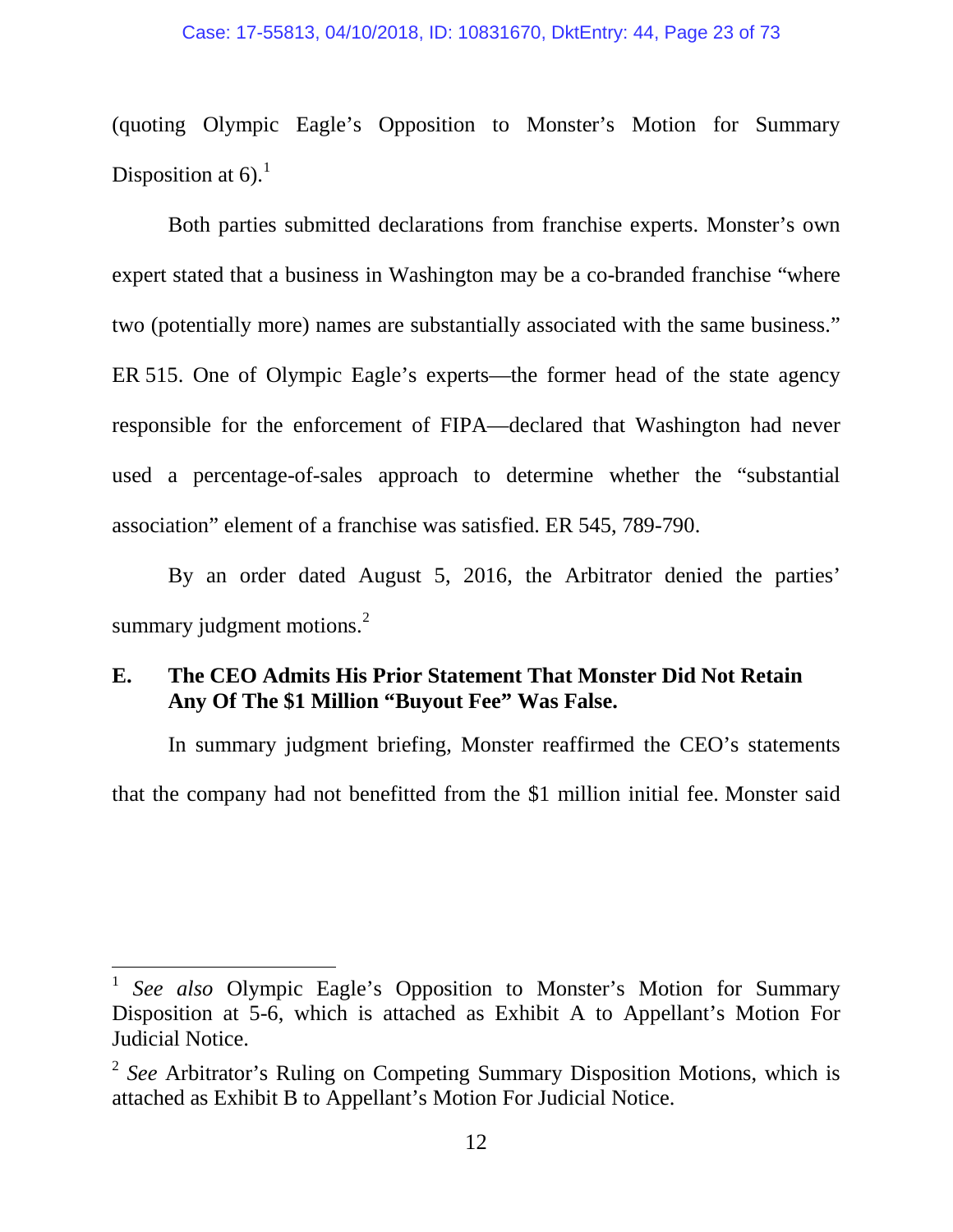#### Case: 17-55813, 04/10/2018, ID: 10831670, DktEntry: 44, Page 24 of 73

that "[n]o evidence supports the claim that Monster 'kept much of' Olympic's buyout contribution, much less any of it." ER  $752-753$ .<sup>3</sup>

But on August 11, 2016, about two weeks before the arbitration hearing, Monster produced accounting records showing that it had, in fact, retained a significant portion of the buyout fees paid by AB distributors, including Olympic Eagle. ER 501-502, 505-10. In his second deposition, on August 12, 2016, Monster's CEO was shown transcripts of his prior statements during corporate earnings calls in 2006 and 2007 when he had reported that Monster was receiving substantially more money from buyout fees paid by AB distributors than it was paying out to terminated distributors. ER 475-478, 480-486.

The CEO finally admitted that his company had retained a substantial portion of Olympic Eagle's \$1 million buyout fee, stating "[i]t was retained by Monster and it was ultimately allocated to other costs and expenses...." ER 488; *see also* ER 489 ("The math is clear. The difference came in to Monster, that's clear.").

<sup>&</sup>lt;sup>3</sup> Monster admitted in later briefing that it first analyzed whether it had kept any of Olympic Eagle's buyout fees during discovery in these proceedings – almost one year after the CEO's sworn statements. ER 721-722.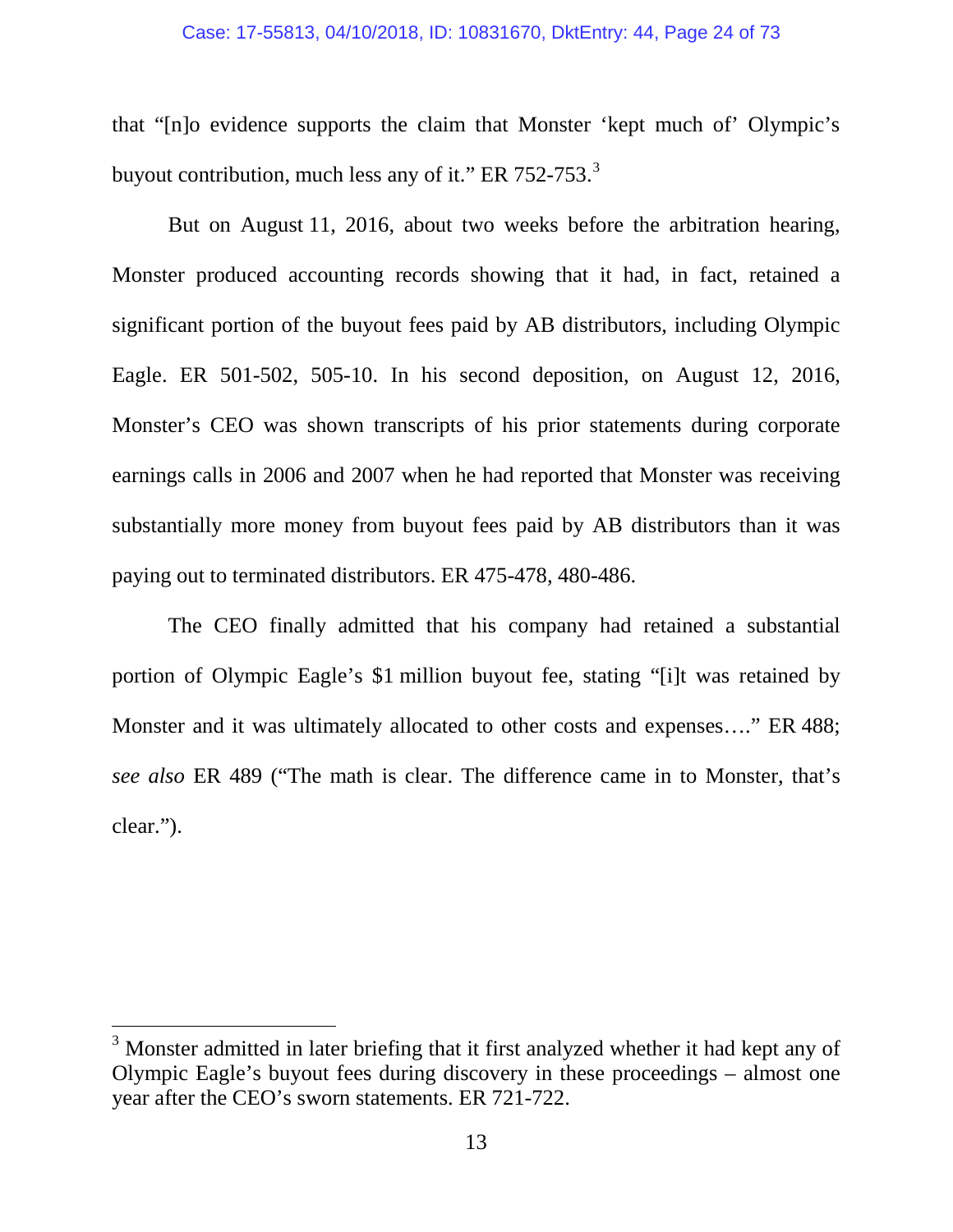## **F. The Arbitrator Disregards The Washington Supreme Court And Follows Connecticut Law In Finding That Only Distributors Who Are "Dependent" On The Relationship Are Entitled To Protection Under Washington Franchise Laws.**

After a hearing that began August 29, 2016 and lasted more than two weeks, the parties received the Arbitrator's Interim Award on November 17, 2016, finding that Olympic Eagle is not entitled to protection under the Washington Franchise Investment Protection Act. ER 551-558. Although the Arbitrator correctly recognized that "courts in Washington have not imposed a percentage requirement" when interpreting "substantial association" with a trademark or advertising under FIPA, ER 556, he nevertheless adopted Monster's argument that he should interpret the Washington statute by looking to Connecticut law, which requires a distributor to be dependent on a supplier for franchise protection to apply. ER 555-556, 714-716.

On January 25, 2017, the parties received the Arbitrator's \$3 million Award of Attorneys' Fees and Costs to Monster. ER 561-564. The Arbitrator adopted Monster's argument that the fees were permissible under a FIPA provision that allows claims for failure to register or properly disclose in connection with a franchise sale. ER 561-564. Olympic Eagle did not bring a claim under this provision, and Monster previously informed the Arbitrator that this provision did not apply to the case. ER 798.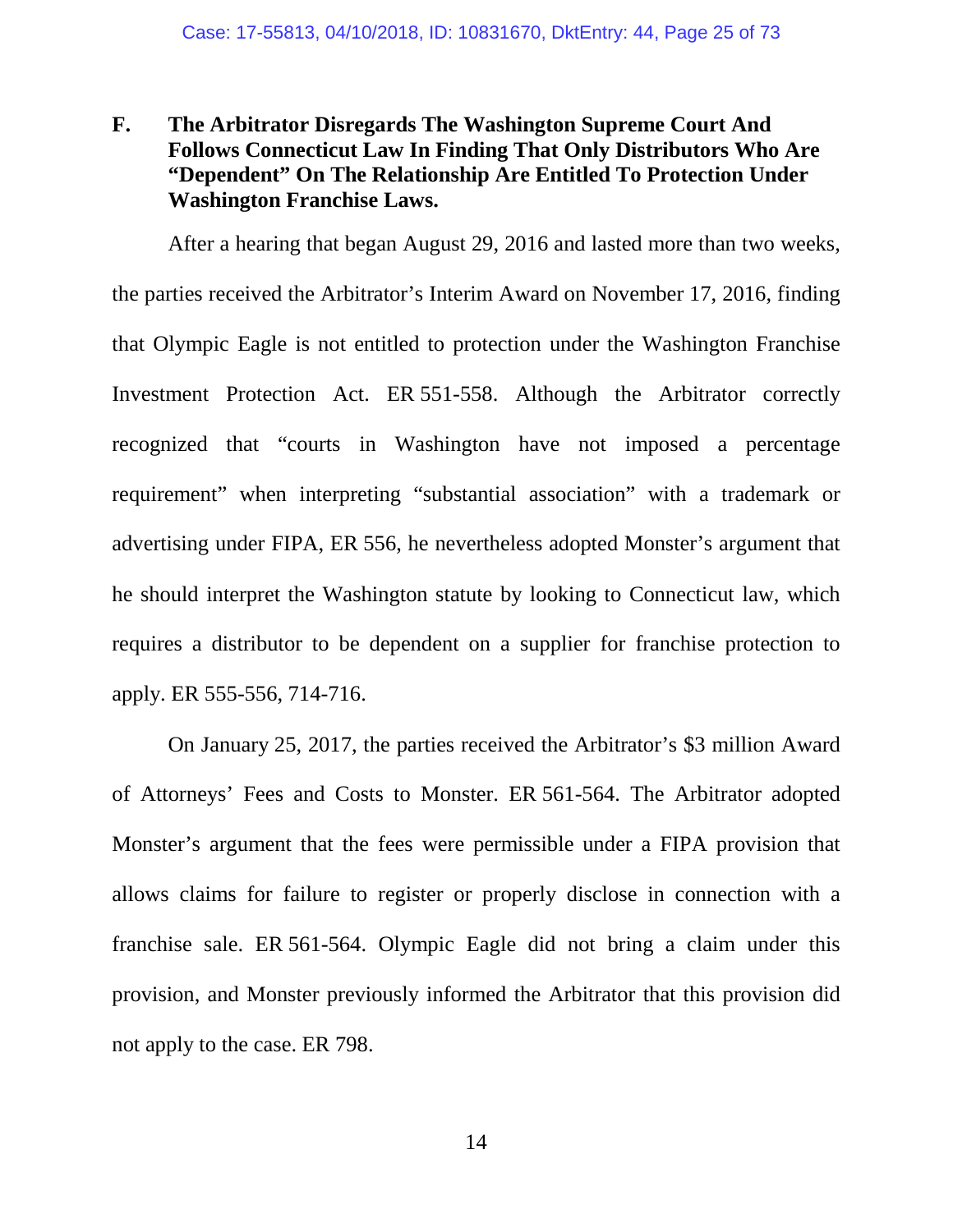In his final award, the Arbitrator acknowledged the importance of his decision to Monster: "I'm sure that, because an unfavorable ruling to Monster in this case would have the likely effect of emboldening those other AB distributors, it was extremely important to Monster to prevail in this case." ER 564.

## **G. JAMS' Disclosures Concealed The Fact That The Arbitrator Was An Owner Entitled To A Share Of Revenues From Significant Ongoing Business With Monster.**

Monster filed a petition to confirm the awards with the District Court, and Olympic Eagle filed a cross-petitioned to vacate. After the final awards, Olympic Eagle's attorneys found an article posted on Westlaw in August 2016 in the UCLA Entertainment Law Review where the authors reported on their interviews with JAMS leadership. ER 165, 213, 261.

The article says that "[m]any JAMS neutrals are also 'owners' of JAMS. To our knowledge, JAMS is the only major provider where many of its neutrals are also owners who have a profit interest in matters handled by other JAMS' neutrals. As such, the 'owners' receive not only a share of their own fees in the proceedings they act as neutral in, but also a share of JAMS' overall profits." ER 264 (Ronald J. Nessim & Scott Goldman, *Mandatory Arbitration Provisions Involving Talent and Studios and Proposed Areas for Improvement*, 22 UCLA Ent. L. Rev. 233, 245  $(2015)$ ).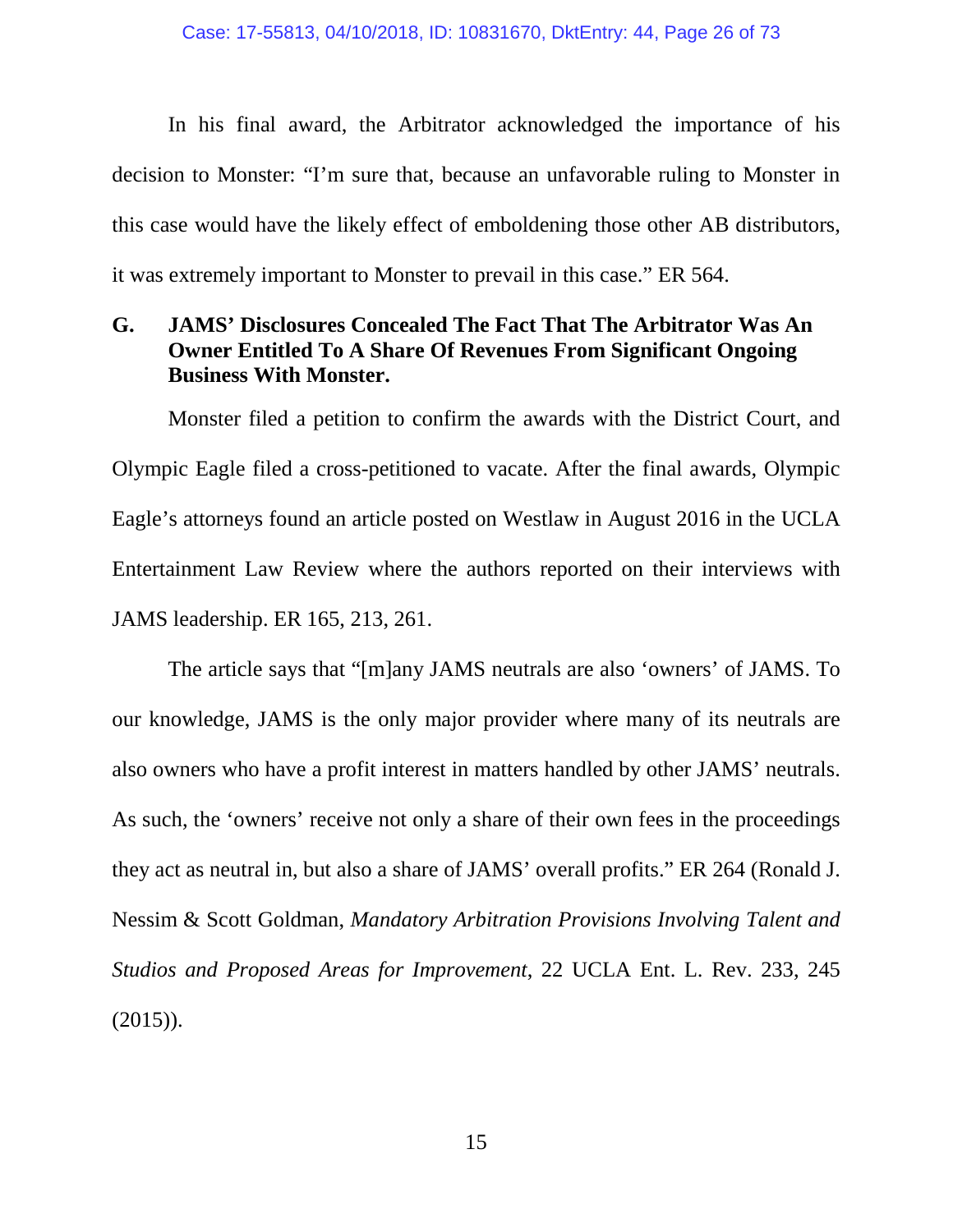This article raised a concern about whether the Arbitrator had disclosed his financial interest in JAMS' extensive relationship with Monster. ER 213-214. Monster began specifying the JAMS Orange County office as the location for arbitration around the year 2000, switching from the American Arbitration Association ("AAA"), a not-for-profit provider. ER 279, 301, 313. Monster is a significant client for the JAMS Orange County Office, which has handled at least 97 arbitrations and 17 mediations for Monster the previous five years. ER 219, 343-346. JAMS retains up to 50 percent of the fees charged by its arbitrators. *See*  Nessim, *supra*, at 245; ER 264.

At the beginning of the arbitration, a disclosure statement was provided to the parties that said it was "prepared by JAMS personnel and reviewed by the arbitrator." ER 236. The "Disclosure Checklist" included the statement that it is "the copyrighted property of JAMS." ER 237. The JAMS disclosure also stated six times: "The neutral practices in association with JAMS. Each JAMS neutral, including the neutral in this case, has an economic interest in the overall financial success of JAMS." ER 243-248. The Arbitrator repeated this statement in his personal disclosure.<sup>4</sup> ER 241.

After the awards and based upon what it had learned in the Nessim article, Olympic Eagle sought information from JAMS about the Arbitrator, including

 $4$  Though not included on his personal disclosure, during the dispositive-motions hearing, the Arbitrator also referenced his time "on the board" of JAMS. ER 426.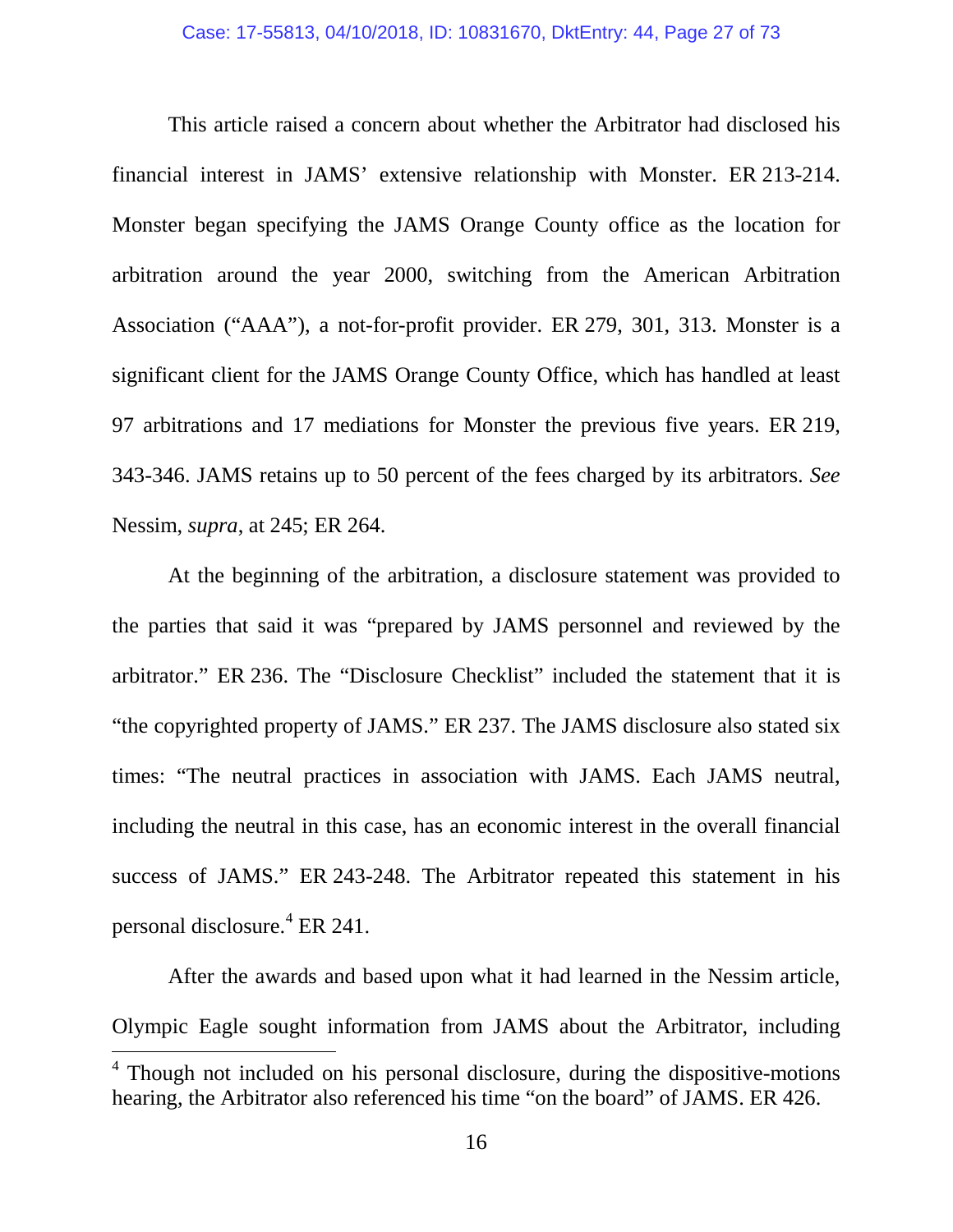whether he or his wife (also a JAMS neutral) had ownership that might give them a direct financial interest in Monster Energy's business with JAMS. ER 252-253.

On March 2, 2017, JAMS General Counsel wrote that it would not respond to these requests in part "to protect [the] privacy interests of the arbitrator and his spouse." ER 254. On March 13, 2017, Olympic Eagle served JAMS with a subpoena, requesting the same information that was sought in its February 24 letter. ER 289-296. On March 15, 2017, outside counsel for JAMS confirmed over the telephone that the Arbitrator is an owner of JAMS but declined to share any other information. ER 218, 297. She also refused to confirm the ownership interest in writing. ER 218, 297.

In April, 2017, Olympic Eagle serendipitously obtained transcripts of the depositions of three JAMS representatives taken in January and late March of 2017 in an unrelated lawsuit. ER 107. Their testimony stated:

(1) JAMS is the largest private dispute resolution provider in the world. ER 136.

(2) It is a for-profit entity, with approximately 320 neutrals, of which 107 are owners. ER 142, 159, 161-162.

(3) JAMS owners are shareholders, and each shareholder has an equal ownership interest. ER 136.

17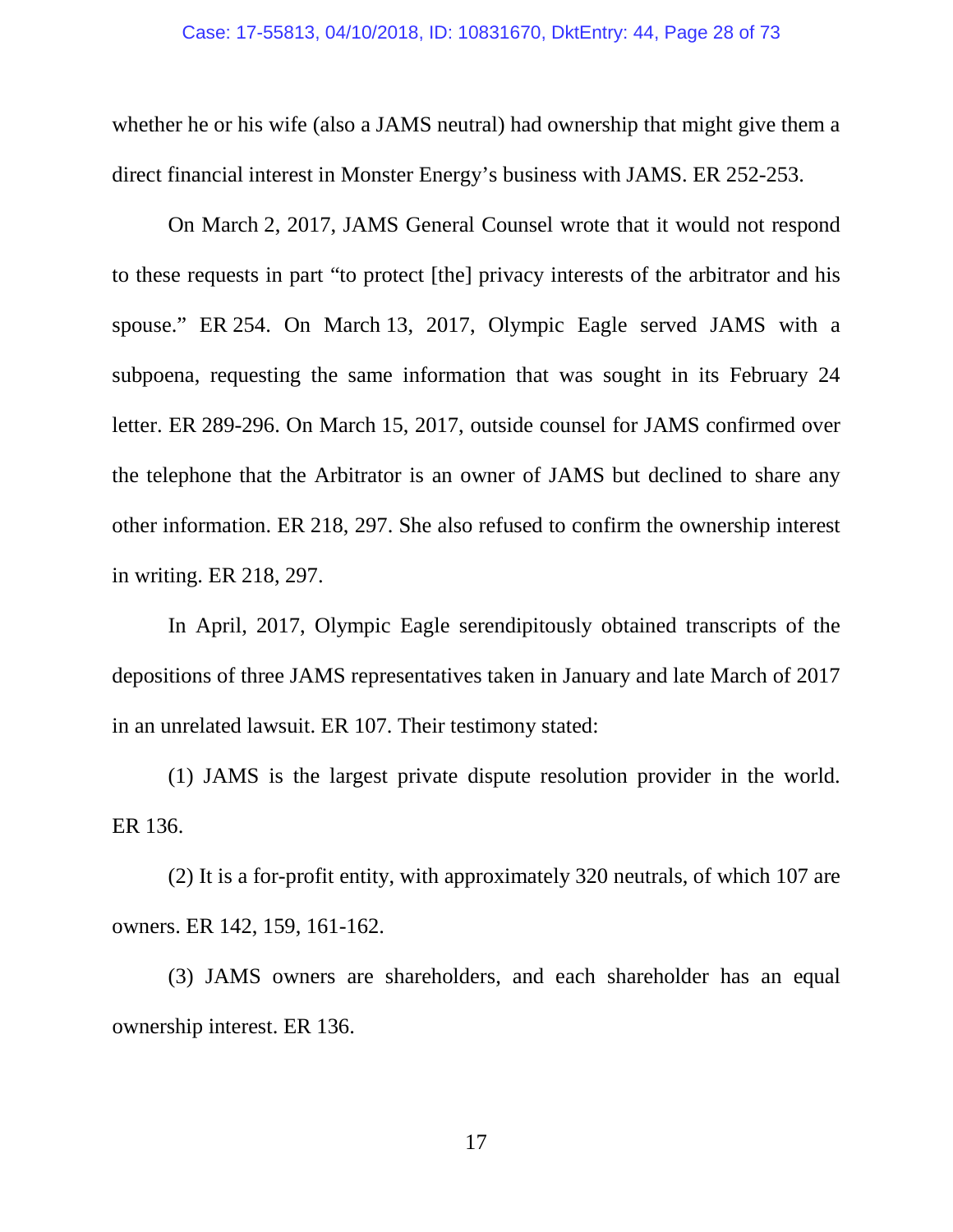(4) JAMS distributes a portion of its profits annually to its shareholder neutrals. ER 154. Its non-owner neutrals are not entitled to profit distributions or bonuses. ER 162.

(5) Non-owner neutrals are compensated exclusively based on a percentage of the fees paid by parties for their neutral services. ER 148-149, 154, 162.

Olympic Eagle also moved to compel answers to the subpoena seeking information about the Arbitrator's financial interests in the company's relationship with Monster. ER 22-47. On May 9, 2017, a few days prior to the hearing date on the motion to compel, the District Court granted Monster's petition to confirm the arbitration award and denied Olympic Eagle's petition to vacate. ER 14-21. The motion to compel was never decided. ER 21.

In an order dated June 28, 2017, the District Court awarded Monster \$3,000,000 in attorneys' fees in the arbitration and \$256,058 on the post-award cross petitions. ER 7-10. It entered judgment on July 19, 2017. ER 4-6.

#### **V. SUMMARY OF ARGUMENT**

The Arbitrator's award should be vacated because he failed to disclose a substantial interest in a firm which had "more than trivial business" with Monster. Although the Arbitrator disclosed the one prior case he had arbitrated in which Monster was a party, he failed to disclose that he was an owner of JAMS, with a financial interest in up to 50 percent of the fees paid in at least 97 Monster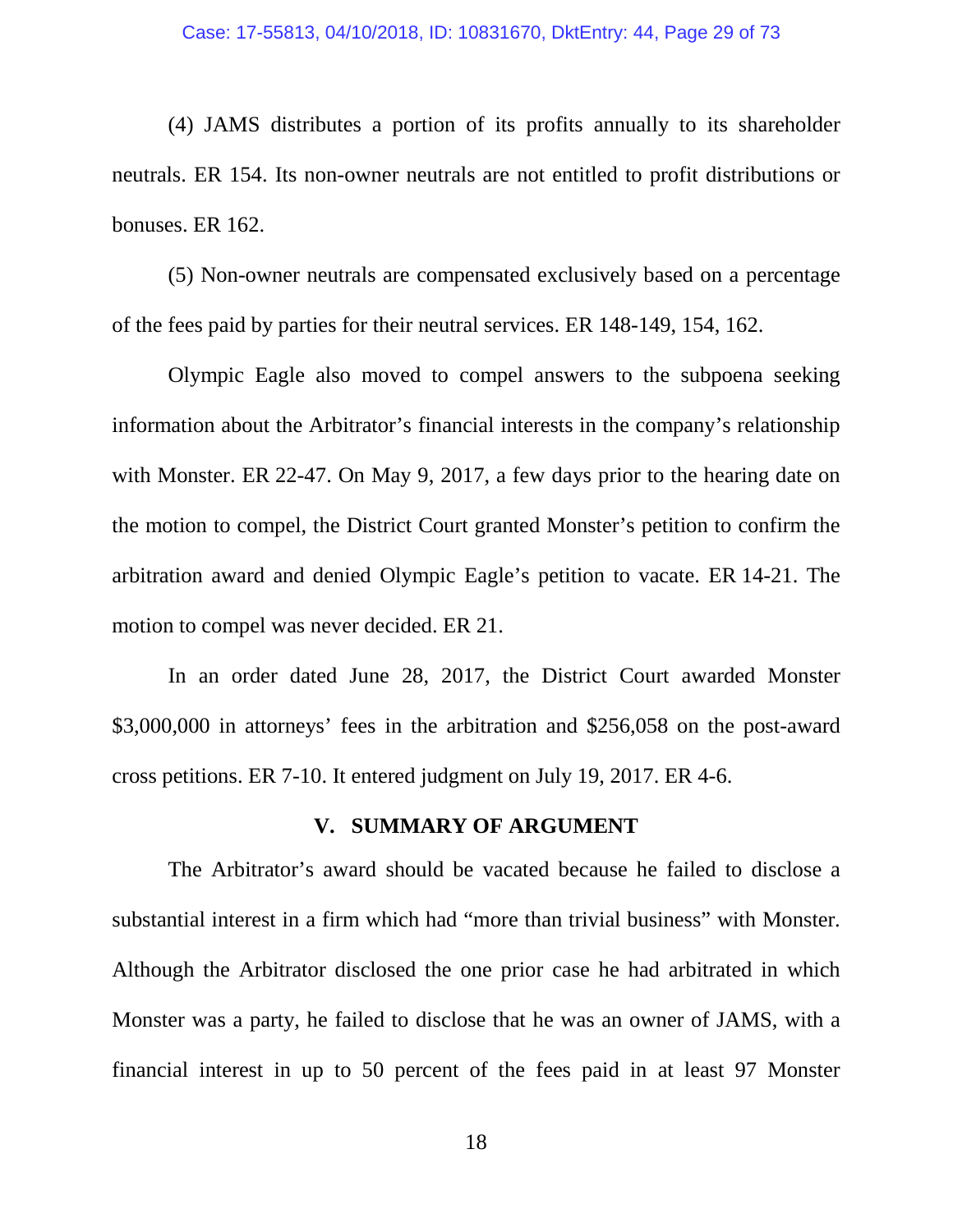#### Case: 17-55813, 04/10/2018, ID: 10831670, DktEntry: 44, Page 30 of 73

arbitrations during the preceding five years, as well as in fees from future Monster arbitrations.

In addition to failing to disclose these material facts, the JAMS form disclosure concealed—under the half-truth that "each JAMS neutral" had a financial interest in the economic success of JAMS—that most JAMS arbitrators are not owners and are compensated only by the parties, the usual and customary practice in arbitration. JAMS has in the past recognized that an appearance of bias is created by having its owners serve as arbitrators in matters involving repeat corporate users. In those instances, it sought to address the issue by appointing only non-owner arbitrators.

The Arbitrator's awards should also be vacated because he recognized and then ignored Washington law in order to deny Olympic Eagle protection under Washington's Franchise Investment Protection Act. The Arbitrator manifestly disregarded the Washington Supreme Court's decision in *Lyons* which rejected a dependency test for franchise protection. He instead relied on Connecticut law to determine that, because Olympic Eagle was not economically dependent on the Monster relationship, it was not protected by Washington's franchise laws.

The Arbitrator also ignored applicable Washington law when he awarded attorneys' fees to Monster. He justified the award by applying the wrong franchise

19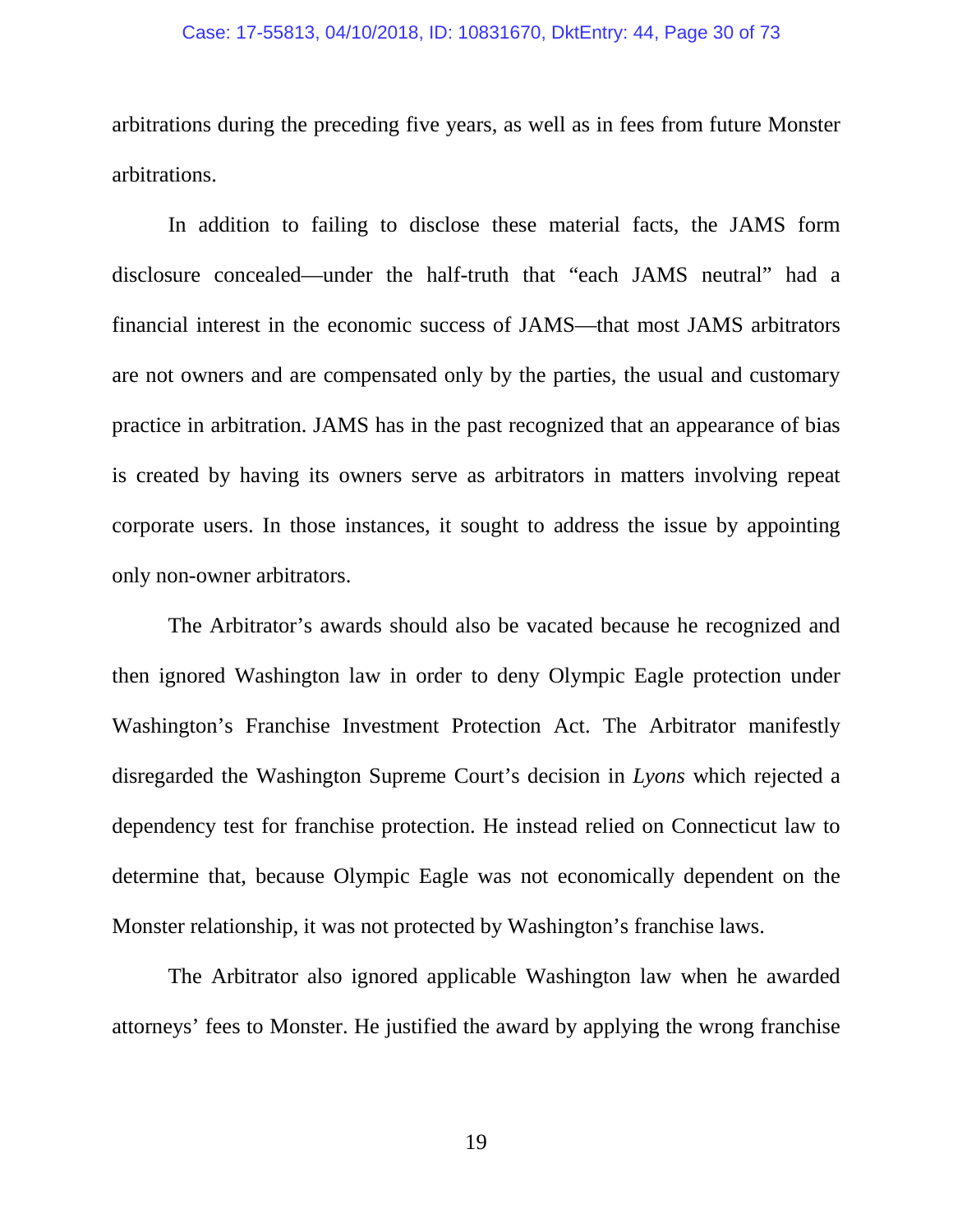statute and ignoring the correct statutes and authority which allow an award of fees only to the party seeking protection.

#### **VI. ARGUMENT**

The Ninth Circuit subscribes to the majority view that a claim of arbitrator partiality may be brought under the Federal Arbitration Act only "when the arbitration is completed and an award rendered." *In re Sussex*, 781 F.3d 1065, 1073 (9th Cir. 2015) (internal quotation omitted). The District Court's decision to vacate or confirm an arbitration award is reviewed *de novo*, *New Regency Productions, Inc. v. Nippon Herald Films, Inc.*, 501 F.3d 1101, 1105 (9th Cir. 2007), including "the court's adoption of a standard of impartiality for arbitrators…." *Woods v. Saturn Distribution Corp.*, 78 F.3d 424, 427 (9th Cir. 1996).

In such a review, federal courts "should, if anything, be even more scrupulous to safeguard the impartiality of arbitrators than judges, since the former have completely free rein to decide the law as well as the facts and are not subject to appellate review." *Commonwealth Coatings Corp. v. Cont'l Cas. Co.*, 393 U.S. 145, 149, 89 S. Ct. 337, 339, 21 L. Ed. 2d 301 (1968). An award may be vacated on these grounds even when no actual bias is shown. *Schmitz v. Zilveti*, 20 F.3d 1043, 1047 (9th Cir. 1994). "Whether the arbitrator's decision itself is faulty is not necessarily relevant." *Woods*, 78 F.3d at 427.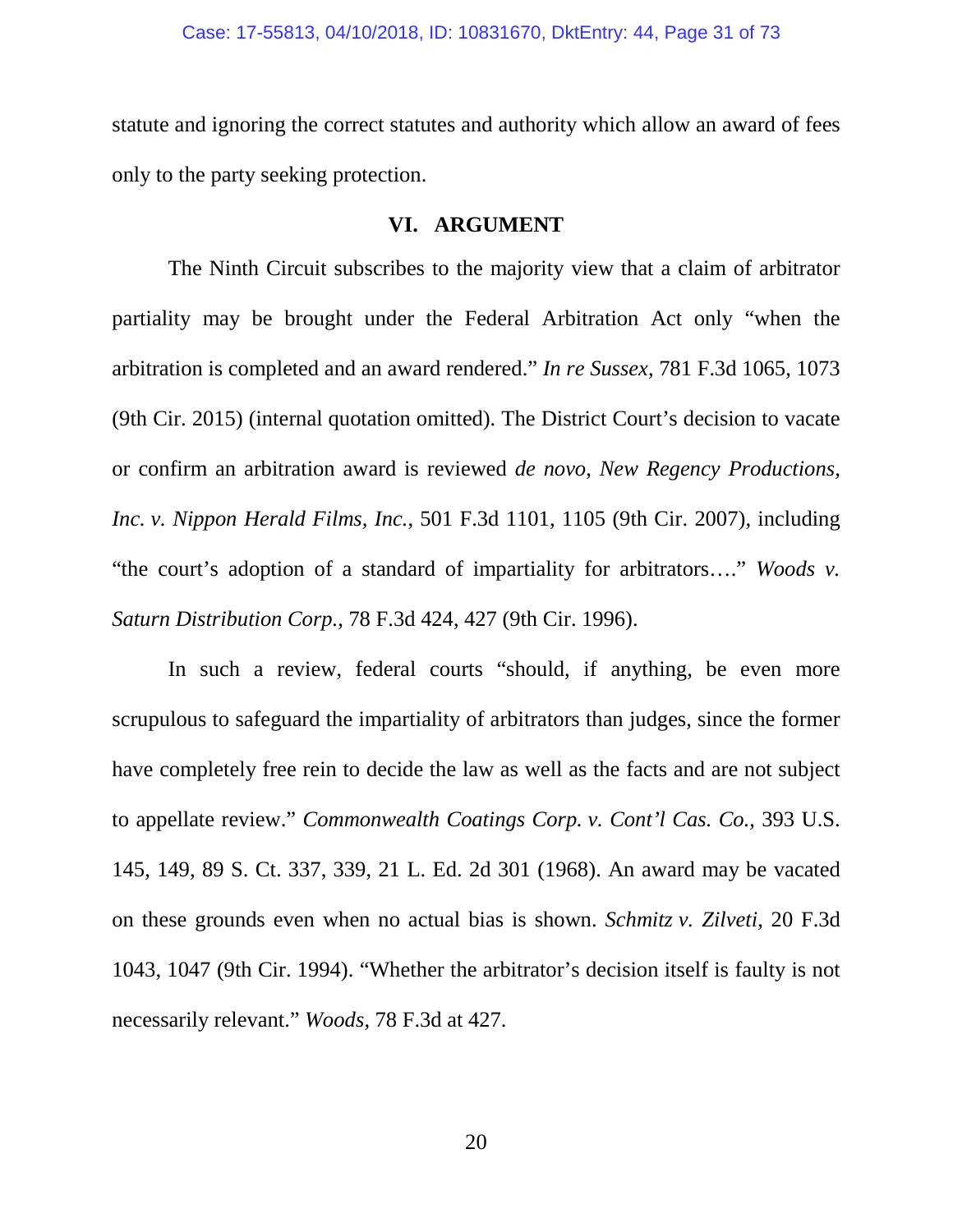Although this Court is "cognizant of the public interest in efficient and final arbitration," it "believe[s] that a rule encouraging 'arbitrators [to] err on the side of disclosure' is consistent with that interest." *New Regency*, 501 F.3d at 1111 (quoting *Commonwealth Coatings*, 393 U.S. at 152). There is "no way in which the effectiveness of the arbitration process will be hampered by the simple requirement that arbitrators disclose to the parties any dealings that might create an impression of possible bias." *Commonwealth Coatings*, 393 U.S. at 149.

### **A. The Arbitrator Created The Appearance Of Partiality By Not Disclosing He Was An Owner With A Right To A Portion Of All Fees From JAMS' Ongoing And Substantial Relationship With Monster.**

An arbitrator gives the appearance of partiality when he or she fails to disclose "'a substantial interest in a firm which [was doing] more than trivial business' [with] a party to the arbitration." *New Regency*, 501 F.3d at 1107 (quoting *Commonwealth Coatings*, 393 U.S. at 151–52). As this Court found in *Schimtz*, a "reasonable impression' of partiality is not equivalent to, nor does it imply, a finding of actual bias." 20 F.3d at 1046-47 (recognizing that, in *Commonwealth Coatings*, "no actual bias was shown"). Thus, "courts examining nondisclosure cases have not required proof of actual bias in showing 'evident partiality.'" *Id*. at 1046.

The District Court applied the wrong standard when evaluating whether the Arbitrator's disclosure demonstrated evident partiality. Citing this Court's decision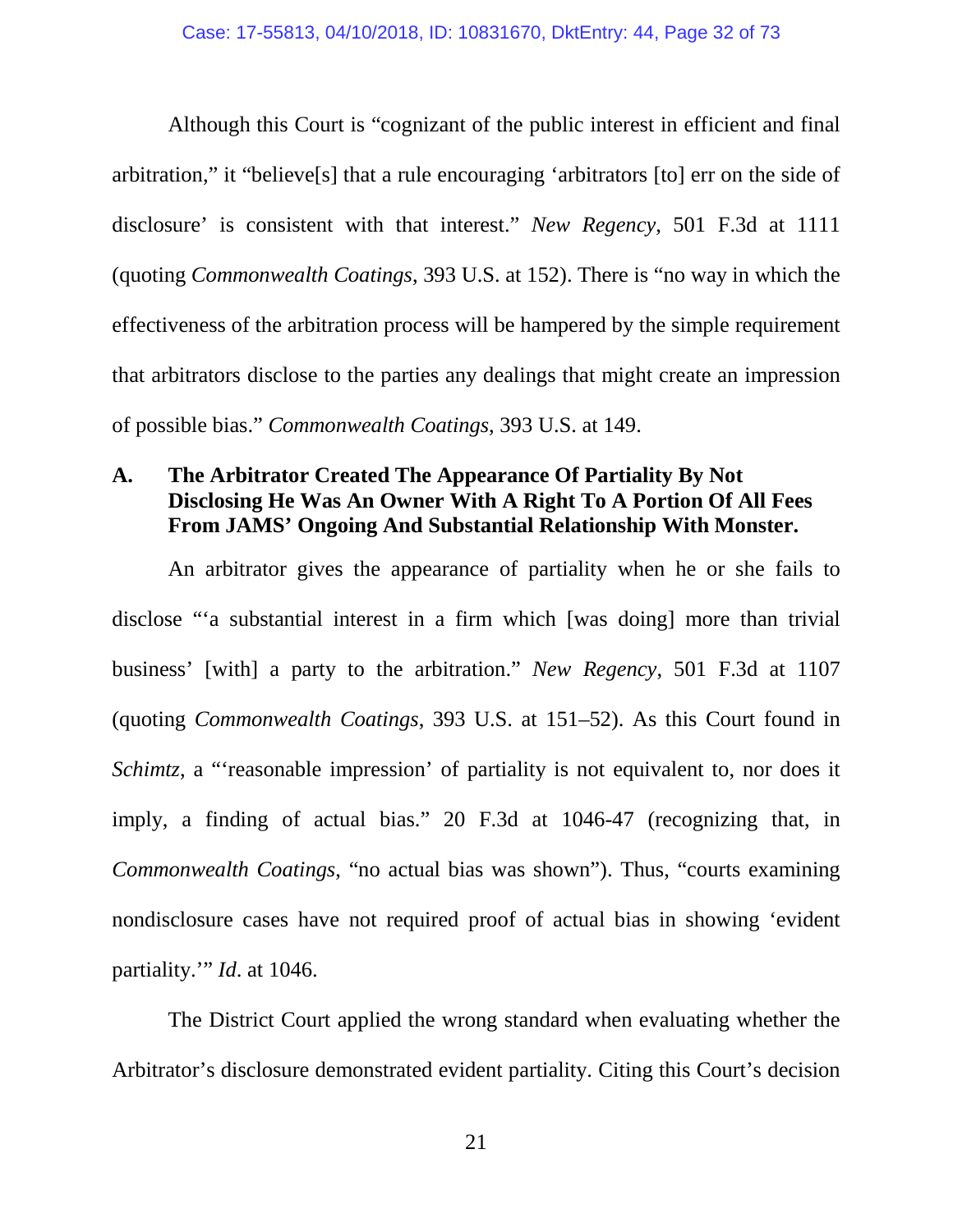in *Nagrampa v. MailCoups, Inc.*, 469 F.3d 1257 (9th Cir. 2006), the District Court reasoned that Olympic Eagle had offered "no particularized evidence of the Arbitrator's partiality or bias resulting from his economic interest in JAMS," stating there was "nothing that would strongly suggest evident partiality on the part of the Arbitrator." ER 17. But the issue in *Nagrampa* was the unconscionability of arbitration clauses under California state law—not evident partiality in arbitrator disclosures under the FAA. 469 F.3d at 1285.

Under *Commonwealth Coatings* and Ninth Circuit decisions following it, Olympic Eagle was not, as the District Court found, required to provide "particularized evidence" of the Arbitrator's partiality. This Court should vacate the Monster awards under the Federal Arbitration Act, 9 U.S.C. § 10(a)(2), as it has in other cases where an arbitrator's failure to disclose information created a reasonable impression of partiality. *See, e.g.*, *New Regency*, 501 F.3d 1101*; Zilveti*, 20 F.3d 1043.<sup>5</sup> Vacating the Monster Awards would further the purpose of Federal

<sup>&</sup>lt;sup>5</sup> Where the Ninth Circuit has not found evident partilaility, the undislcosed information was too attenuated, insubstantial, or indirect to vacate the award. *See A. Miner Contracting, Inc. v. Dana Kepner Co., Inc.*, 696 F. App'x 234, 235–36 (9th Cir. 2017) (arbitrator's law partners had represented unaffiliated attorney in divorce proceeding who, in turn, had represented one of the parties to the arbitration in an earlier matter); *Ruhe v. Masimo Corp.*, 640 F. App'x 685, 686 (9th Cir. 2016), *cert. denied*, 137 S. Ct. 72, 196 L. Ed. 2d 197 (2016) (arbitrator's brother had represented a competitor to one of the parties in litigation against that party in two prior matters); *In re Sussex*, 781 F.3d at 1074-75 (arbitrator had tried to start a company to attract investors for litigation financing but had no relationship with either party to the arbitration); *Braggs v. Jones*, 614 F. App'x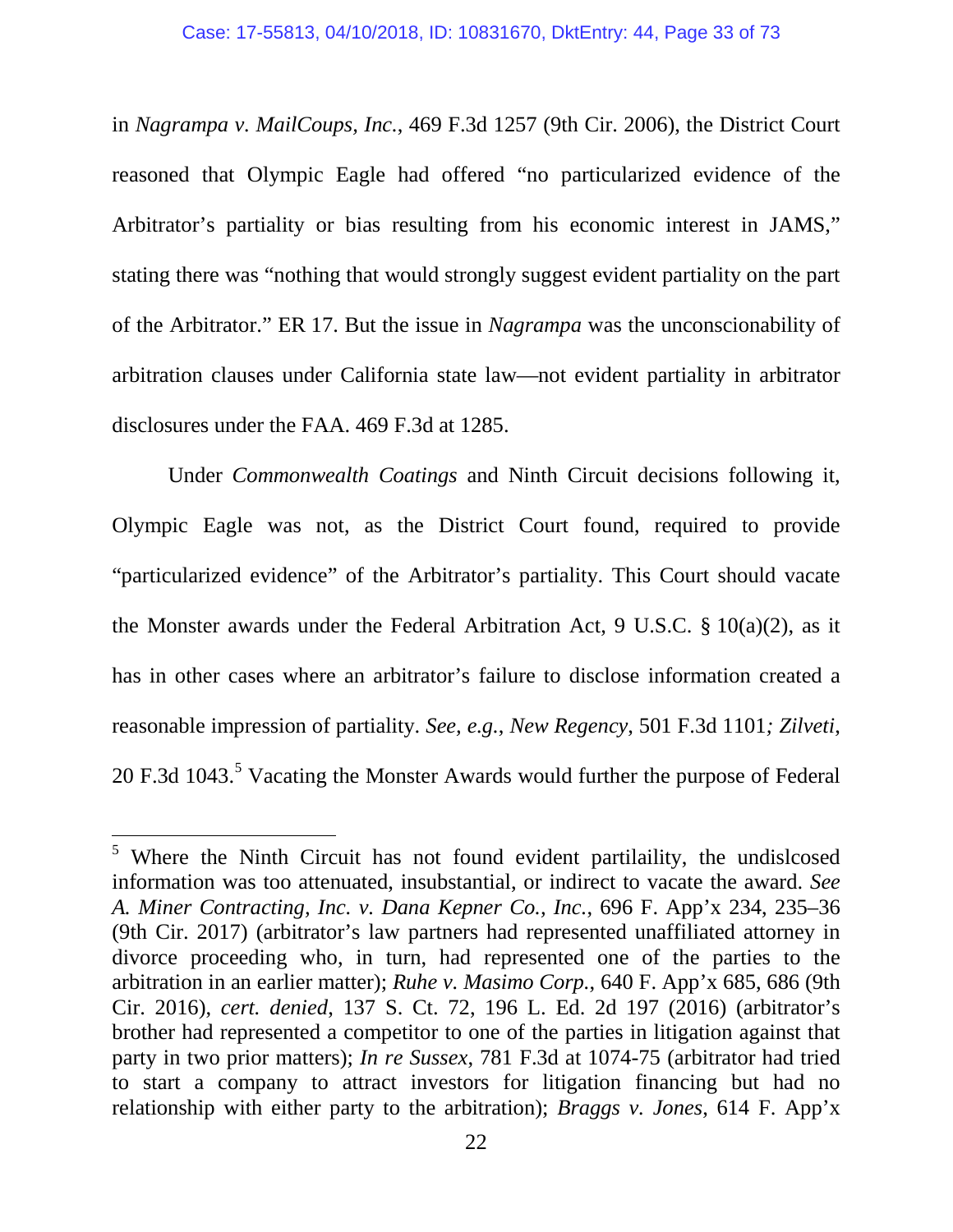Arbitration Act "section  $10(a)(2)$  [which] instructs that the parties should choose their arbitrators intelligently.... The parties can choose their arbitrators intelligently only when facts showing potential partiality are disclosed." *Zilveti*, 20 F.3d at 1047.

## **1. While Appearing To Disclose All Relationships With The Parties, The Arbitrator Concealed His Financial Interest In JAMS' Relationship With Monster.**

Under the Supreme Court's decision in *Commonwealth Coatings*, "the Arbitrator's failure to 'disclose to the parties any dealings that might create an impression of possible bias' is sufficient to support vacatur." *New Regency*, 501 F.3d at 1105 (quoting *Commonwealth Coatings*, 393 U.S. at 149). JAMS itself has recognized the importance of making "all initial disclosures that, to an objective observer, might create an impression of partiality." ER 194.<sup>6</sup>

The JAMS disclosure document runs 16 pages and provides the appearance of being comprehensive and complete. ER 236-251. The form includes six pages

 $\overline{a}$ 

<sup>901, 903 (9</sup>th Cir. 2015) (arbitrator once had an office in the same building as counsel for a party); *Lagstein v. Certain Underwriters at Lloyd's, London*, 607 F.3d 634, 646 (9th Cir. 2010) (more than a decade earlier, arbitrator had appeared before a co-arbitrator in an unrelated matter); *Apusento Garden (Guam) Inc. v. Superior Court of Guam*, 94 F.3d 1346, 1352 (9th Cir. 1996) (arbitrator and expert witness were, unbeknownst to them, limited partners in entity that owned apartment complex unrelated to the arbitration).

<sup>6</sup> ER 191-195 (R. Davidson, *Conflicts of Interest, What Are They, And Must They All Be Disclosed*) is also available at https://www.jamsadr.com/pdfviewer.aspx?pdf=/files/uploads/documents/articles/davidson-conflicts-interest-2012-05.pdf (last accessed on February 13, 2018).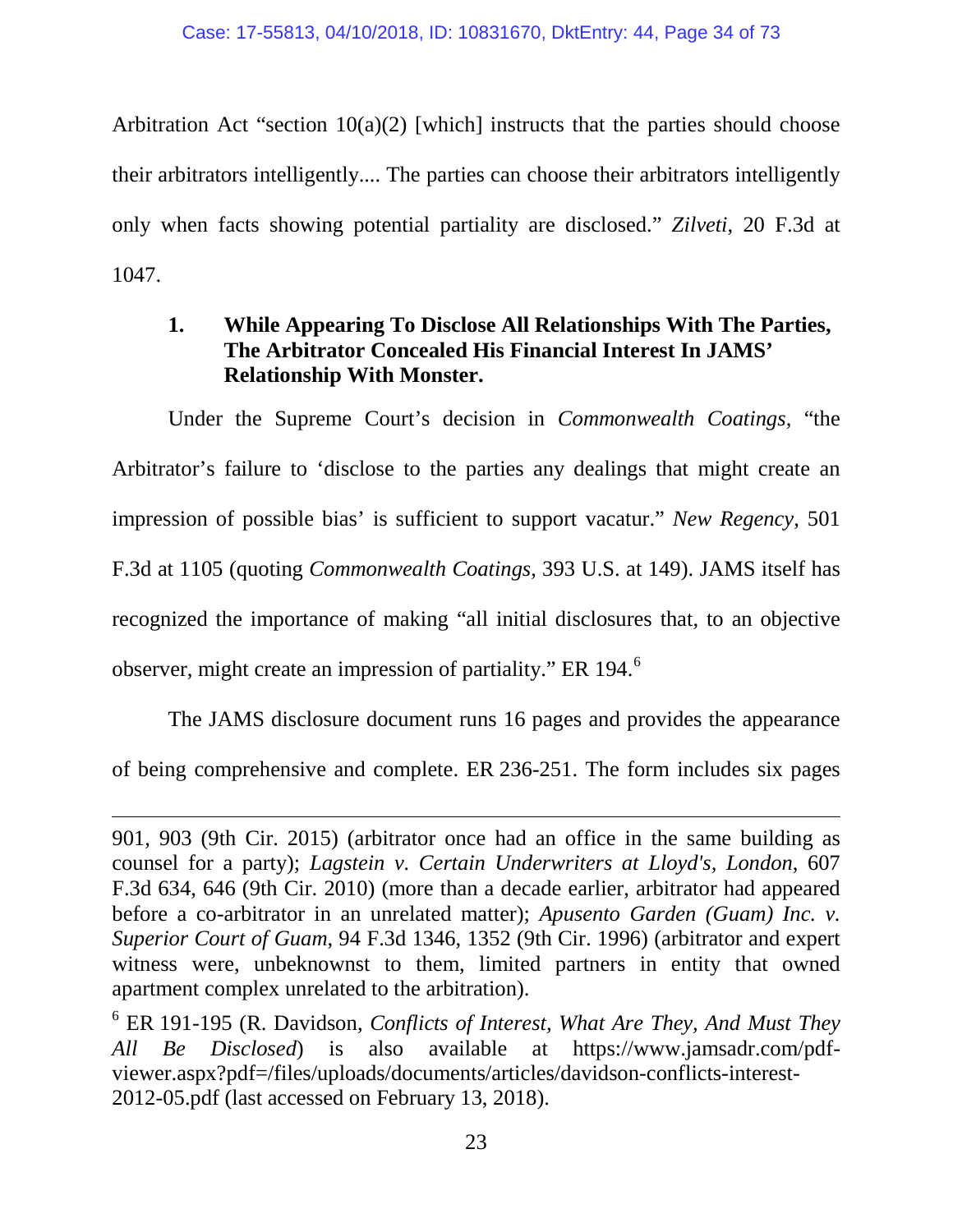#### Case: 17-55813, 04/10/2018, ID: 10831670, DktEntry: 44, Page 35 of 73

disclosing the Arbitrator's prior cases with parties or attorneys in the matter ER 243-248, as well as other disclosures like whether he had a financial interest in a party, ER 238, or in the subject matter of the arbitration, ER 239, or one "that could be substantially affected by the outcome of the arbitration," ER 239.

The particular disclosures at issue in this case—that "The neutral practices in association with JAMS" and "Each JAMS neutral, including the neutral in this case, has an economic interest in the overall financial success of JAMS"—appear on six separate pages. ER 243-248. The Arbitrator repeated these statements separately on a seventh page. ER 241.

If the Arbitrator was merely an independent contractor "practicing in association with JAMS" and not also an owner of JAMS stock, these disclosures would be substantially complete. But JAMS and the Arbitrator have a duty to disclose *all* financial interests in a party, direct or indirect, not to pick and choose. *See New Regency*, 501 F.3d at 1110-11; *Zilveti*, 20 F.3d at 1048 ("the parties rather than the arbitrators or the courts should be the judges of the partiality of arbitrators"); *see also Neaman v. Kaiser Found. Hosp*., 9 Cal. App. 4th 1170, 1177, 11 Cal. Rptr. 2d 879 (1992), *reh'g denied and opinion modified* (Oct. 23, 1992) (award vacated because an arbitrator, while disclosing he had served on prior panels involving one of the parties, failed to disclose that on five of those he had been that party's chosen representative on a multi-arbitrator panel).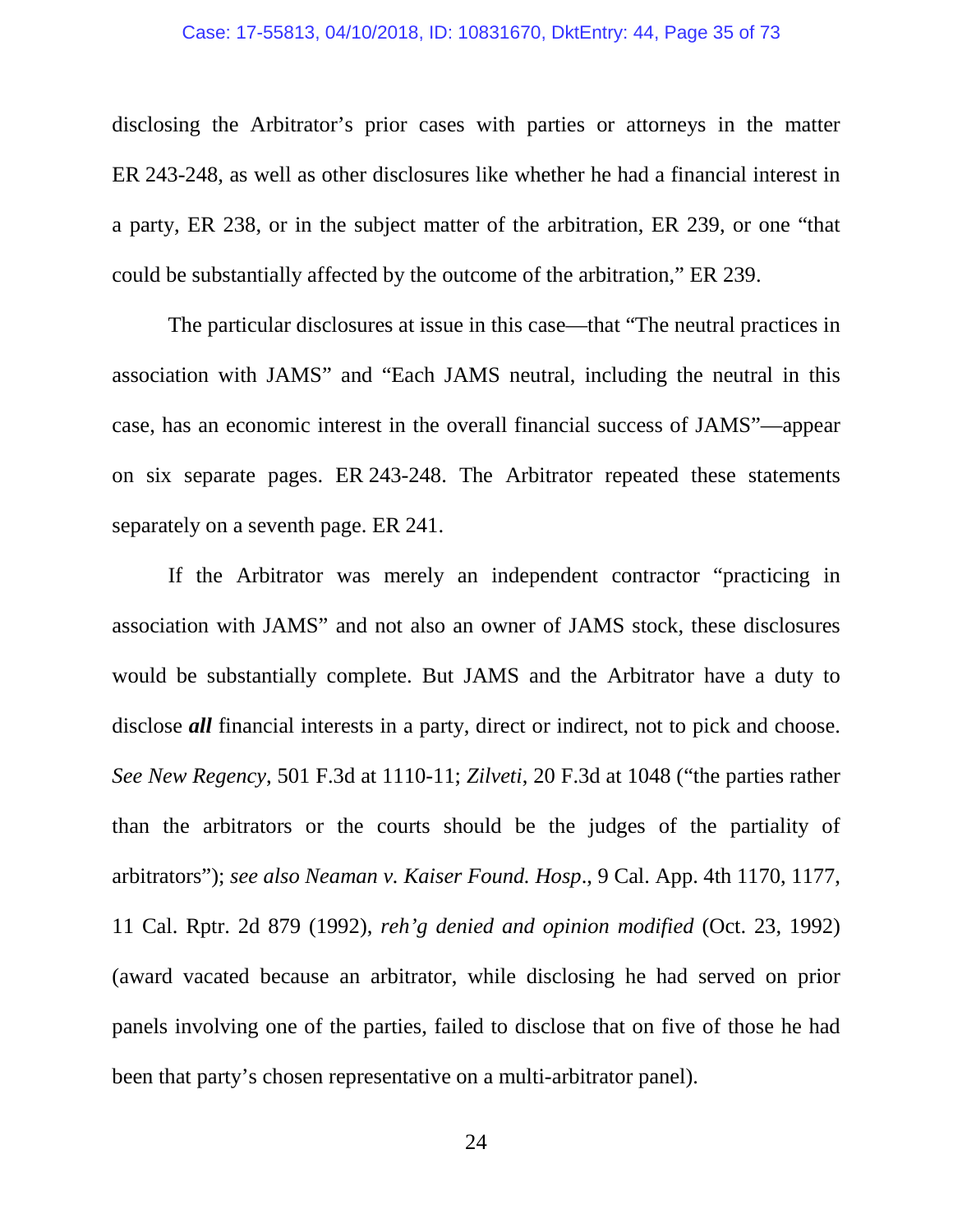Despite the appearance of being thorough and complete, the JAMS form failed to disclose any information about JAMS, the Arbitrator's ownership in JAMS, or its relationship with Monster, including that:

(1) JAMS is a for-profit company (ER 142);

(2) the Arbitrator is one of 107 shareholders in JAMS, giving him a direct stake in the company's substantial, ongoing business relationship with one of the parties to the arbitration (ER 133);

(3) JAMS has administered 97 arbitrations with Monster in the prior five years (ER 219, 343-346);

(4) JAMS retains up to 50 percent of the fees paid by the parties in arbitrations (ER 264);

(5) the Arbitrator has a right to a portion of the fees paid in past and future Monster arbitrations (ER 154); and

(6) most JAMS arbitrators are not owners and therefore do not have a direct financial interest in the Monster business with JAMS (ER 142, 159, 161-162).

The number of Monster arbitrations can be found on the JAMS website under a California-required consumer disclosure, ER 346, but none of the other information is included.

The relationship between JAMS and Monster is ongoing and substantial. Monster is one of JAMS' top commercial litigation clients in California. ER 108-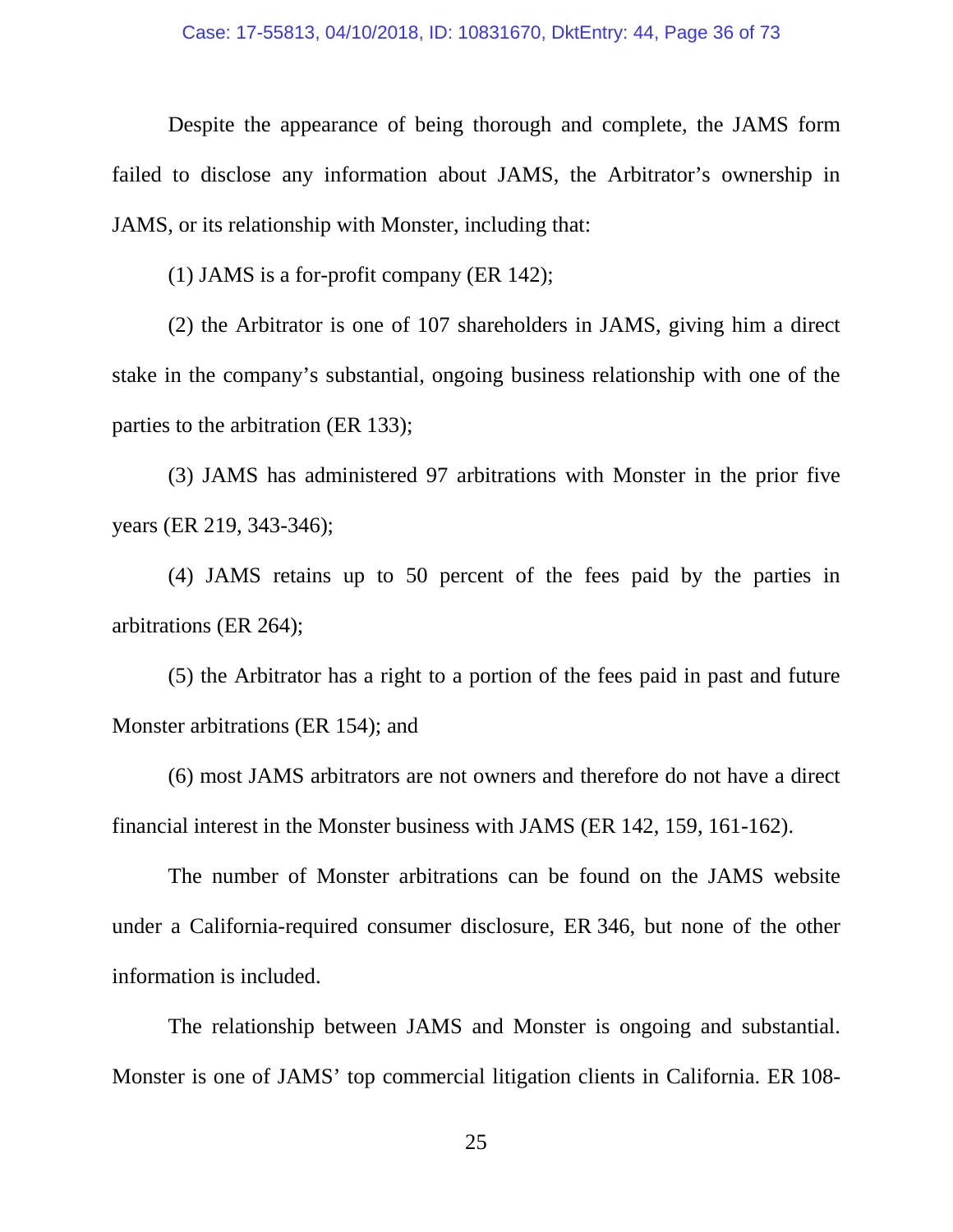109, 190. Monster requires in its form contracts that all disputes with its hundreds of distributors be directed to the JAMS Orange County Office. ER 218, 337. If Monster is dissatisfied with JAMS, it can amend these agreements to change arbitration service providers, as it did in about 2000 when it switched from AAA to JAMS. *See* ER 301, 313.<sup>7</sup>

The possible source of bias in such arrangements was highlighted by *The New York Times*, which reported, "[M]ore than three dozen arbitrators described how they felt beholden to companies. Beneath every decision, the arbitrators said, was the threat of losing business." Jessica Silver-Greenberg & Michael Corkery, *In Arbitration, a 'Privatization of the Justice System', N.Y. TIMES, Nov. 1, 2015.*<sup>8</sup>

The Arbitrator in this matter stated that he knew "it was extremely important to Monster to prevail in this case" because "an unfavorable ruling to Monster…would have the likely effect of emboldening…other AB distributors." ER 564.

Federal Courts have consistently vacated arbitration awards where direct or indirect financial relationships with a party—or the concrete possibility of such relationships—are not fully disclosed by the arbitrator. In *Commonwealth* 

 <sup>7</sup> *See also* ER 626-628 (Monster unilaterally amended its agreement with Olympic Eagle).

<sup>&</sup>lt;sup>8</sup>Available at https://www.nytimes.com/2015/11/02/business/dealbook/inarbitration-a-privatization-of-the-justice-system.html (last accessed February 13, 2018).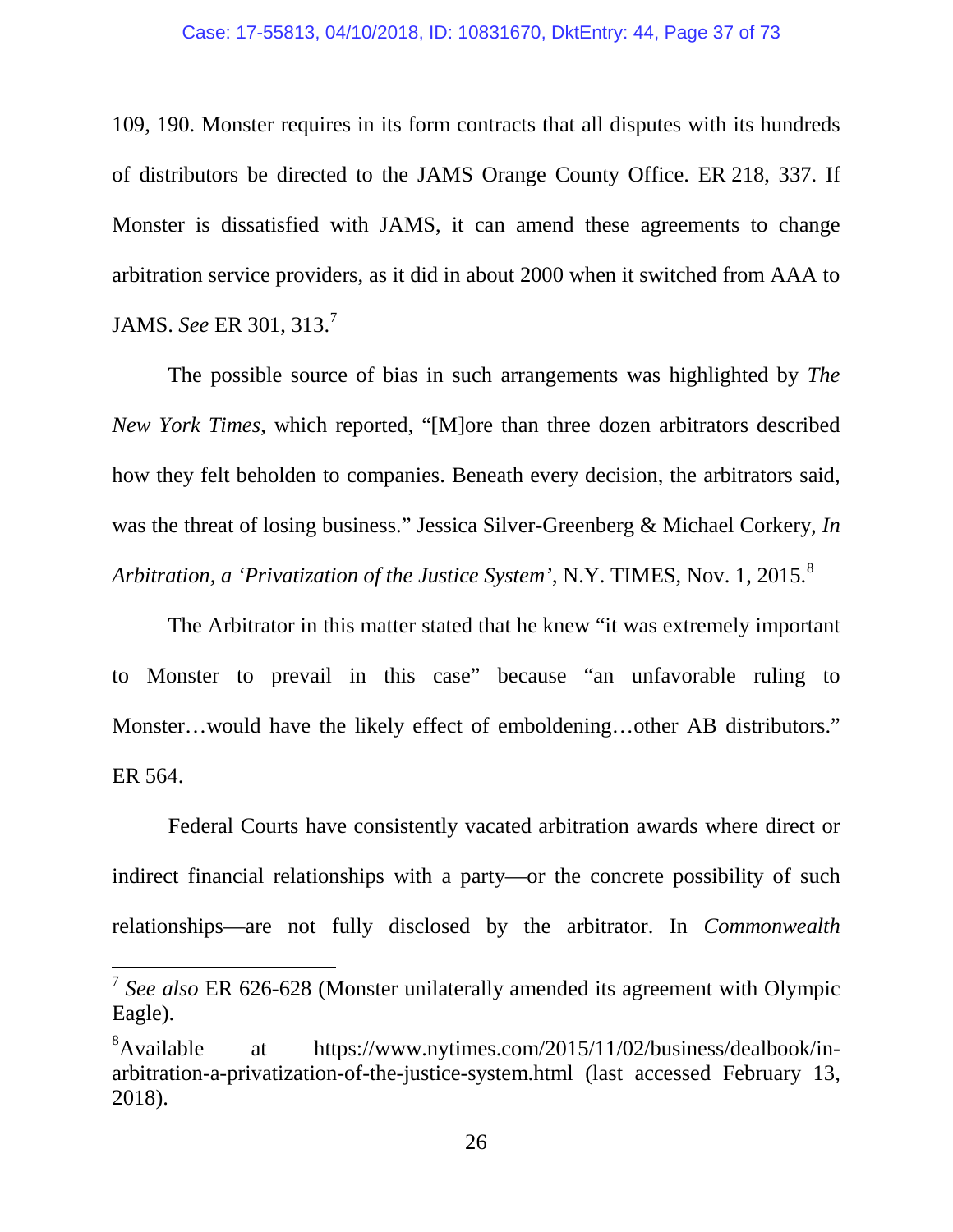#### Case: 17-55813, 04/10/2018, ID: 10831670, DktEntry: 44, Page 38 of 73

*Coatings*, the Supreme Court vacated a unanimous, three-arbitrator award based on one arbitrator's failure to disclose "sporadic" dealings with a party "involving fees of about \$12,000 over a period of four of five years." 393 U.S. at 146. Neither party had alleged any *actual* partiality, unfairness, or bias, and the challenging party's own chosen arbitrator had ruled against it. *See id*. at 152 (Fortas, J., dissenting).

Likewise, in *Schmitz v. Zilveti*, this Court found that any undisclosed ownership interest in a firm that has done business with one of the parties creates an appearance of bias. 20 F.3d at 1049. The arbitrator's law firm had represented the parent company of a party "in at least nineteen cases during a period of 35 years…." *Id*. at 1044. The award was vacated even though the arbitrator was unaware of the undisclosed relationship.

And in *New Regency*, the Ninth Circuit found that failure by the arbitrator to disclose an indirect financial interest—he had taken a job with a company that was negotiating a significant movie contract with a party to the arbitration—warranted vacating the award. 501 F.3d at 1110. This Court found an appearance of bias even though the "arbitrator had no direct role in the negotiations…and…the record lacked evidence that the arbitrator was even aware of the potential relationship." *Noel Madamba Contracting LLC v. Romero*, 137 Hawai'i 1, 14, 364 P.3d 518 (2015) (citing *New Regency*, 501 F.3d at 1107-08); *see also In Re Sussex*, 781 F.3d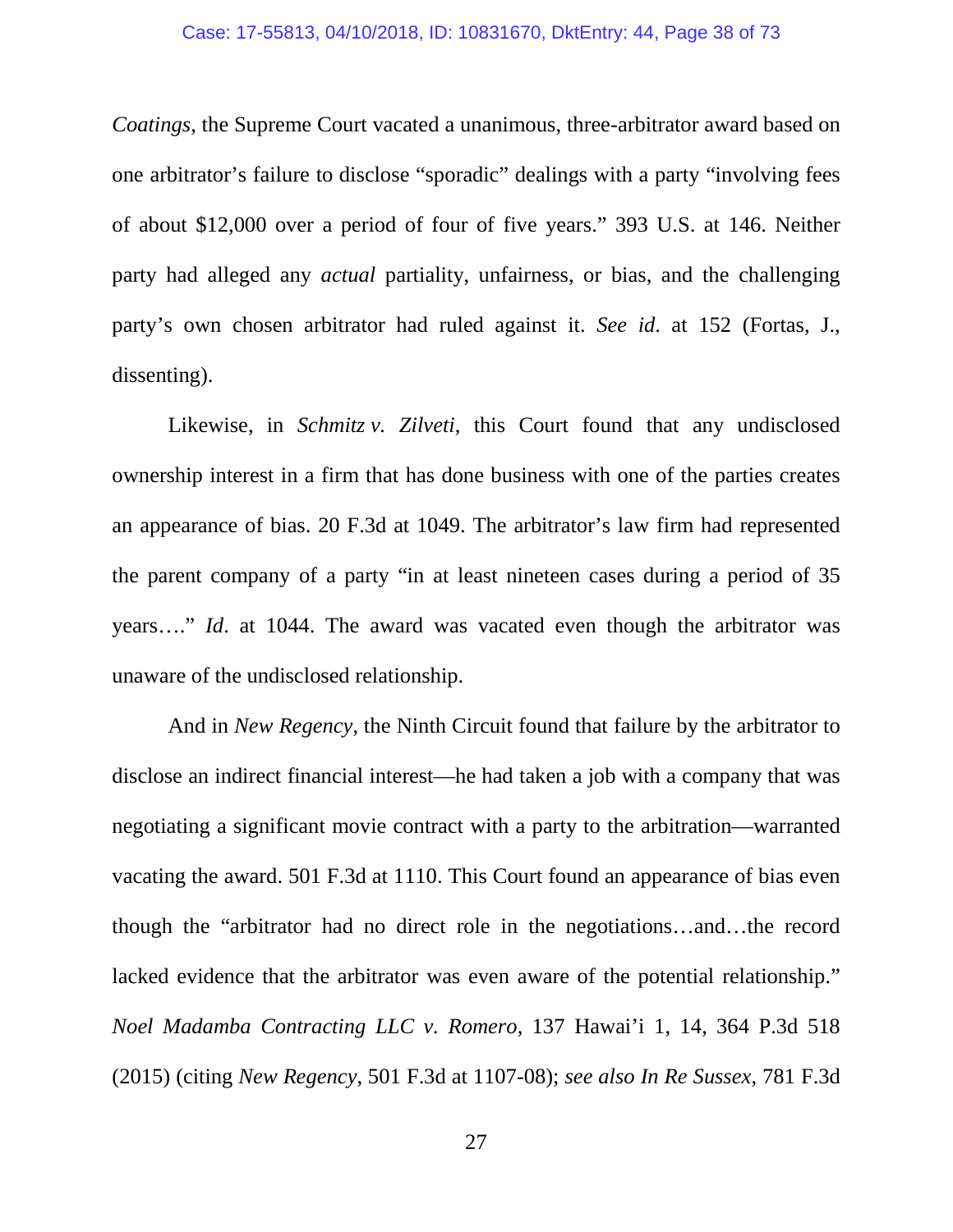#### Case: 17-55813, 04/10/2018, ID: 10831670, DktEntry: 44, Page 39 of 73

at 1074 ("we have held there was 'evident partiality' in cases that involved direct financial connections between a party and an arbitrator or its law firm, or concrete possibility of such connections"); *Rosenhaus v. Jackson*, CV143154MWFJCGX, 2016 WL 4592180, at \*7 (C.D. Cal. 2016) ("an arbitrator's failure to disclose a potentially lucrative source of future income from one of the parties…can create a reasonable impression of bias").<sup>9</sup>

*New Regency* cited the Eight Circuit's decision in *Olson v. Merrill Lynch, Pierce, Fenner & Smith, Inc.*, 51 F.3d 157, 158 (8th Cir. 1995), reversing a district court's order confirming an arbitration award. The Eight Circuit found the arbitrator "had failed to disclose his job title and that his employer had 'ongoing business relationships with one of the parties.'" 501 F.3d at 1108-09. This Court recognized, "[a]lthough the arbitrator was not personally involved in those relationships, the court wrote that as a high ranking officer, he had a substantial interest in his firm, which did more than trivial business with the party." *Id.* at 1109 (internal quotation omitted).

 <sup>9</sup> *New Regency* also discussed the Second Circuit's decision in *Applied Indus. Materials Corp. v. Ovalar Makine Ticaret Ve Sanayi, A.S.,* 492 F.3d 132 (2d Cir. 2007), which held that an arbitration award could be vacated for evident partiality where "one of three arbitrators, the chairperson, president, and CEO of a 'multibillion dollar company with 50 offices in 30 countries,' 'fail[ed] to either investigate what he knew to be a potential business relationship between his corporation' and a parent company of a party 'or inform them that he had walled himself off from learning more.'" *New Regency*, 501 F. 3d at 1108.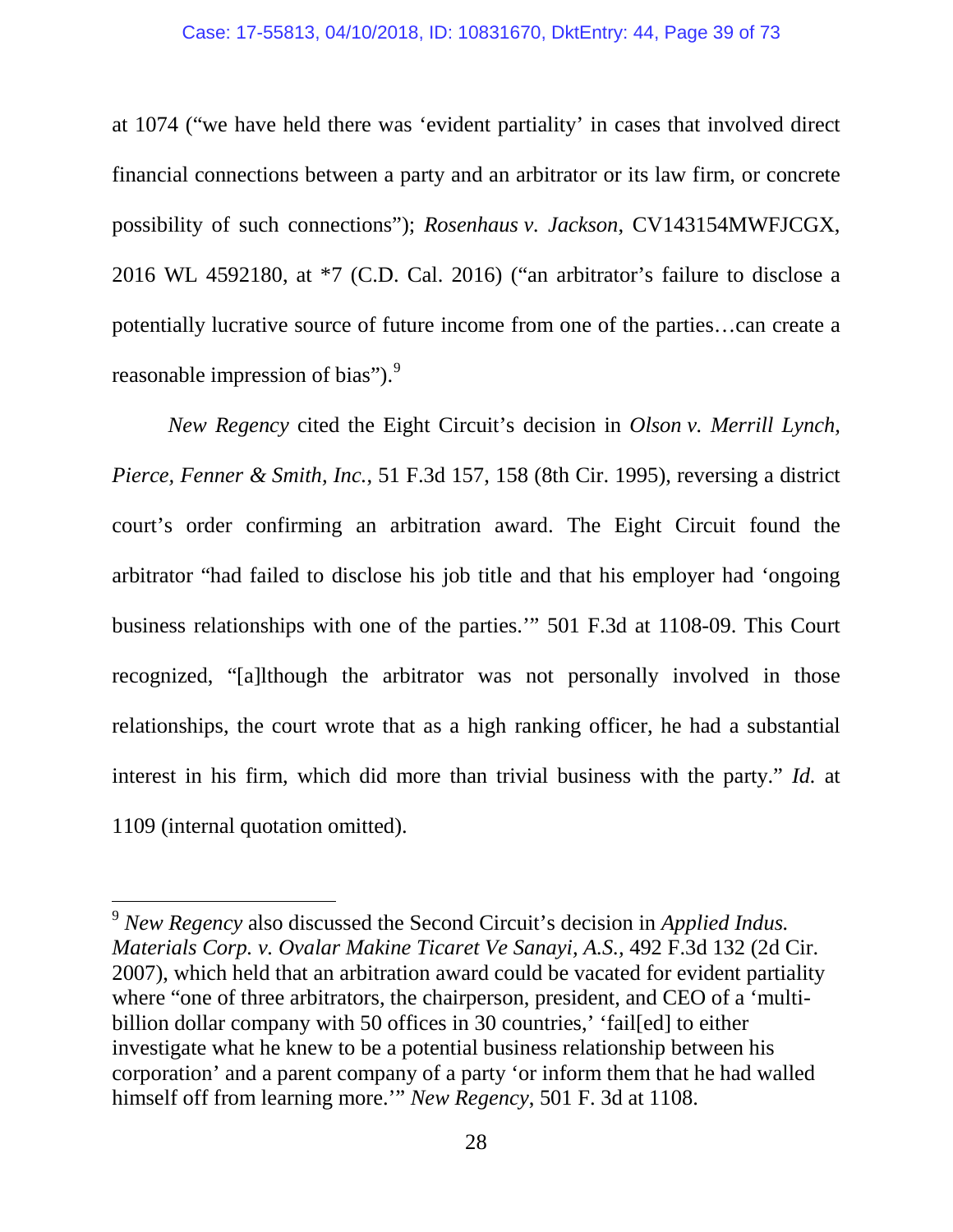## **2. The Half-Truth That Each JAMS Neutral Has An Economic Interest In The Company's Overall Financial Success Concealed That Olympic Eagle Had A Choice Of Arbitrators Who Were Owners And Those Who Were Not.**

In *New Regency*, this Court rejected the argument that an arbitrator's partial disclosure of "past employment history and business dealings placed the onus on [a party] to make further inquiries." 501 F.3d at 1110. Instead, this Court found "it is precisely against the background of previously disclosed information" that an arbitrator's disclosure statement "might have 'misled' [a party] 'into believing that no nontrivial conflict exist[ed].'" *Id.* (quoting *Applied Indus.*, 492 F. 3d at 137).

The District Court in this case simply ignored *New Regency* when it found that "Olympic…waived its evident partiality claim because [it] failed to timely object when it first learned of the potential 'repeat player' bias due to the Arbitrator's economic interest in JAMS." ER 17. It held that the "proper time for Olympic to further investigate or object to the Arbitrator's potential conflict of interest…was before the arbitration award was issued." ER 17.

The District Court relied on *Fidelity Federal Bank, FSB v. Durga Ma Corp.*, 386 F.3d 1306 (9th Cir. 2004), which does *not* support a finding of waiver when a partial or misleading disclosure is made. Instead, this Court confirmed what most federal courts had already held: an evident partiality challenge *is not* waived "unless the party had real, actual knowledge of the conflict" or "knew or should have known of the facts" but failed to object prior to the award. *Id.* at 1313. This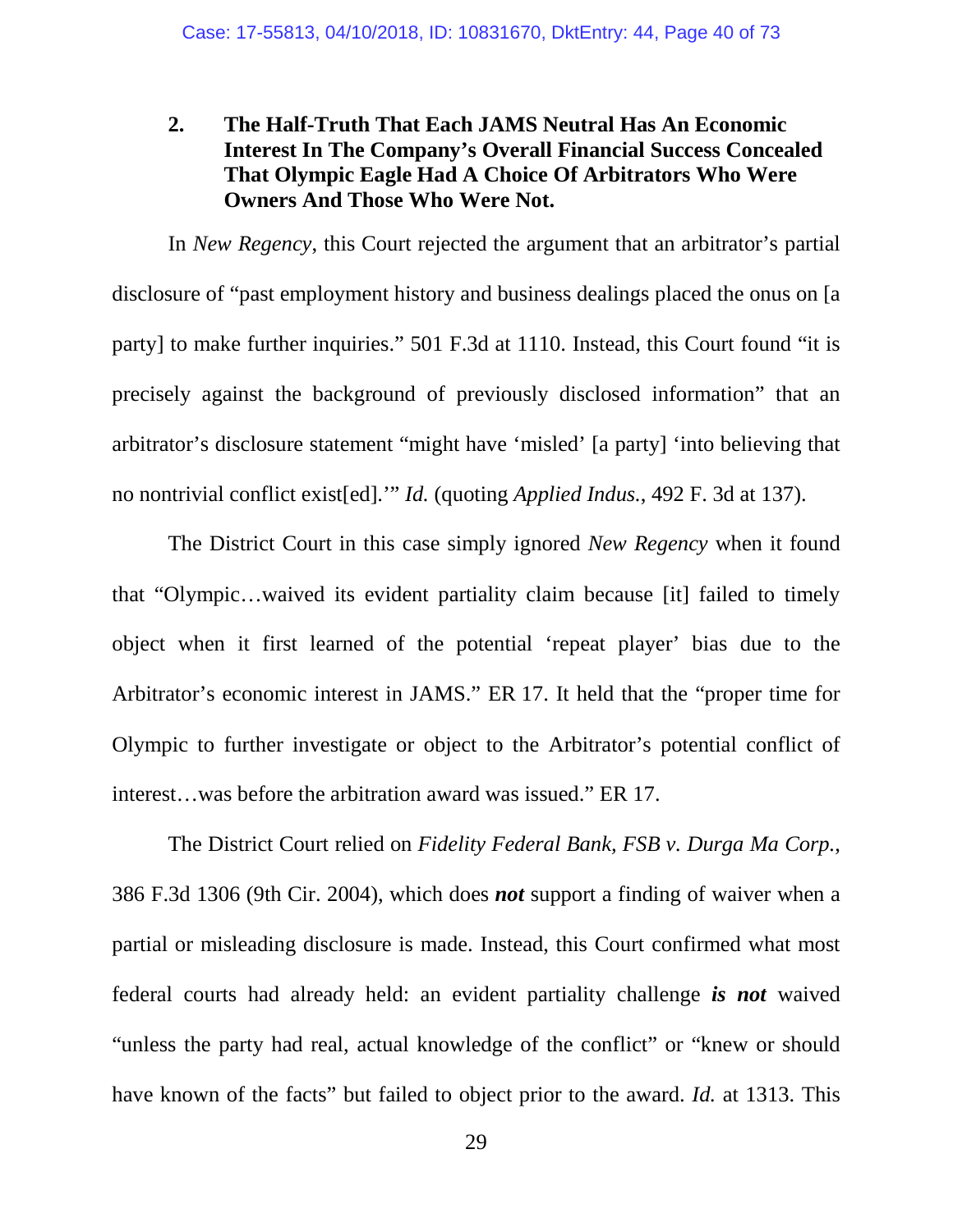Court found waiver occurred in *Fidelity* because a party had failed to request *any* disclosures even though the arbitrator had first been appointed as a representative of the other party and only later agreed to be neutral, thus giving "constructive notice" of a potential relationship between the arbitrator and selecting party. *Id*. 10

Unlike in *Fidelity*, Olympic Eagle received what appeared to be a complete disclosure. But it did not know, and had no reason to believe, the Arbitrator was an owner with a direct financial interest in JAMS' ongoing and substantial relationship with Monster. That information was neither disclosed nor publicly available. ER 213-216, 287-288.

### **3. JAMS Cannot Shift Its Disclosure Obligations To A Party Through Half-Truths And Misleading Disclosures.**

Benjamin Franklin observed in *Poor Richard's Almanac* that "Half the Truth is often a great Lie."<sup>11</sup> The Supreme Court recently agreed, finding "the rule that half-truths—representations that state the truth only so far as it goes, while omitting critical qualifying information—can be actionable misrepresentations."

<sup>&</sup>lt;sup>10</sup> The Ninth Circuit has likewise found waiver when the objecting party was *fully aware* of the arbitrator's alleged conflict yet failed to object prior to the issuance of an award. *See Johnson v. Gruma Corp.*, 614 F.3d 1062, 1069 (9th Cir. 2010); *Sheet Metal Workers Int 'l Ass 'n Local 420 v. Kinney Air Conditioning Co.*, 756 F.2d 742, 746 (9th Cir. 1985); *accord Middlesex Mut. Ins. Co. v. Levine*, 675 F.2d 1197, 1204 (11th Cir. 1982) ("Waiver applies only where a party has acted with *full* knowledge of the facts") (emphasis added).

<sup>&</sup>lt;sup>11</sup> Available at http://www.politifact.com/truth-o-meter/article/2013/dec/17/didbenjamin-franklin-say-half-truth-often-great-l/ (last accessed February 13, 2018).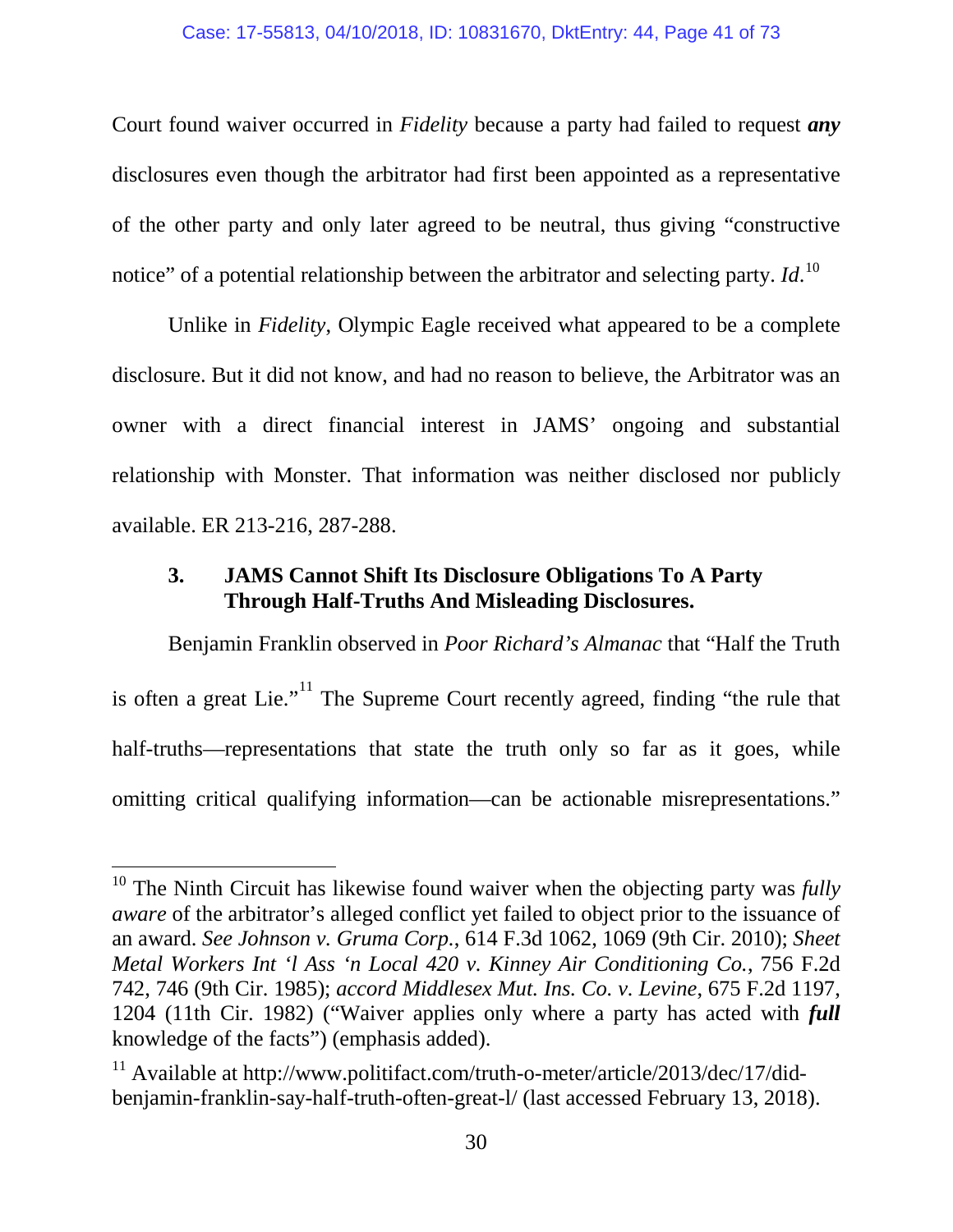*Universal Health Servs., Inc. v. United States*, 136 S. Ct. 1989, 2000, 195 L. Ed. 2d 348 (2016). One who makes a representation "must disclose enough to prevent his words from being misleading." *Id.* at n. 3 (internal citation omitted); *Junius Constr. Co. v. Cohen*, 178 N.E. 672, 674 (N.Y. 1931) (Cardozo, J.) (finding reasonable reliance when the seller of property disclosed the existence of two roads crossing it but did not disclose a third).

Arbitrators also "must take steps to ensure that the parties are not misled into believing that no nontrivial conflict exists." *Applied Indus.*, 492 F.3d at 138. As the Eleventh Circuit said in *Middlesex*,

By positing that appellants have the duty to inquire into the background of the arbitrator, appellant attempts to shift to the parties to the arbitration the burden of determining and disclosing bias or the reasonable appearance thereof. Neither federal nor Florida law supports such a result. As the district court aptly stated, "for the arbitration process to work successfully, the onus must be placed on the arbitrator to reveal potential bias."

*Middlesex*, 675 F.2d at 1204.

In providing disclosure statements, JAMS itself has acknowledged that its arbitrators may not hide behind partial disclosures: "[W]hen you do make a disclosure, take care that it is complete and wholly accurate. An inaccurate or false disclosure will lead to special scrutiny." ER 194.

The JAMS disclosure form includes the half-truth that "Each JAMS neutral…has an economic interest in the overall financial success of JAMS."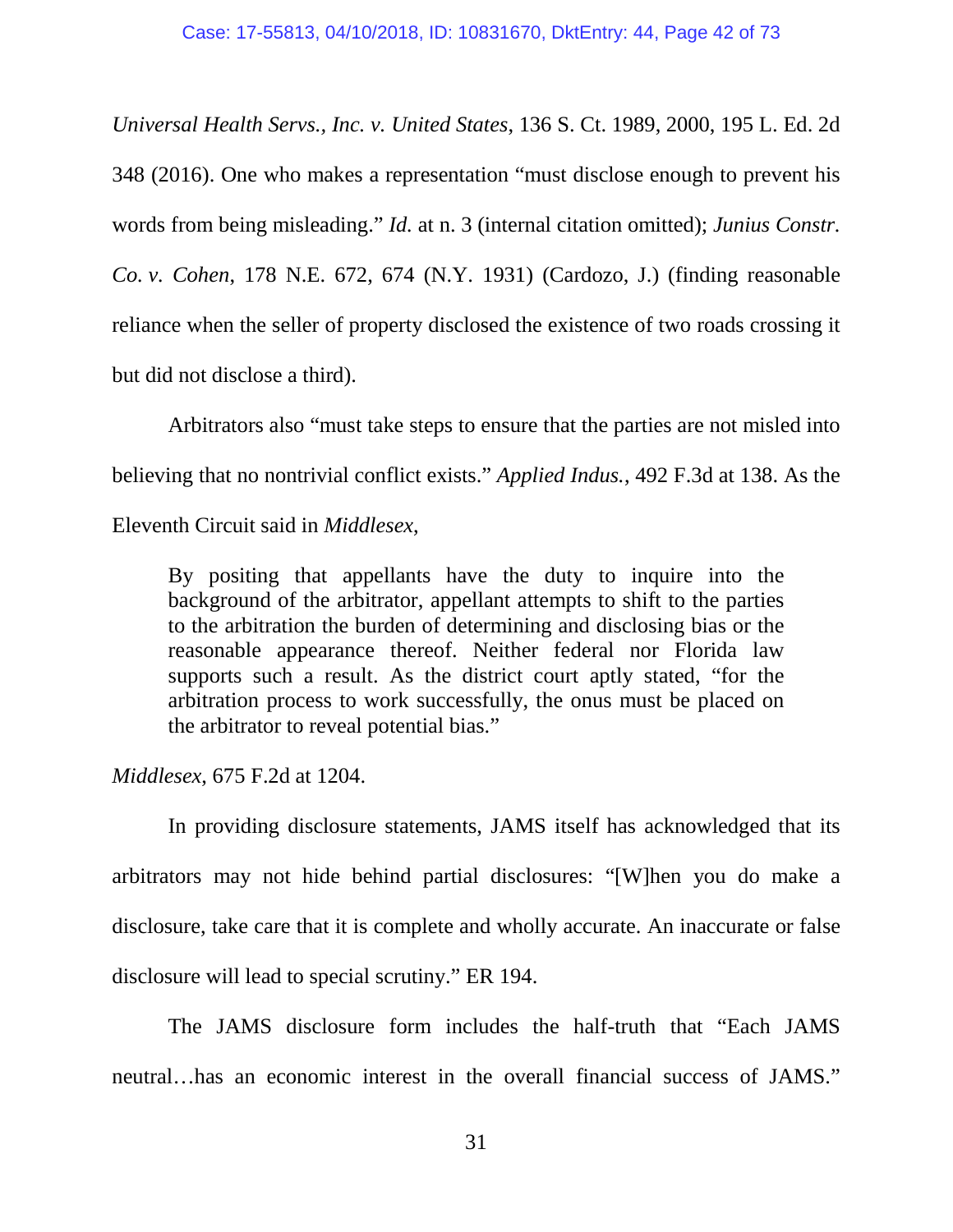ER 243-248. But the rest of the story is omitted: (1) that some JAMS neutrals are owners while most are not; and (2) the owners receive a share of up to 50 percent of fees from *all* arbitrations, not just the matters they arbitrate.

Instead, the disclosure gave Olympic Eagle's CFO "the impression that all neutrals are treated the same financially. Because JAMS' website also said that all arbitrators are independent contractors, it did not occur to [Olympic Eagle] that Judge Kennedy might have an ownership stake in JAMS." ER 578. Indeed, the disclosure that all neutrals "practice in association with JAMS" indicates they have no additional status, such as employee or owner. *See* ER 243-248.

There is no information on the internet or elsewhere that reveals which JAMS neutrals are owners and which are not.<sup>12</sup> ER 212-214. The Arbitrator's ownership interest was only disclosed orally in response to a subpoena issued after the arbitration had ended, and JAMS refused to confirm it in writing. ER 217-218; *see also* ER 111-120, 123-125, 128-129.

This Court's reasoning in *New Regency*—that partial disclosure does not shift to a party the onus of seeking information that may show potential bias—has been echoed by several state courts. In *Ponderosa Pine Energy, LLC v. Tenaska Energy, Inc.*, 57 Tex. Sup. Ct. J. 617, 437 S.W.3d 518 (2014), the Texas Supreme

<sup>&</sup>lt;sup>12</sup> Olympic Eagle's expert at the District Court, a UCLA law professor whose expertise is arbitration, mistakenly referred to JAMS as "non-profit" in a published article only a few years earlier. ER 58.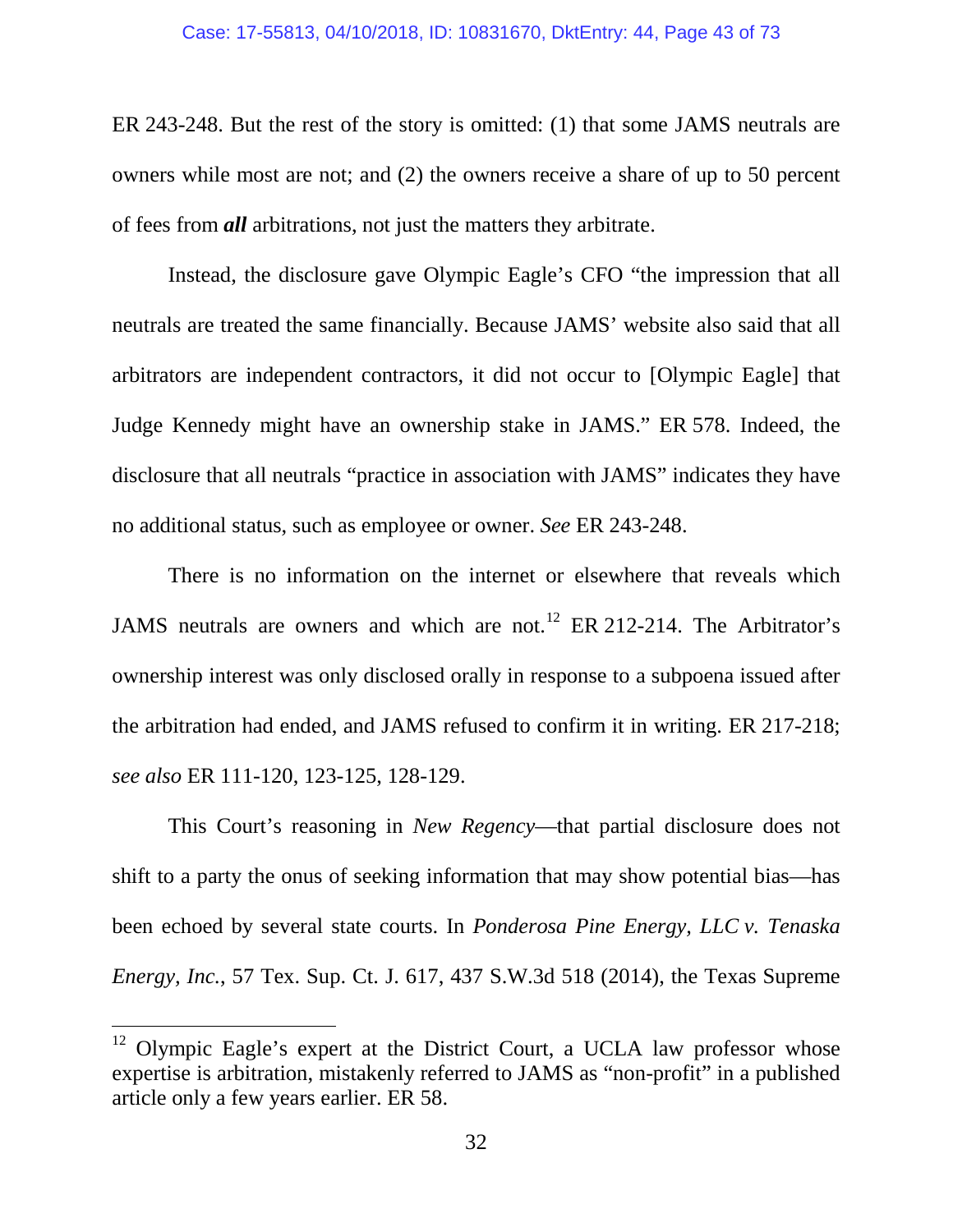#### Case: 17-55813, 04/10/2018, ID: 10831670, DktEntry: 44, Page 44 of 73

Court held that an evident partiality challenge was not waived because a party had failed to make additional inquiries after the partial disclosure of relationships between the arbitrator and lawyers for another party. The arbitrator had disclosed that the law firm for a party had recommended him for other arbitrations and had met with him to discuss possible business with a legal outsourcing company. 437 S.W.3d at 525. But the arbitrator had failed to disclose that he was also an owner of the outsourcing company, was active in administering and marketing, and had discussed the possibility of doing business with the law firm in the future. *Id*. at 525-26.

The Texas Supreme Court concluded that "[t]aken together, this undisclosed information might cause a reasonable person to view [the arbitrator] as being partial toward [the law firm's] client…to gain their favor in securing business…from [the law firm]." *Id.* at 526. The Texas Supreme Court rejected the argument that disclosing the existence of each relationship without additional detail was sufficient, observing the proposed test would "serve to encourage partial disclosures…negat[ing] the [U.S.] Supreme Court's directive to be 'scrupulous to safeguard the impartiality of arbitrators' in a process not subject to appellate review." *Id.* at 527 (quoting *Commonwealth Coatings*, 393 U.S. at 149).

The Texas Supreme Court also held the party "did not waive its evident partiality challenge by proceeding to arbitration based upon information it was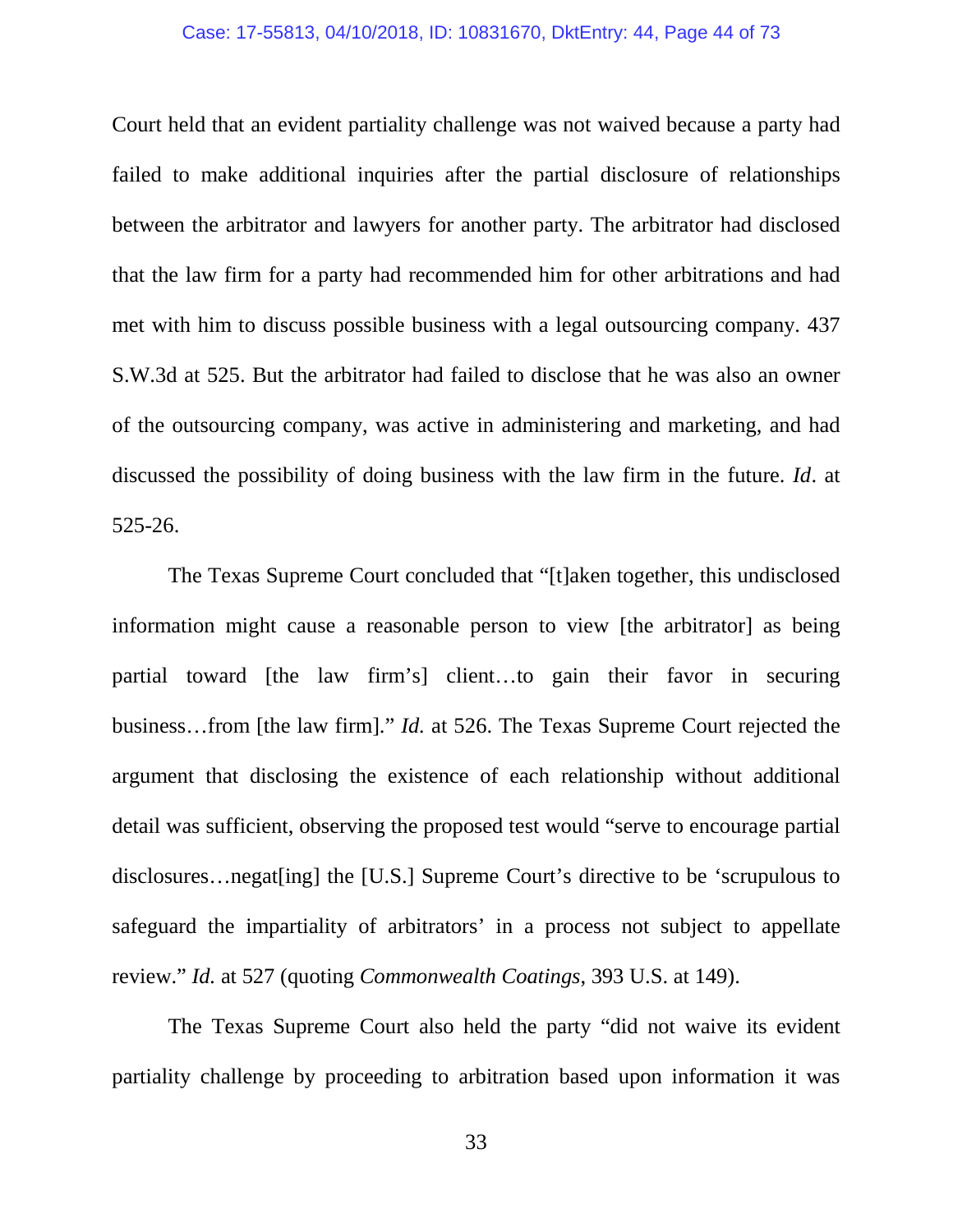unaware of at that time." *Id*. To hold otherwise "'would put a premium on concealment' in a context where the Supreme Court has long required full disclosure." *Id.* at 527-28 (quoting *Middlesex*, 675 F.2d at 1204).

The California Court of Appeals reached a similar conclusion in *Mt. Holyoke Homes, L.P. v. Jeffer Mangels Butler & Mitchell, LLP*:

A party to an arbitration is not required to investigate a proposed neutral arbitrator in order to discover information, even public information, that the arbitrator is obligated to disclose. Instead, the obligation rests on the arbitrator to timely make the required disclosure. The fact that the information is readily discoverable neither relieves an arbitrator of the duty to disclose nor precludes vacating the award based on the nondisclosure.

219 Cal. App. 4th 1299, 1313, 162 Cal. Rptr. 3d 597, 607 (2013), *as modified on denial of reh'g* (Oct. 23, 2013) (internal citation omitted).

JAMS has apparently made a corporate decision to include on its disclosure forms a half-truth that suggests all arbitrators have the same economic interest in the company's success. This boilerplate statement conceals the truth that some arbitrators have a direct financial stake in revenues from large, ongoing clients like Monster, and most do not. If the award is not vacated, JAMS and every other forprofit arbitration firm will be emboldened to conceal the financial interests of neutrals, impairing the parties' ability to make a fully informed choice of arbitrator.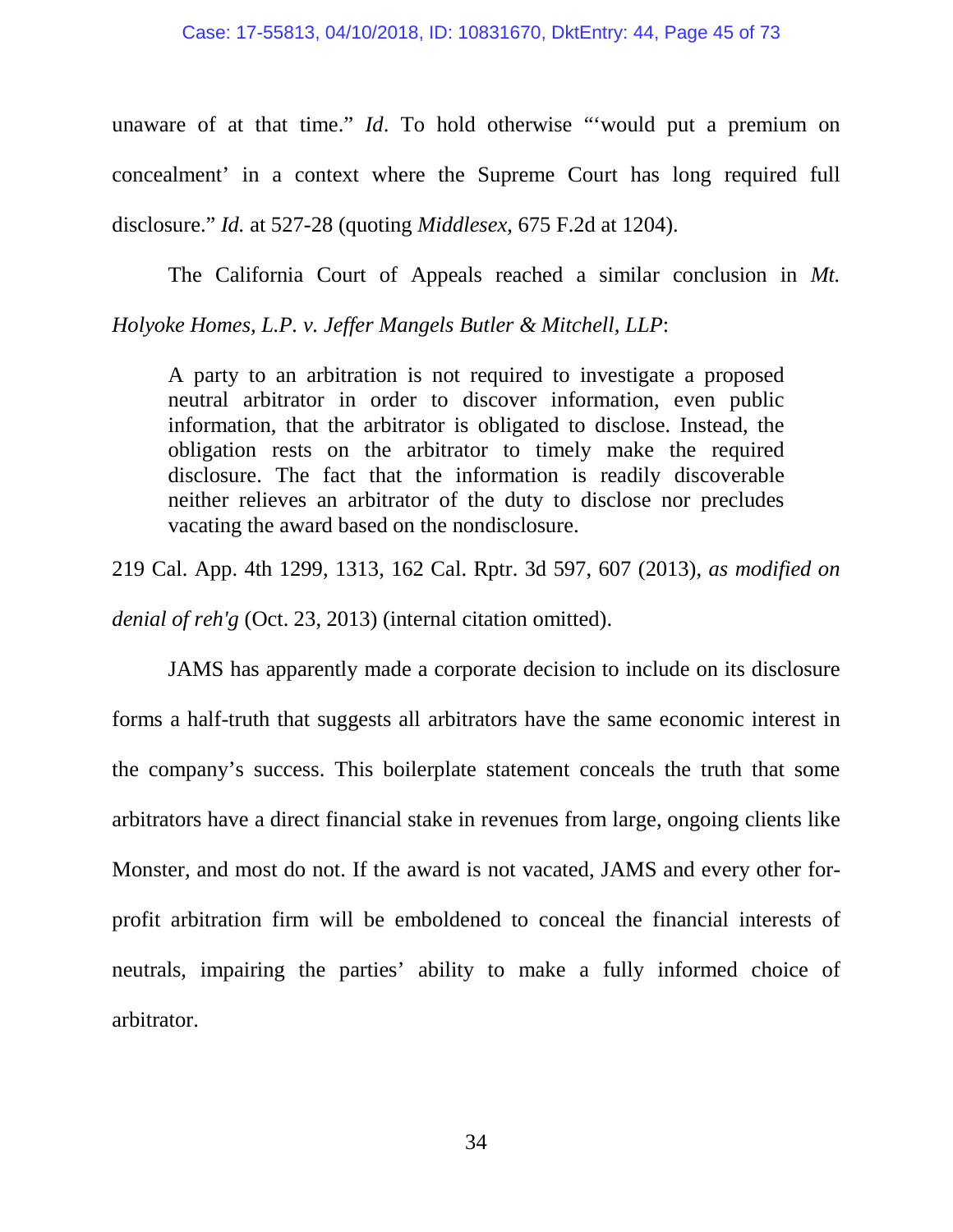### **4. The Arbitrator's Ownership Interest In JAMS Was Material And Should Have Been Disclosed.**

Where "an arbitrator knows of a material relationship with a party and fails to disclose it, a reasonable person would have to conclude that the arbitrator was evidently partial." *New Regency*, 501 F.3d at 1108 (internal quotation omitted). The District Court nevertheless held that "[a]n ownership interest in JAMS is merely a type of economic interest," and found "no reason to require that the Arbitrator…disclose<sup>[]</sup> his particular economic interest at a granular level." ER 17.

But *Commonwealth Coatings* drew a line between "economic interests" that matter and those that do not: "a substantial interest in a firm which has done more than trivial business with a party." 393 U.S. at 150. JAMS has been aware of this distinction—and the need to disclose it—for years. In 1999, accusations were made that JAMS was favoring an ongoing arbitration customer, the telecommunications company MCI. To address concerns of potential bias, a JAMS Vice President told the *Washington Post* that JAMS had adopted a rule that arbitrators assigned to hear MCI matters "*cannot have any ownership in JAMS*."<sup>13</sup>

JAMS knows having one of its owners serve as a neutral creates the appearance of bias for some parties. At least one federal district court has found

 13 Caroline E. Mayer, *MCI's Fine Art of Fine Print*, Wash. Post., Dec. 14, 1999 (available at https://www.washingtonpost.com/archive/business/1999/12/14/mcisfine-art-of-fine-print/48e19bc5-4a83-469c-a18fedb7645d09cb/?utm\_term=.7bd272bc60c1) (last accessed February 13, 2018) (emphasis added).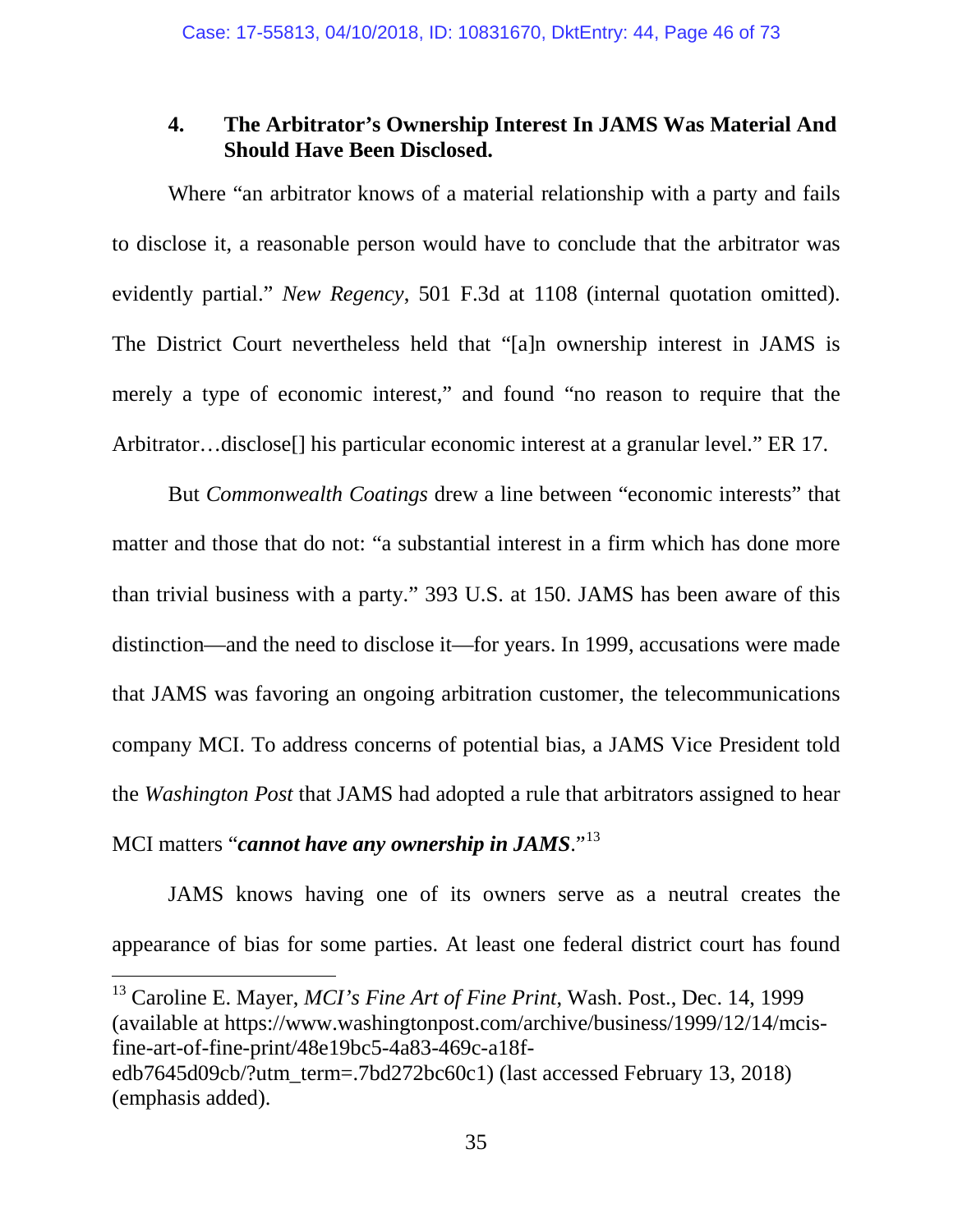"[t]he fact JAMS neutrals are shareholders in the corporation creates the appearance of bias." ER 173 (*Stewart & Assocs. Int'l v. Alticor, Inc.*, No. 05-3440- CV, slip op. at  $*8$  (W.D.Mo. Nov. 20, 2006)).<sup>14</sup> JAMS nevertheless has developed a boilerplate disclosure, adopted by the Arbitrator, that conceals the differences between the economic interest of owners and non-owners. JAMS denied Olympic Eagle the choice between a neutral with a direct interest in the Monster relationship and a non-owner neutral with no such stake.

### **B. The Arbitrator Manifestly Disregarded Well-Defined And Applicable Washington Law By Adopting Connecticut's Economic-Dependency Test For Franchise Protection.**

An arbitration award should be vacated under the Federal Arbitration Act, 9 U.S.C  $\S$  10(a)(4), when arbitrators exceed their powers by acting in "manifest" disregard of law." *Comedy Club, Inc. v. Improv W. Assocs.*, 553 F.3d 1277, 1290 (9th Cir. 2009) (citing *Kyocera Corp. v. Prudential–Bache T Servs.*, 341 F.3d 987, 997 (9th Cir. 2003) (*en banc*)). Manifest disregard exists where it is "clear from the

<sup>&</sup>lt;sup>14</sup> *Stewart* was one of several courts that considered whether JAMS' relationship with the multi-level distributor Amway (and its successor) improperly tipped the arbitration playing field against distributors. *See, e.g.*, *Pokorny v. Quixtar, Inc.*, 601 F.3d 987 (9th Cir. 2010); *In re Morrison*, 421 B.R. 381 (Bankr. S.D. Tex. 2009); *Nitro Distrib., Inc. v. Alticor, Inc.*, 03-3290-CV-W-RED, 2005 WL 6936246 (W.D. Mo. Sept. 16, 2005), *aff'd,* 453 F.3d 995 (8th Cir. 2006).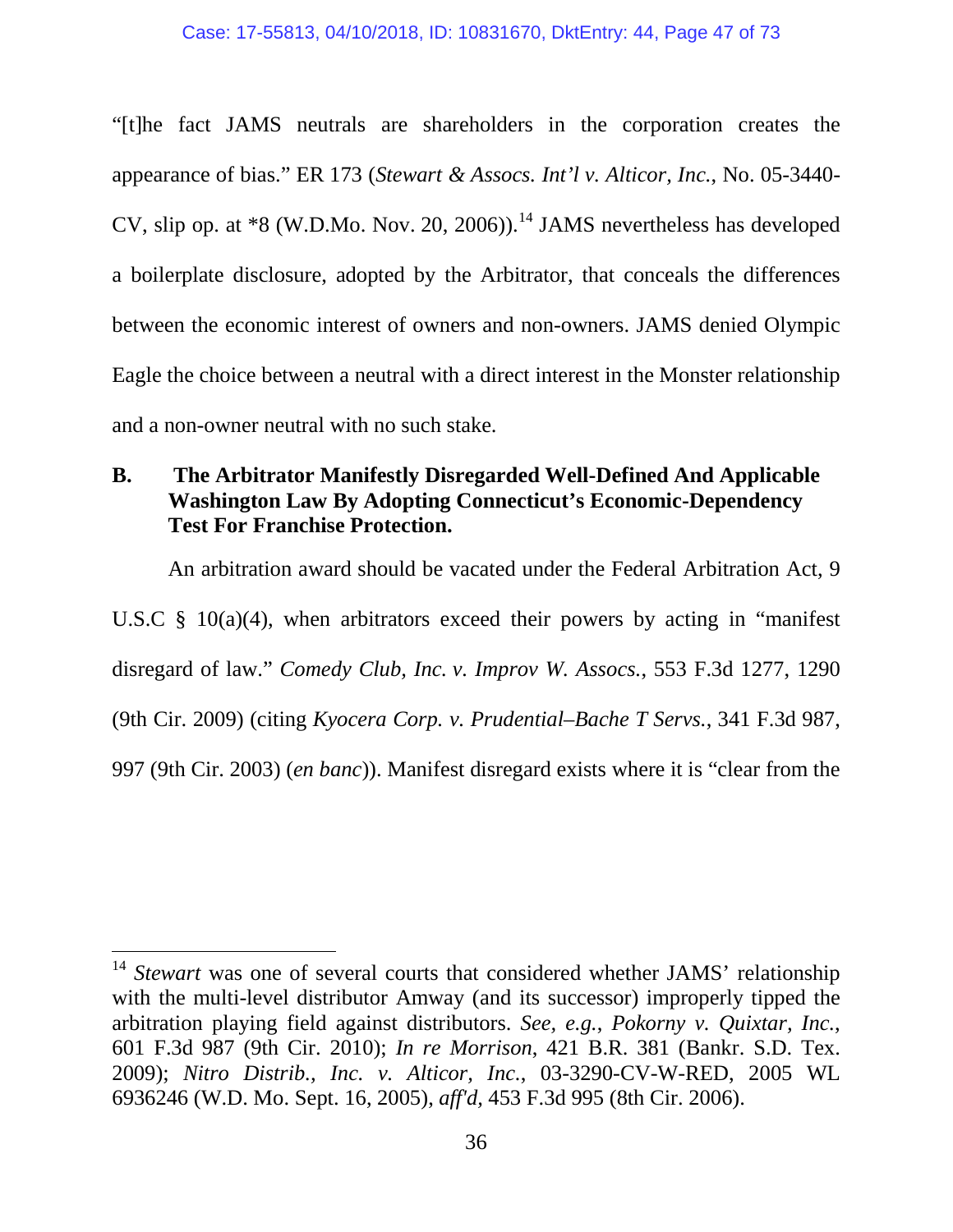#### Case: 17-55813, 04/10/2018, ID: 10831670, DktEntry: 44, Page 48 of 73

record that the arbitrator recognized the applicable law and then ignored it." *Id.* (internal quotation omitted). $^{15}$ 

The Arbitrator recognized that applicable Washington law does not require a distributor to conduct a certain percentage of its business with a franchisor to qualify for franchise law protection. ER 556. And Olympic Eagle explained that Washington franchise law does not consider whether an entity is economically dependent. ER 696. The Arbitrator ignored the law and impermissibly imposed his own brand of "industrial justice." *See Stolt-Nielsen S.A. v. AnimalFeeds Int'l Corp.*, 559 U.S. 662, 671–72, 130 S. Ct. 1758, 1767–68, 176 L. Ed. 2d 605 (2010).

The Ninth Circuit views Washington's Franchise Investment Protection Act as "the most comprehensive franchise statute of its kind." *Blanton v. Mobil Oil Corp.*, 721 F.2d 1207, 1218 (9th Cir. 1983); *see also 1-800-Got Junk? LLC v. Sup. Ct*., 189 Cal. App. 4th 500, 518, 116 Cal. Rptr. 3d 923, 936 (2010), *as modified* (Nov. 19, 2010) (Washington's FIPA "affords a franchisee *far greater* protection from summary termination of a franchise" than California franchise law) (emphasis added). Under FIPA, it is an "unfair or deceptive act or practice" to

<sup>&</sup>lt;sup>15</sup> Some Ninth Circuit decisions have stated an additional requirement—that the legal standard be "well defined, explicit, and clearly applicable." *See Matthews v. NFL Management Council*, 688 F.3d 1107, 1116 (9th Cir. 2012). Others continue to analyze the existence of manifest disregard using the standard stated in *Comedy Club* and its progeny. *See Sanchez v. Elizondo*, 878 F.3d 1216, 1223 (9th Cir. 2018); *Biller v. Toyota Motor Corp.*, 668 F.3d 655, 665 (9th Cir. 2012). The Arbitrator's refusal to follow Washington law meets either standard.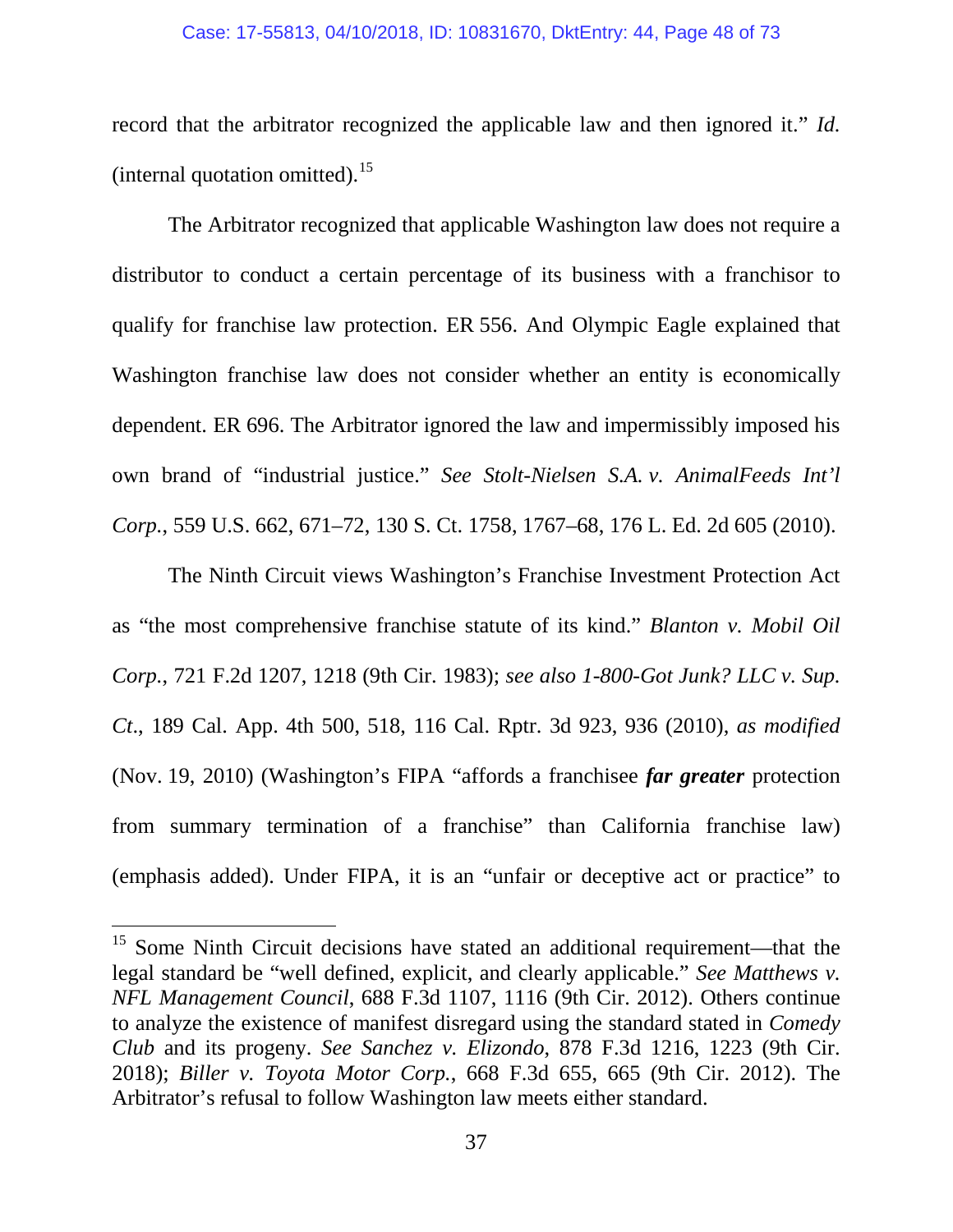#### Case: 17-55813, 04/10/2018, ID: 10831670, DktEntry: 44, Page 49 of 73

"[t]erminate a franchise prior to the expiration of its term except for good cause." RCW 19.100.180(2)(j); *see also* RCW 19.100.190(1). Any contractual provision that conflicts with FIPA is void. RCW 19.100.220(2).

To establish that it was protected from termination under FIPA, Olympic Eagle had to show that it (1) paid a franchise fee of more than \$500 for the right to enter or continue the relationships, (2) operated "an aspect" of its business under a marketing plan recommended or proscribed by Monster, and that (3) the business was "substantially associated" with the trademark or advertising of Monster. *See*  RCW 19.100.010(6)(a); *see also* ER 773-774. Product distribution franchises like Olympic Eagle "represent the largest percentage of total retail sales coming from all franchises." Michael Seid & Dave Thomas, *Franchising For Dummies* 16 (2nd ed. 2010).

While Monster initially contested the franchise fee element, making false statements to the District Court and Arbitrator that it had not retained any of a \$1 million initial fee, ER 350-351, 382, 739-740, its CEO confirmed in his deposition testimony that Monster had retained "several hundred thousand dollars" from Olympic Eagle's initial fee. ER 490-491. The extensive efforts by Monster to conceal these facts demonstrate it was aware that "[t]he '*franchise fee*' element is what most often separates 'ordinary dealership' or distributorship-type relationships from 'franchises.'" Rupert M. Barkoff & Andrew C. Selden,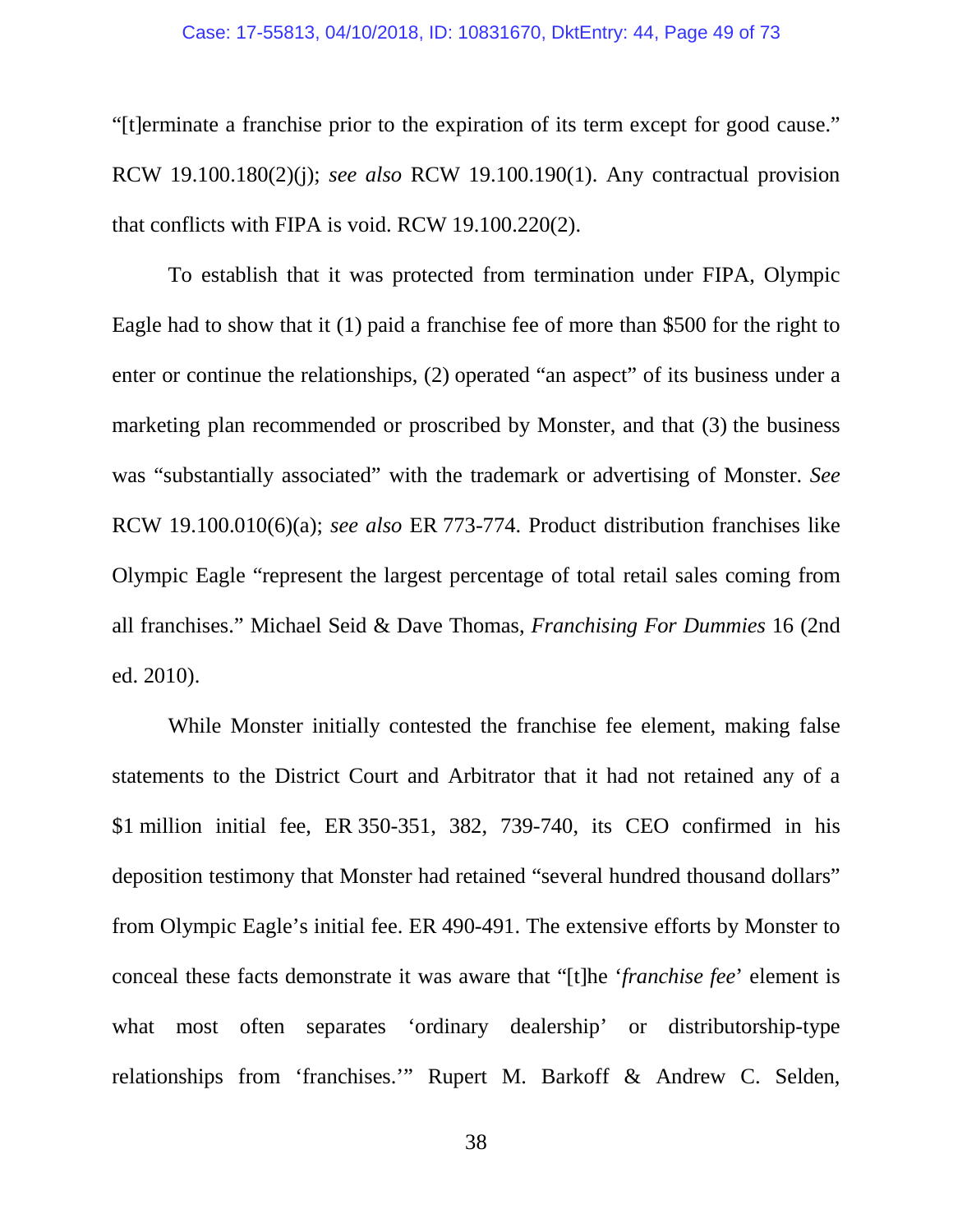*Fundamentals Of Franchising*, xix (ABA, 3rd ed. 2008) (italics in original); *see also* ER 773-776 (*citing Jon K. Morrison, Inc. v. Avis Rent-A-Car Sys., Inc.*, C02- 2383P, 2003 WL 23119903, at \*5 (W.D. Wash. 2003) ("Often, only the franchise fee will separate the legitimate franchise from the common everyday commissioned sales agent.")).

Monster also admitted Olympic Eagle paid \$1,105,165 in "national marketing fees." ER 501. These mandatory fees, ER 473, 552, 681-682, which were used for national advertising campaigns administered by Monster, ER 474, 723, also meet the "franchise fee" definition of "any fee or charge" paid "to continue a business under a franchise agreement." *See, e.g.*, *Lobdell v. Sugar 'N Spice, Inc.*, 33 Wash. App. 881, 891-92, 658 P.2d 1267 (1983) (candy distributor paid a franchise fee because it was required to pay to advertise the franchisor's products). Ignoring these admitted facts, the Arbitrator concluded that the "parties are in dispute" about whether a portion of this payment was a franchise fee, and he declined to resolve that dispute. ER 555.

Undisputed testimony and documents showed Monster recommended and required that Olympic Eagle operate "an aspect"<sup>16</sup> of its business under an annual business plan that included standards for pricing, promoting, and advertising the

<sup>&</sup>lt;sup>16</sup> FIPA merely requires that an "*an aspect*" of the franchised business is operated under a "marketing plan prescribed *or* suggested in substantial part" by the franchisor. RCW 19.100.010(6)(a)(i) & (11) (emphases added); ER 790.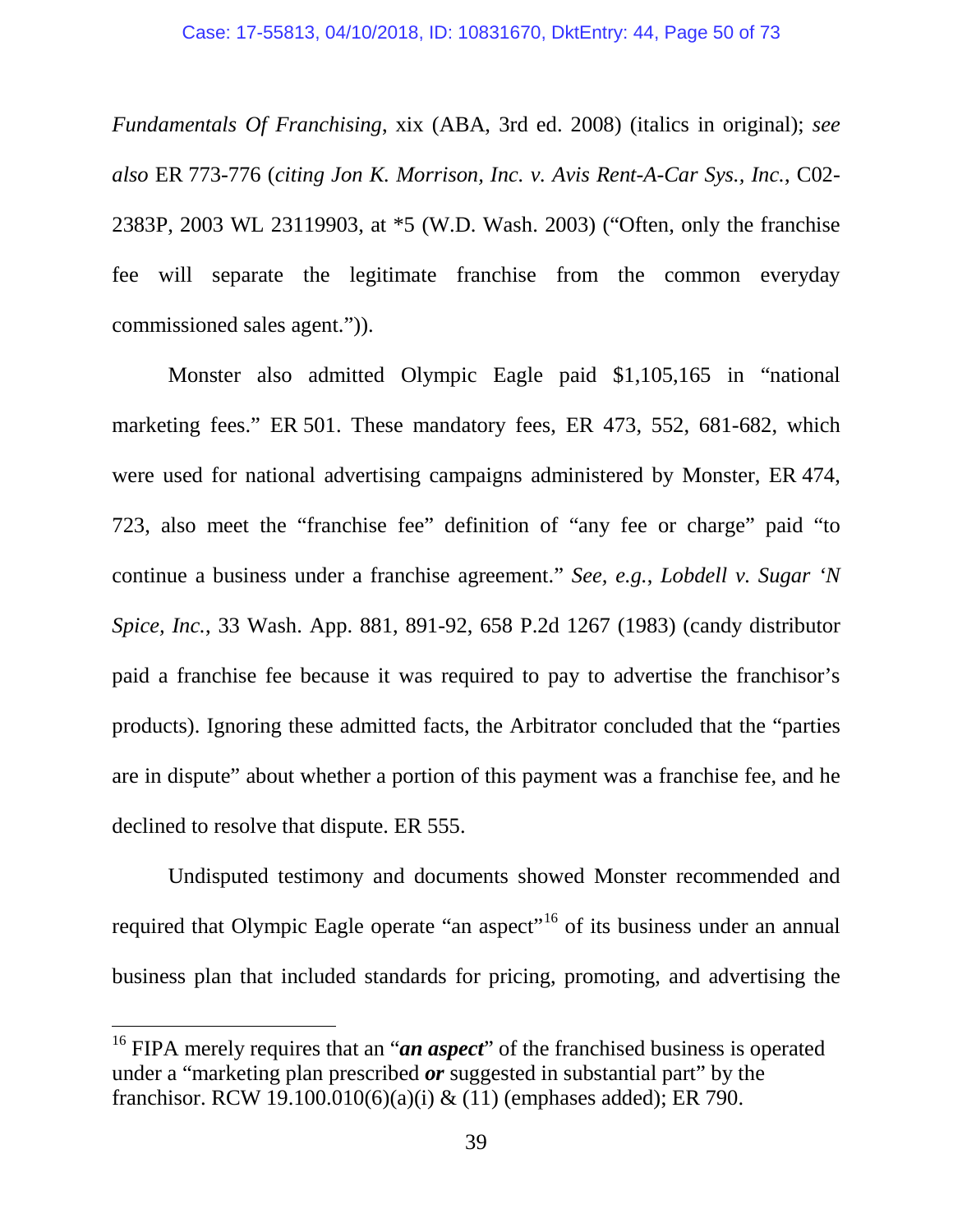Monster Energy brand. ER 686-688, 720, 750-751, 790-792. In each annual plan, Monster prescribed quotas for sales and other promotional activity, including development of Monster-branded retail space. ER 681-684; *see also* ER 464-465 (Monster and distributor work on marketing plan together, including a volume goal); ER 470 (for Walmart you "communicate to your distributors that this is the deal…this is the pricing….").

Monster testified that each year it gave Olympic Eagle a business plan "template" reflecting Monster's annual priorities, and Monster set the sales goals. ER 686-688, *see also* ER 471 (the "complete marketing plan" "is ultimately the result of a lot of discussion between the distributor and our local rep"); ER 472 ("[E]ach distributor and [Monster] work that out…and then come back to a tailormade plan for that distributor that everybody approves and agrees to.").

Monster also recommended, and in some cases set, the prices at which Olympic Eagle could sell to retail chains. ER 468 ("we have a recommended price"); ER 469 (pricing for "a national account you set it nationally"). Nevertheless, the Arbitrator ignored this evidence and found there was "substantial disagreement" as to "whether [Olympic Eagle] sold Monster products under a Monster prescribed 'marketing plan….'" ER 555.

40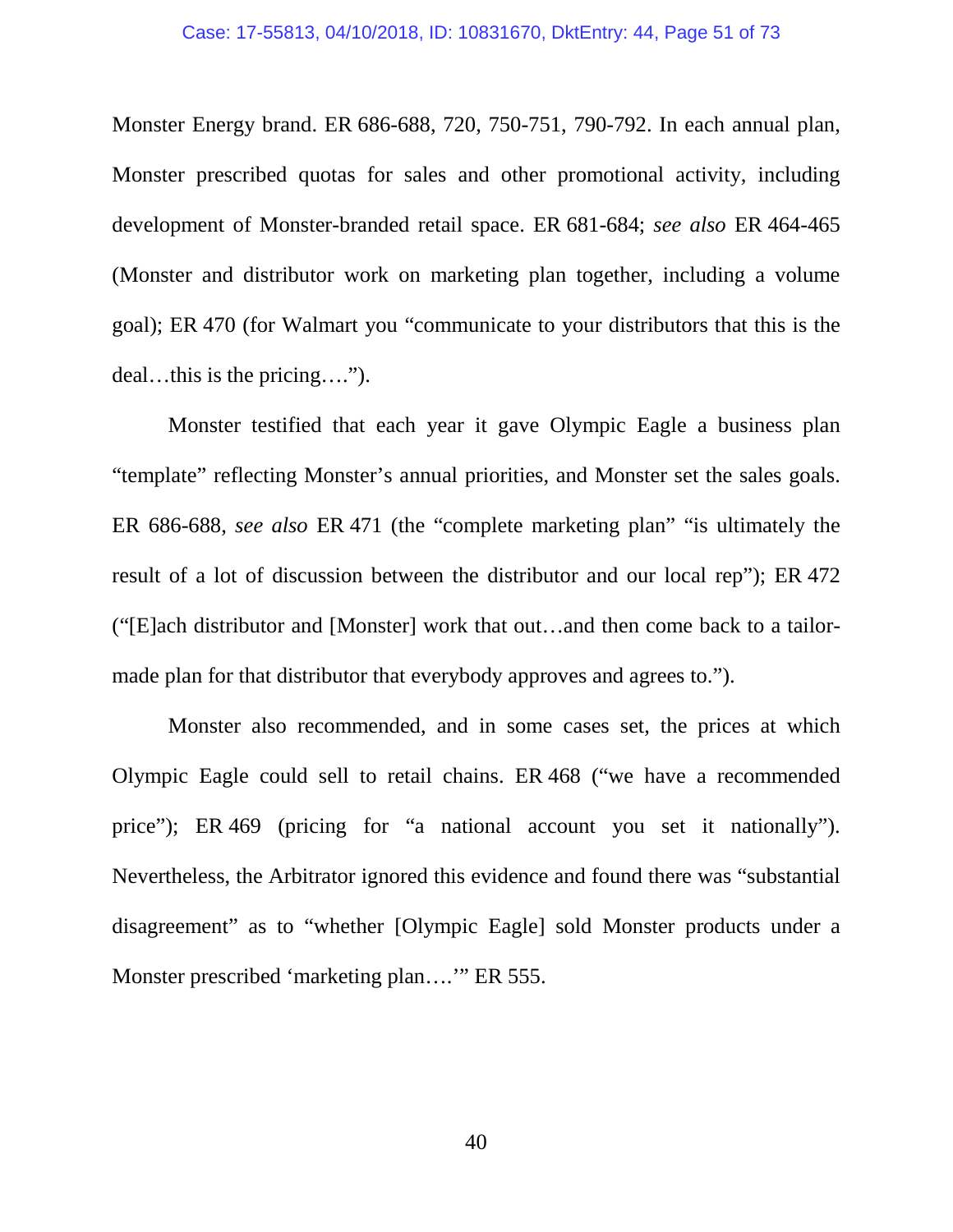# **1. The Arbitrator Recognized And Disregarded That "Courts In Washington Have Not Imposed A Percentage Requirement" To Determine If A Relationship Is A Franchise.**

Monster's CEO conceded that its form agreement required Olympic Eagle to "advertise and promote" Monster's "product using [Monster's] trademarks in an authorized fashion," ER 400, including by "aggressively distribut[ing] and encourage[ing] the utilization of merchandising aids and promotional materials…throughout the territory." ER 401. He also acknowledged that Olympic Eagle invested substantial money and effort in advertising the Monster brand. *See* ER 402-403, 501.

To avoid the conclusion that Olympic Eagle met the third requirement for franchise protection—that its business was "substantially associated" with the "trademark or advertising" of the energy drink—Monster argued for the application of a 50-percent-of-sales test from Connecticut. ER 715-716, 741-742.

In his decision, the Arbitrator candidly acknowledged that the percent-ofsales test was inconsistent with Washington law:

*The courts of some states have imposed a percentage test* to resolve the "substantial association" requirement. That percentage has normally been 50%, the logic being that if half of the distributor's business was independent of the entity whose goods it was distributing, an early termination of a distribution agreement would not have a devastating economic impact on the distributor. *The courts in Washington have not imposed a percentage requirement*, but the meaning of the statute should be ascertained in the context of the evil it is designed to prevent, that evil primarily relating to economic vulnerability of the distributor.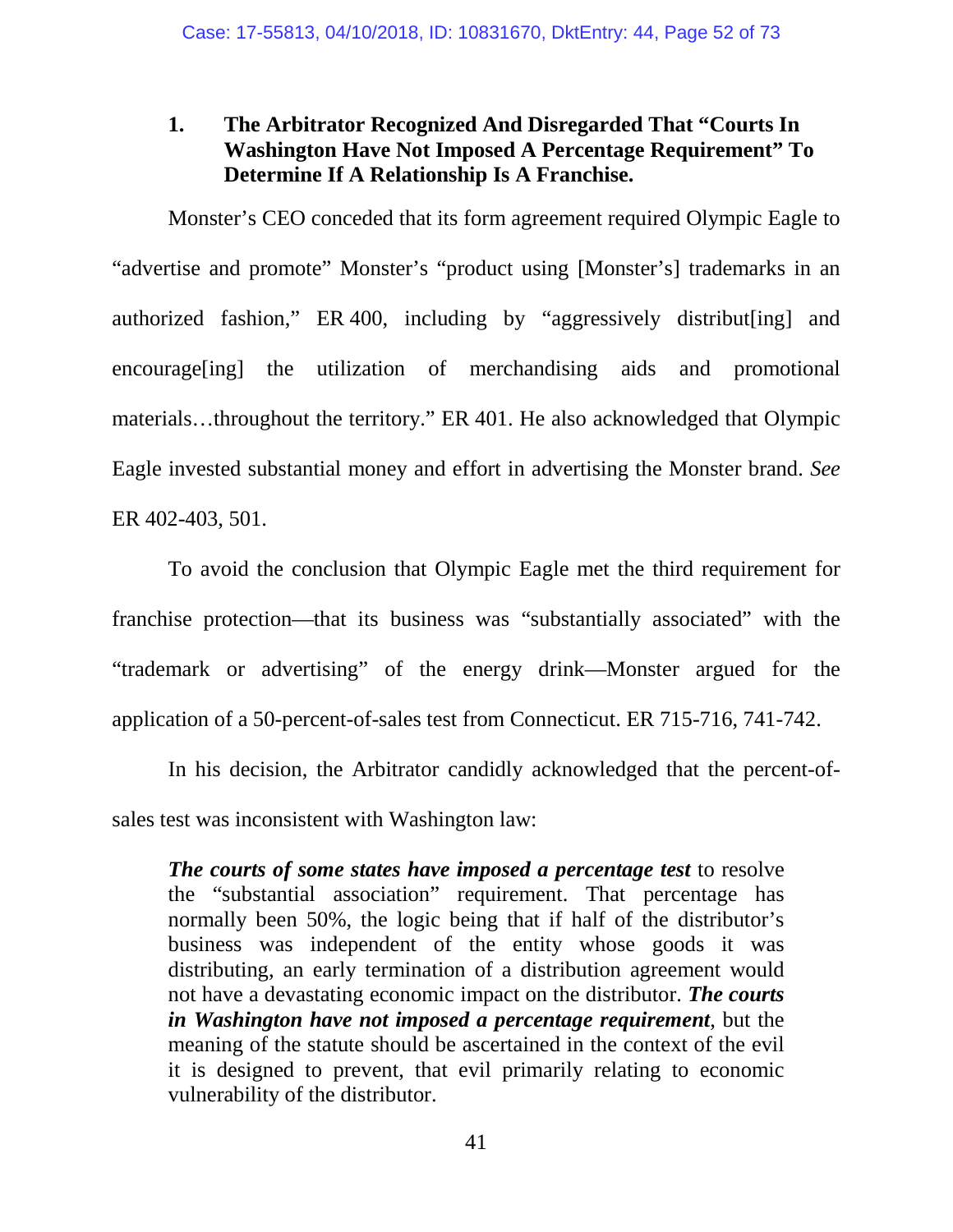ER 555-556 (emphasis added).

The Arbitrator's correct conclusion that Washington courts "have not imposed a percentage requirement" was based on extensive briefing from the parties that showed he was aware of the following:

First, the Washington Act specifically applies to distribution agreements. ER 687, 682 (citing RCW 19.100.010(6)(a)(i) and one of the first reported decisions under Washington's franchise laws, *Lobdell v. Sugar 'N Spice, Inc.*, *supra*, which found a distribution agreement for candy display racks in grocery stores to be a franchise).

Second, Washington Courts look to California for interpretations of similar provisions of their franchise laws,  $17$  including the "substantial association" element which a Federal District Court in Washington found to be "identical in all relevant respects." *Atchley v. Pepperidge Farm, Inc.*, No. CV-04-452-EFS, 2012 WL 6057130, at \*8 (E.D. Wash. Dec. 6, 2012); ER 696.

Third, Monster's proposed percent-of-sales test has been rejected under California's similar law. ER 789-790. "**The percentage of gross revenues of a 'franchisee' under an agreement is not a factor in determining whether the** 

<sup>&</sup>lt;sup>17</sup> Washington franchise law was "modeled in part on" and "mirrors" California franchise law. *See Red Lion Hotels Franchising, Inc. v. MAK, LLC,* 663 F.3d 1080, 1091 (9th Cir. 2011) (citing Chisum, *supra*, at 335); *Roberts v. C.R. England, Inc.,* 848 F. Supp. 2d 1087, 1089 (N.D. Cal. 2012); *see also* ER 539-542.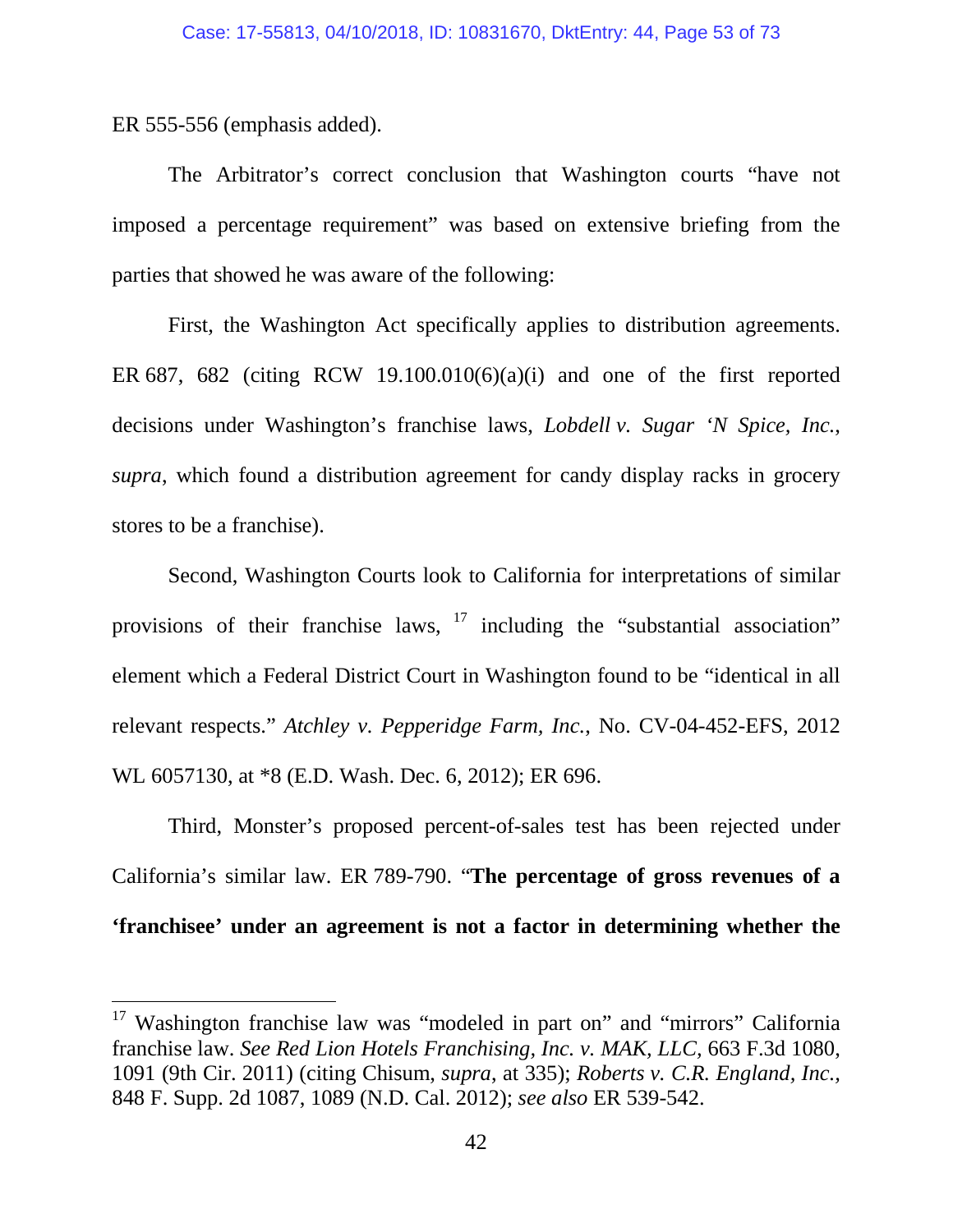#### Case: 17-55813, 04/10/2018, ID: 10831670, DktEntry: 44, Page 54 of 73

**Agreement in question is a 'franchise**.'" Cal. Comm'rs Op. No. 74/9F (May 23, 1974) (emphasis added); ER 790.

Under California law, a franchisor's trademark must merely be communicated to the franchisee's customers to trigger coverage of franchise statutes. *See Kim v. Servosnax, Inc.*, 10 Cal. App. 4th 1346, 13 Cal. Rptr. 2d 422 (1992) (even though the "franchisee" never used the trademark in conducting its business); *see also* ER 689-690, 748.

Fourth, Connecticut's franchise statute, while sharing some common terms, is distinct from those in Washington and California. ER 696. Connecticut does not have a franchise fee requirement. C.G.S. § 42-133e(b). *See* Jason J. Cabral, *The Connecticut Franchise Act: How Important is the Absence of a Franchise Fee Requirement in the Connecticut Franchise Act?*, 25 Quinnipiac L. Rev. 663, 684 (2007). As a stand-in for the franchise fee requirement, Connecticut courts have created an "economic dependence" test manifested as the 50-percent-of-sales requirement.<sup>18</sup>

Finally, the Arbitrator learned from experts for both parties that co-branded franchises—where a company represents two or more franchise systems—are

<sup>&</sup>lt;sup>18</sup> Connecticut courts, accordingly, have come to focus on issues like the percentage of sales to determine "how dependent, or associated, the franchisee is on its franchisor." *Hartford Elec. Supply Co. v. Allen-Bradley Co., Inc.*, 250 Conn. 334, 360, 736 A.2d 824, 839 (1999); *see also Grand Light & Supply Co., Inc. v. Honeywell, Inc.*, 771 F.2d 672, 677 (2d Cir. 1985).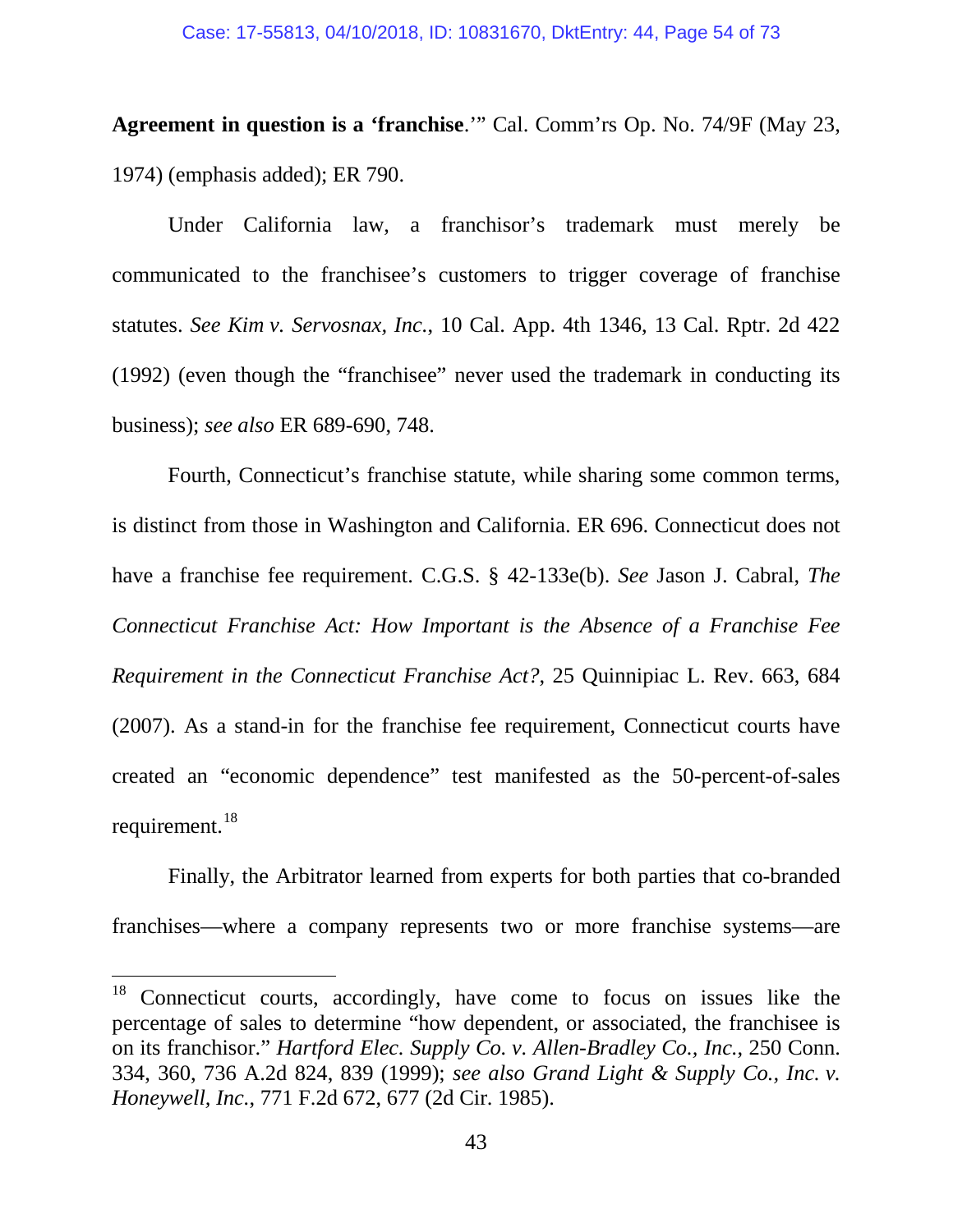common and protected under Washington's franchise laws.<sup>19</sup> Monster's own franchise expert conceded that franchises may—under Washington law—be "cobranded," resulting "in a situation…where two (potentially more) names are substantially associated with the same business—normally in a side-by-side format." ER 514-515. Monster's expert used the example of co-branded Taco Bell and KFC franchises, but there are many other examples.<sup>20</sup> ER 527-528, 530, 696-697. Olympic Eagle was a co-branded franchisee of Anheuser-Busch and Monster products, sometimes using signs and displays with both brands. $^{21}$ 

# **2. The Arbitrator Dispensed His "Own Brand Of Industrial Justice" By Adopting A Connecticut Economic-Dependency Test Recently Rejected By The Washington Supreme Court.**

As the Supreme Court held in *Stolt-Nielsen*, "when an arbitrator strays from interpretation and application of the agreement and effectively dispenses his own brand of industrial justice…his decision may be unenforceable." 559 U.S. at 671 (internal quotation omitted). "In that situation, an arbitration decision may be

 $19$  Co-branding is so common that a popular franchising guide devotes an entire chapter to the topic. *See* Seid et al., *supra*, 217-232 (Ch. 12: Acquiring Other Brands). "Co-branding is when more than one brand operates in a single location. It may be two brands (dual branding), three brands (triple branding) or any other multiple (multi-branding)…." *Id.* at 217.

 $20$  Olympic Eagle's briefs cited examples of companies that own many franchises under different brands. ER 783-784.

 $^{21}$  At Monster's direction, Olympic Eagle promoted Monster and AB side-by-side. Olympic Eagle was asked to "tie in Monster displays wherever possible. *For AB wholesalers tie-ins with as many 'Bud Bowl' displays as possible*." ER 685.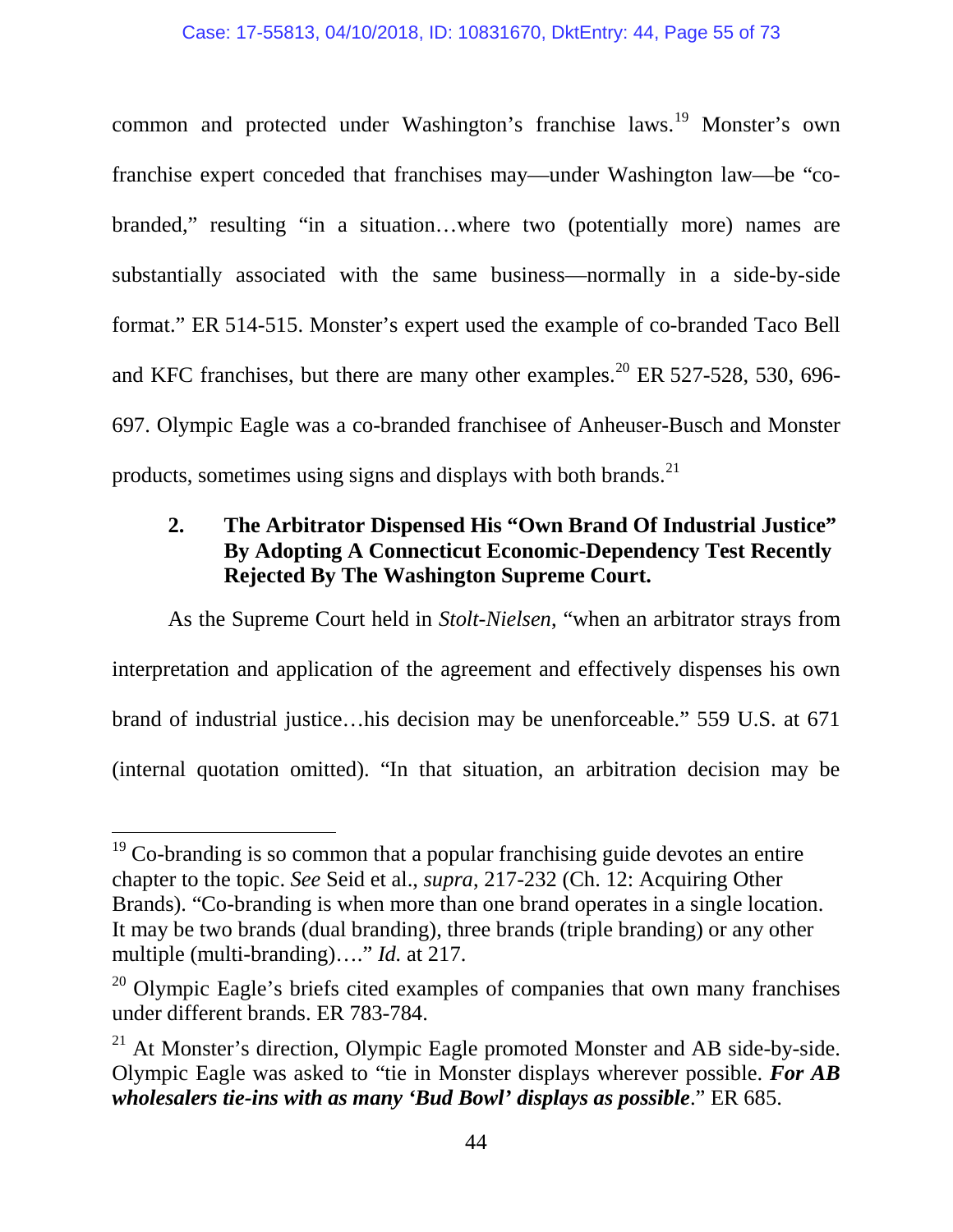#### Case: 17-55813, 04/10/2018, ID: 10831670, DktEntry: 44, Page 56 of 73

vacated under  $\S 10(a)(4)$  of the FAA on the ground that the arbitrator exceeded his powers, for the task of an arbitrator is to interpret and enforce a contract, not to make public policy." *Id*. at 672.

From the very beginning of this dispute, Monster recognized that unless the Arbitrator disregarded existing law, Olympic Eagle would meet the requirements for termination protection under FIPA. Ultimately and only after Monster finally corrected its false statements and conceded it had retained at least several hundred thousand dollars in fees, the Arbitrator obliged Monster's request to ignore Washington and California law and adopt Connecticut franchise principles.

Monster repeatedly asked the Arbitrator to apply a 50-percent-of-sales test on the policy ground that "sophisticated" distributors like Olympic Eagle were not dependent on the relationship and therefore not the type of party the franchise laws were intended to protect. ER 715-719, 737, 741-746. Its CEO stated in his first deposition his belief that franchise laws were not intended to protect a "sophisticated, professional distributor." ER 385-386.

In an earlier matter involving Crown Distributing (another terminated Washington distributor), Monster convinced a different JAMS arbitrator to adopt this economic-dependency theory. *See* ER 196-201. Doug Berry, the attorney for Crown Distributing, ER 202, predicted in a law review article that Washington Supreme Court would adopt Connecticut's percent-of-sales test if presented with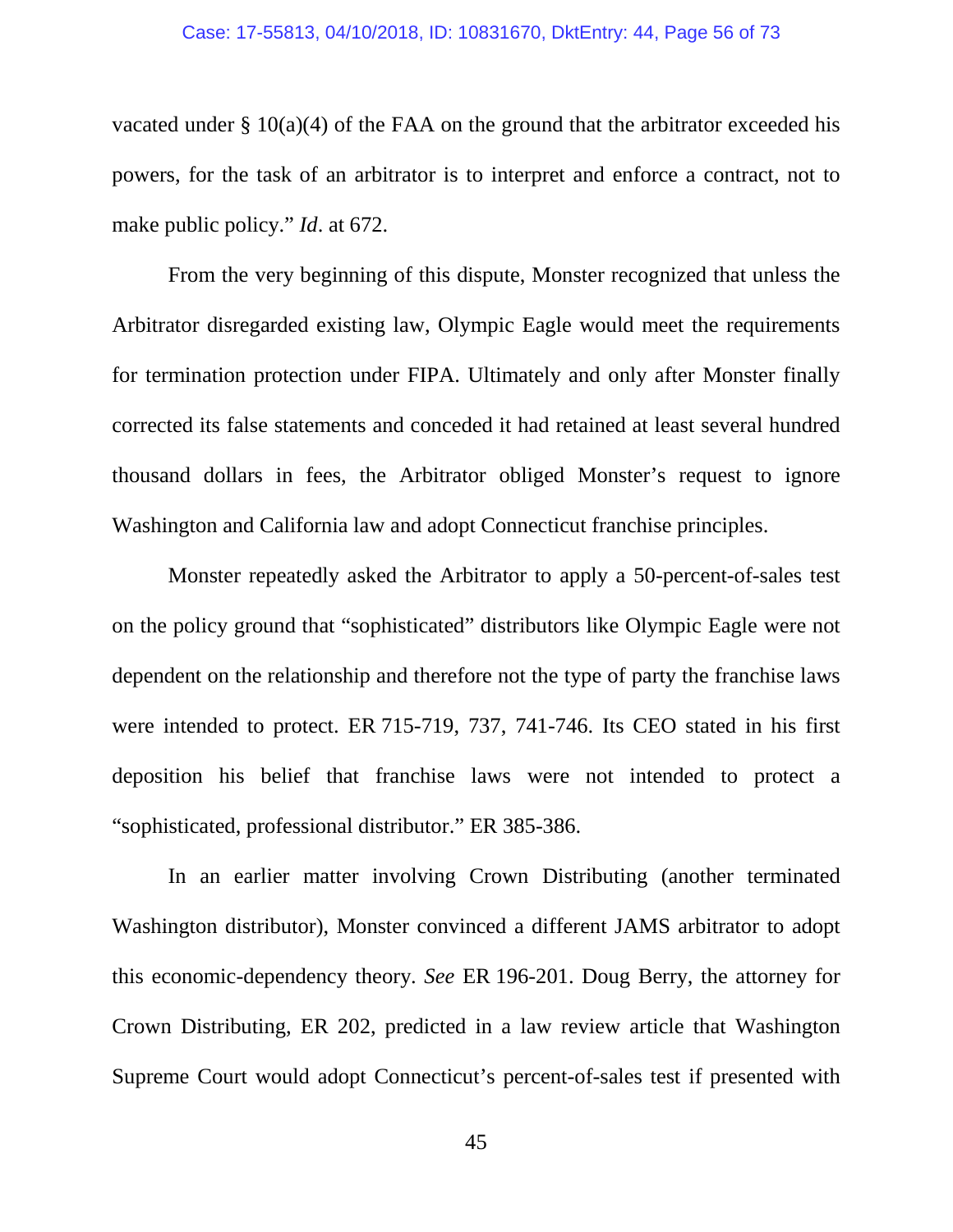the issue. Douglas C. Berry, et al., *State Regulation of Franchising: The Washington Experience Revisited*, 32 Seattle U. L. Rev. 811, 840-41 (2009); *see also* Douglas C. Berry, et al., *Substantial Association with a Trademark: A Trap for the Unwary*, 32 Franchise L.J. 130, 135 (2013). Monster cited this in seeking summary judgment in the Olympic Eagle arbitration. *See, e.g.*, ER 738.

In his article, Berry argued that FIPA was passed at a time of "rampant speculation" and that "the need for strict franchise regulation has eased over the last thirty-five years as the power and information imbalance between franchisors and franchisees has shifted or disappeared entirely." Berry, et al., *supra* at 819. He concluded,

The reality now—if it was not when FIPA was enacted—is that franchisees **are often wealthier and more sophisticated than the franchisor they deal with**, and any power the franchisor may have is often constrained by competition with other franchisors for a franchisee's business.

*Id*. at 873 (emphasis added).

Contrary to Berry's prediction and shortly after the Crown arbitrator's decision, the Washington Supreme Court *rejected* the argument that Washington franchise laws should only protect economically vulnerable entities. A few months after a JAMS arbitrator dismissed the Crown claim, the Washington Supreme Court affirmed that FIPA and its "bill of rights" provision was a response to concerns about "oppressive practices historically associated with the sale of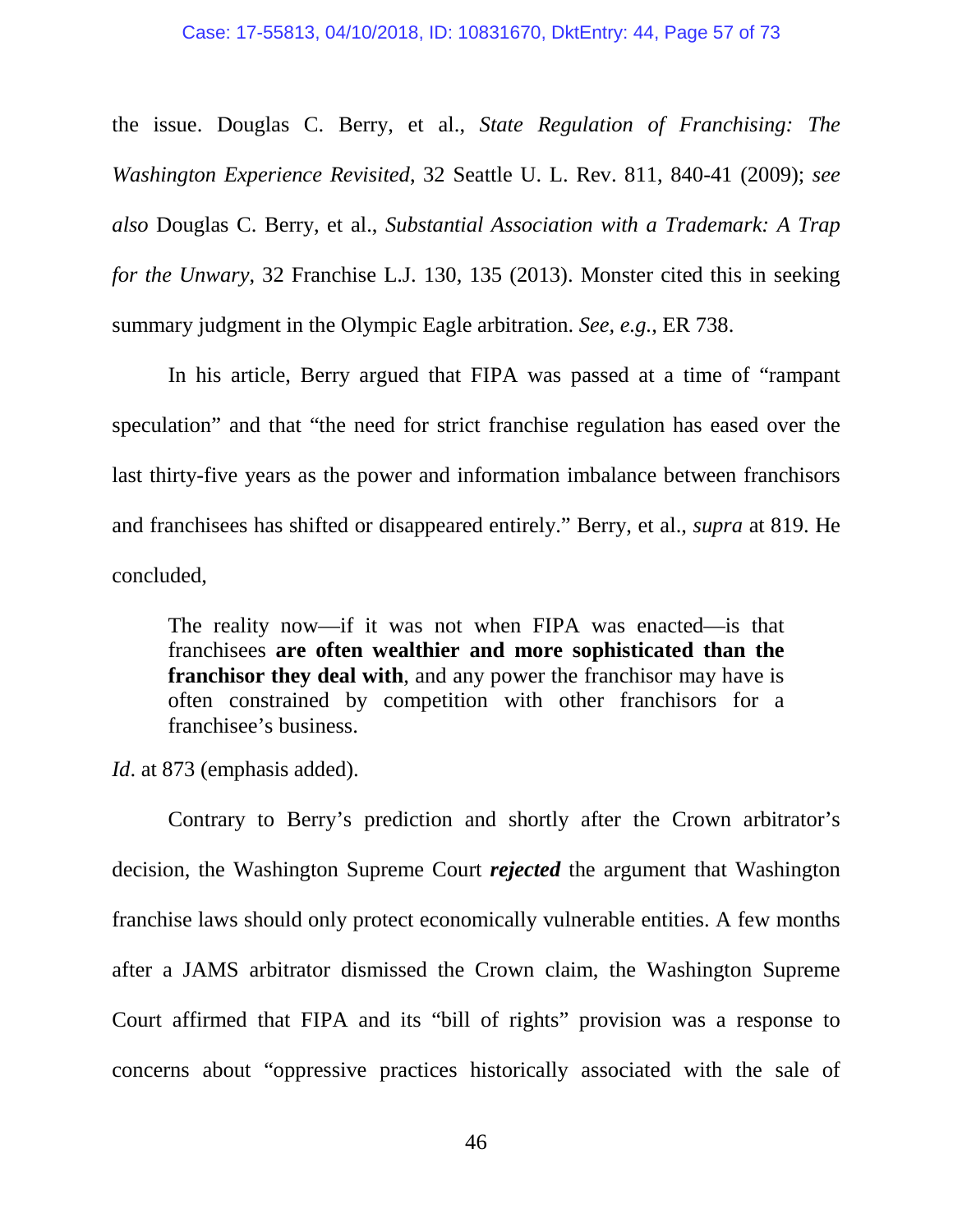franchises." *Dep't of Labor & Indus. of State v. Lyons Enters. Inc.*, 185 Wash.2d 721, 732**,** 374 P.3d 1097 (2016). It found franchisors have "power to control" franchisees through agreement terms and "have used this power to terminate franchises arbitrarily [and] to coerce franchisees under threat of termination." *Id.* at 732-33 (quoting *Coast to Coast Stores, Inc., v. Gruschus*, 100 Wash.2d 147, 150, 667 P.2d 619 (1983) (quoting Donald S. Chisum, *State Regulation of Franchising: The Washington Experience*, 48 Wash. L. Rev. 291, 297- 98 (1973))).

Expressly refuting the "economic dependency" principles proposed by Berry, advocated by Monster, and ultimately adopted by the Arbitrator in this case, the Washington Supreme Court held,

We have previously recognized that it was in response to these concerns that the legislature included in FIPA a franchisee "bill of rights." Although subsequent commentary has questioned the validity of these fears, especially in light of the sophisticated franchisees operating today, *see* Berry, *supra*, at 873, the legislature enacted FIPA with the purpose of protecting franchisees, and it is through that lens that we continue to view its provisions.

*Lyons*, 185 Wash.2d at 733 (internal citation and quotation omitted).

Relying on Connecticut law, the Arbitrator impermissibly substituted his own policy views to override the Washington Supreme Court, writing "the meaning of the statute should be ascertained in the context of the evil it is designed to prevent, that evil primarily relating to *economic vulnerability* of the distributor." ER 556 (emphasis added). The Arbitrator disregarded Washington law when he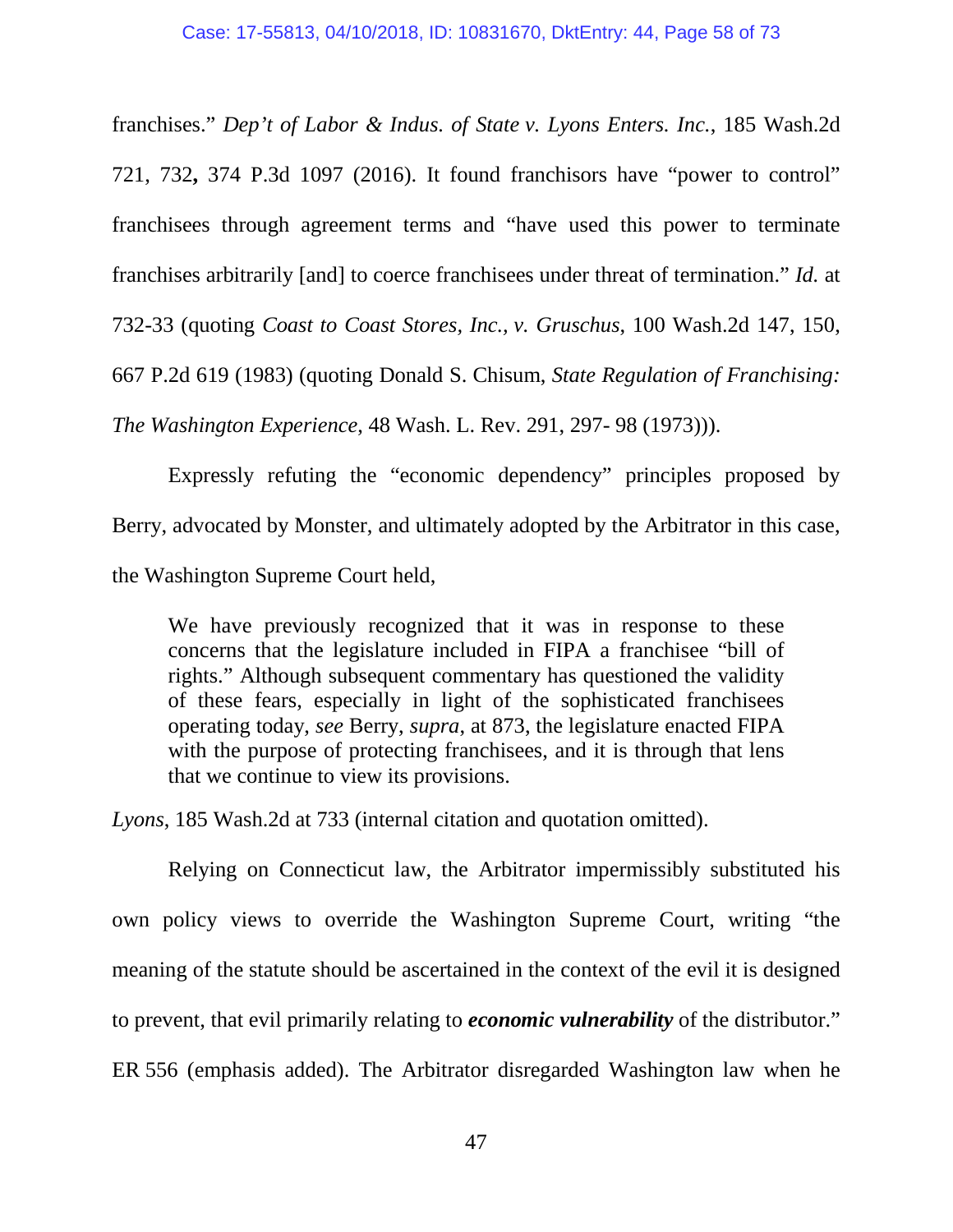adopted the reasoning behind Connecticut's percent-of-sales requirement, noting that "the 'clear purpose' of the Connecticut statute was 'to prevent a franchisor from taking unfair advantage of the relative *economic weakness* of the franchisee.'" ER 556 (quoting *Grand Light & Supply*, 771 F.2d at 677 (2d Cir. 1985) (emphasis added)).

## **3. The Arbitrator Applied The Wrong Section Of Washington's Franchise Statute To Award Monster \$3 Million In Attorneys' Fees And Costs.**

The Arbitrator again manifestly disregarded Washington law by awarding Monster \$3 million in fees and costs under a provision of Washington's franchise law dealing with the offer or sale of a franchise, which has no bearing on this case involving Washington's franchise relationship laws. *See* RCW § 19.100.190(2) & (3). He disregarded the correct provision, RCW 19.100.190(1), which requires franchise-relationship claims to be brought through Washington's Consumer Protection Act, RCW 19.86, *et seq*, and only allows the party seeking protection to recover fees. The award of fees and costs should be vacated.

## **a. The Arbitrator Adopted Monster's Argument And Used An Inapplicable Franchise "Sale" Provision To Award Fees In A Franchise "Relationship" Case.**

In his interim award, the Arbitrator found the "purpose of the arbitration was to resolve the dispute as to whether Washington's FIPA applies to the Monster-OE contracts and to the Monster-OE relationship…." ER 558. In its trial briefs,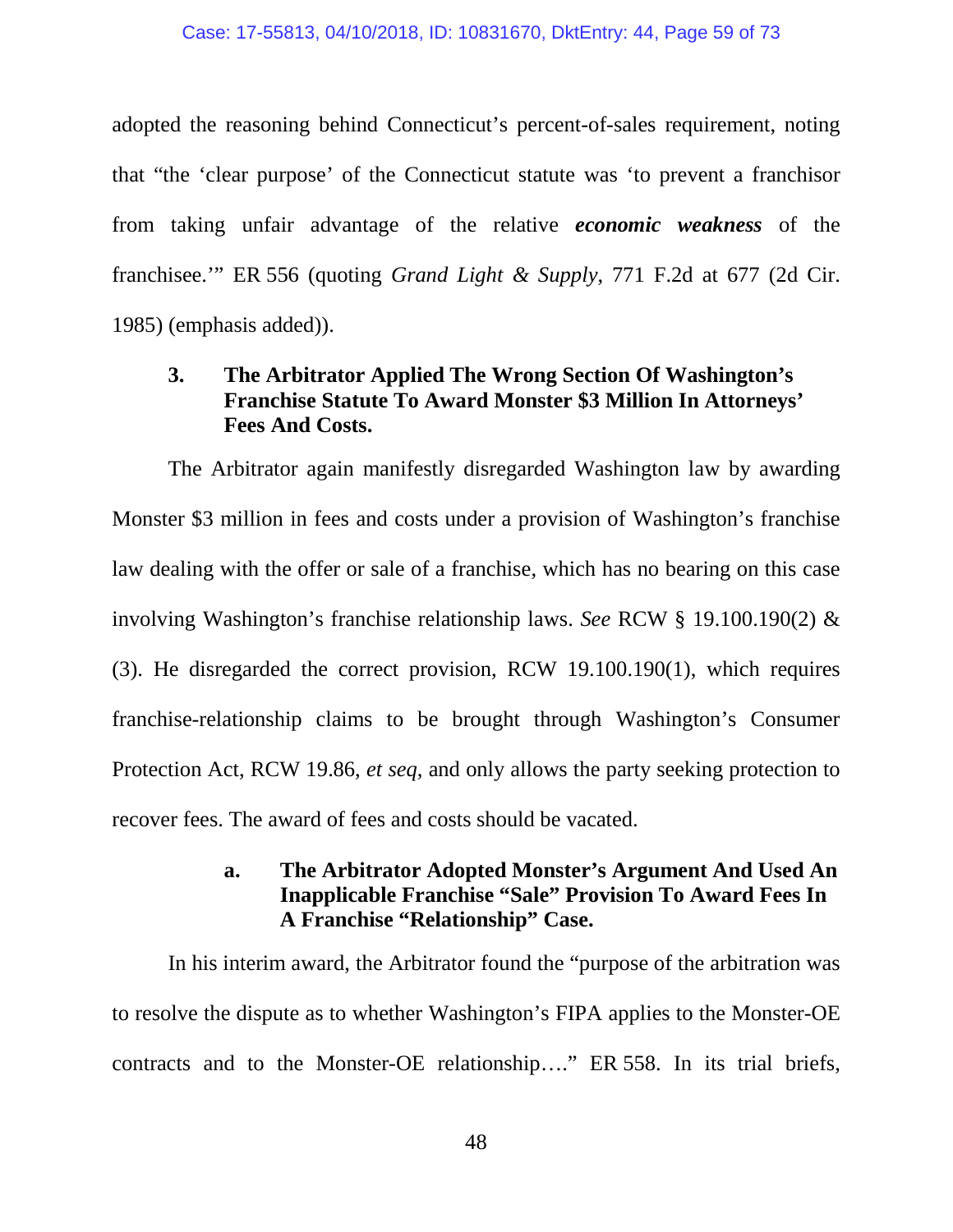#### Case: 17-55813, 04/10/2018, ID: 10831670, DktEntry: 44, Page 60 of 73

Monster argued correctly that the relationship claim was governed by the Washington Consumer Protection Act, *not* RCW 19.100.190(3). ER 798; *see also*  ER 724-726.

In its fee application, however, Monster reversed course and—directly contrary to its trial briefs—argued that RCW 19.100.190(3) applied to Olympic Eagle's relationship termination claim. ER 813. The Arbitrator dismissed Olympic Eagle's argument that Washington's Consumer Protection Act was the relevant statute for considering a fee application under the franchise "bill of rights" and, instead, adopted Monster's argument that the CPA "is not the relevant statute for purposes of this case." ER 562.

### **b. The Consumer Protection Act—Which Both Parties Agreed Applied To The Relationship Termination Claim—Allows Only Olympic Eagle To Recover Attorneys' Fees.**

In its trial brief, Monster argued that "FIPA itself provides no statutory remedy for termination of a franchise without good cause. Rather, FIPA provides that such a violation 'shall constitute an unfair or deceptive act or practice under the provisions of chapter 19.86 RCW' (the CPA). *See Payless Car Rental System, Inc. v. Draayer*, 43 Wash. App. 240, 243-45 (1986)…." ER 798. Monster made the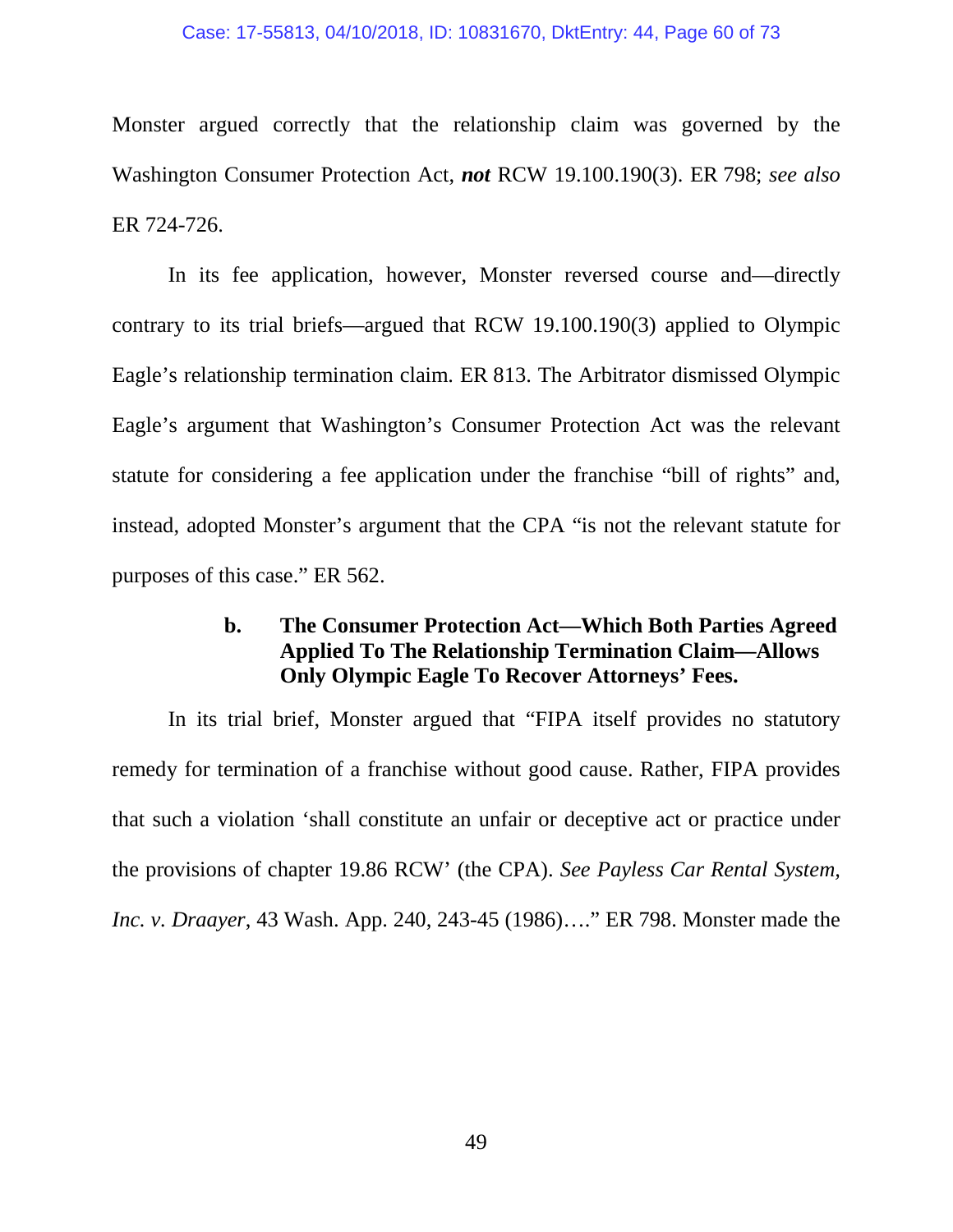#### Case: 17-55813, 04/10/2018, ID: 10831670, DktEntry: 44, Page 61 of 73

same argument in summary judgment briefing and oral argument,  $22$  and the Arbitrator agreed that "consumer law applies." ER 427.

Olympic Eagle's responsive briefing explained that, like many such consumer statutes, the Washington CPA has a *one-way* attorneys' fee provision that Washington courts have held overrides an inconsistent contract provision. ER 808-809 (citing *Gandee v. LDL Freedom Enterprises, Inc.*, 176 Wash.2d 598, 605, 293 P.3d 1197 (2013) (*en banc*)).

In *Reudy v. Clear Channel Outdoors, Inc.*, the district court explained the underlying policy of such provisions:

[C]ertain statutes…place[] limits on a prevailing defendant's ability to recover attorneys' fees, *even if there is a fee provision in the parties' contract*. In other words, if you sue under circumstances in which there is a statute that provides for fees only to a prevailing plaintiff, and the defendant prevails, even if you have a contract with the other party which also provides for fees, the statute "trumps" the contract and the defendant is not entitled to attorneys' fees.

693 F. Supp. 2d 1091, 1100 (N.D. Cal. 2010), *aff'd sub nom. Reudy v. CBS Corp.*,

430 F. App'x 568 (9th Cir. 2011) (emphasis added); *see also* ER 808-809.

The Washington Supreme Court explained in *Gandee* that although it was not aware of "a blanket rule precluding recovery of costs and fees by a prevailing defendant where an enforceable agreement so provides," "the 'loser pays'

 $22$  ER 427 ("FIPA does not establish a remedy for a termination without good cause. The only time there would be a remedy is if they can also prove all the elements under the Consumer Protection Act under Washington law.").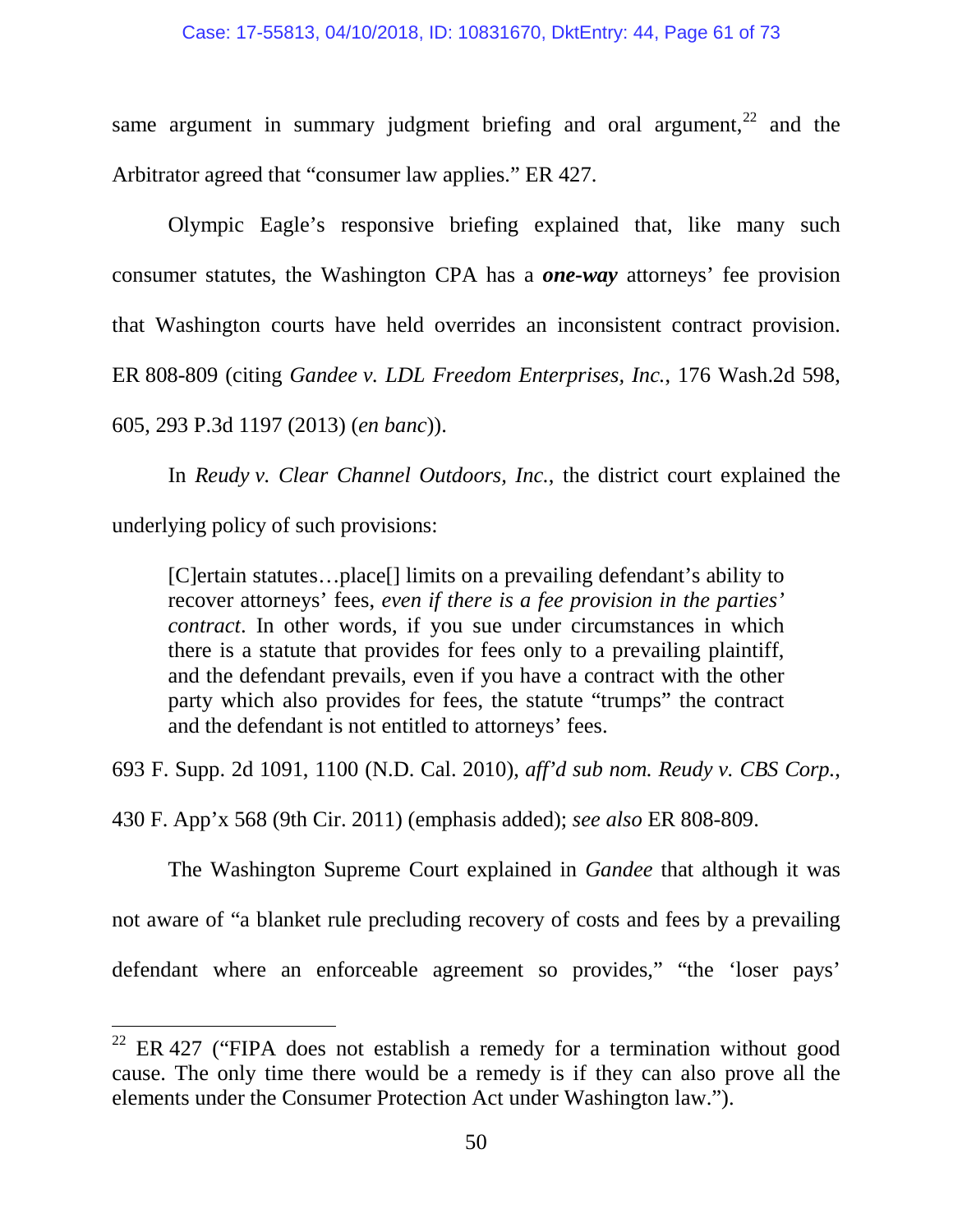provision" was substantively unconscionable. 176 Wash.2d at 606; *see* ER 808- 809; (citing *Brinkley v. Monterey Fin. Servs., Inc.*, 242 Cal. App. 4th 314, 347, 196 Cal. Rptr. 3d 1 (2015)); *see also Pokorny*, 601 F.3d at 1004 (fee-shifting clause put distributors "who demand arbitration at risk of incurring greater costs than they would bear if they were to litigate their claims in federal court, the district court properly held that the clause is substantively unconscionable").

The Arbitrator exceeded his authority because the CPA's one-way fee provision overrides Monster's contractual fee provision. *See Gandee*, 176 Wash.2d at 605; *Reudy*, 693 F. Supp. 2d at 1100.

### **C. The District Court Erred In Refusing To Consider Olympic Eagle's Request For Discovery On The Extent Of The Arbitrator's Financial Relationship With Monster.**

A trial court's decision to deny discovery in motion-to-vacate proceedings under the FAA is generally reviewed for abuse of discretion. *See Woods*, 78 F.3d at 430. But Judge Klausner did not exercise his discretion when he denied Olympic Eagle's motion to compel post-arbitration discovery as "moot." ER 21. His failure to exercise discretion should be reviewed "*de novo"* and reversed if the award is not vacated. *See Garrett v. City and County of San Francisco*, 818 F.2d 1515, 1518-19 & n.3 (9th Cir. 1987) (reversing grant of summary judgment).

Several Circuit Courts have remanded to allow discovery when a party has made a *prima facie* case that an arbitrator failed to disclose relationships that might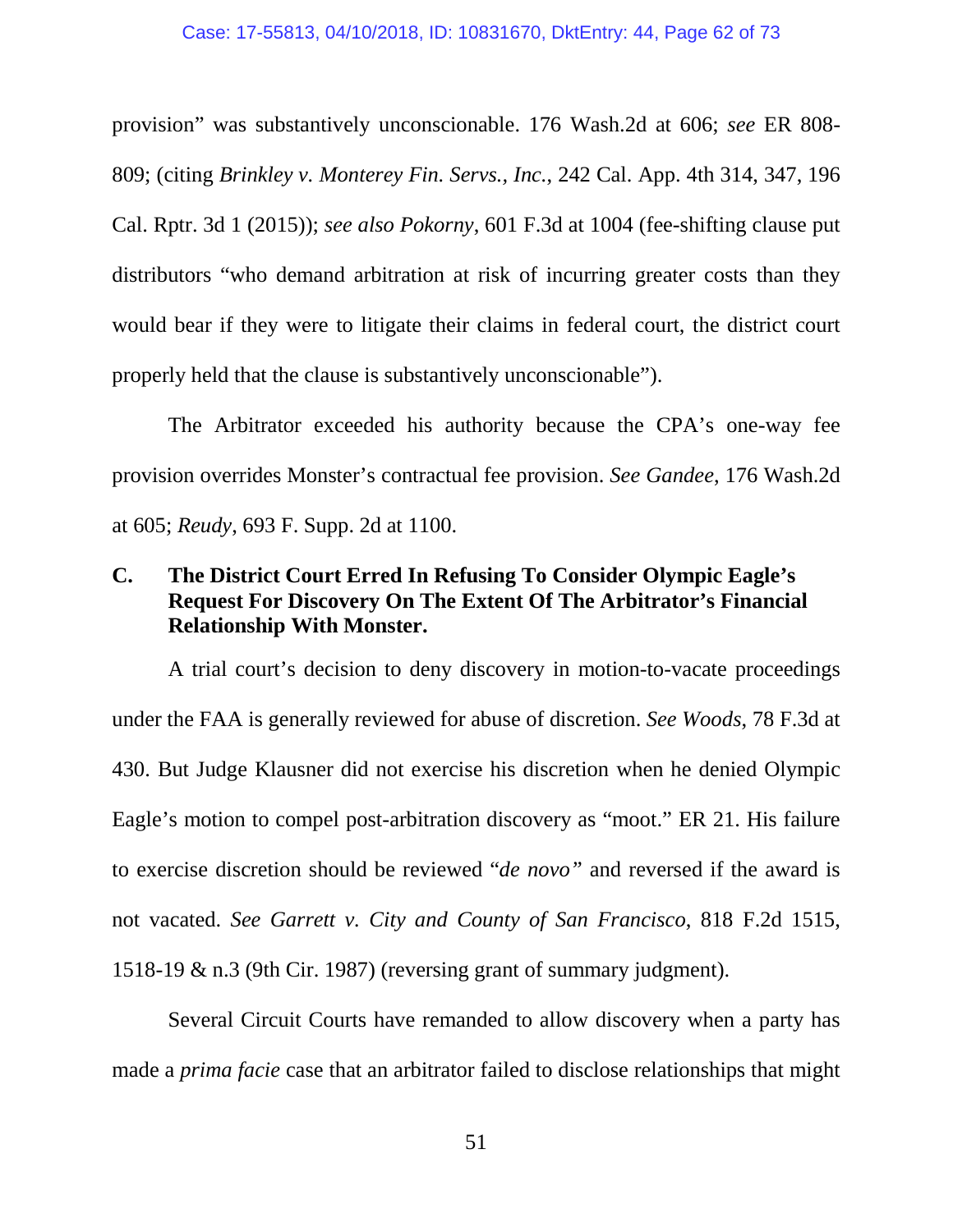show partiality. *See, e.g.*, *University Commons-Urbana, Ltd. v. Universal Constructors Inc.*, 304 F.3d 1331, 1341-43 (11th Cir. 2002). The Second Circuit found, for example, that discrepancies between an arbitrator's possible conflicts and his disclosures "require that [the] case be remanded so that an evidentiary hearing may be held and the full extent and nature of the relationships at issue may be ascertained." *In re Sanko S.S. Co., Ltd. v. Cook Indus., Inc.*, 495 F.2d 1260, 1262-63 (2d Cir. 1973).

District Courts in this and other circuits have likewise found discovery is appropriate in post-arbitration proceedings under the FAA. *See, e.g.*, *Rosenhaus*, 2016 WL 4592180, at \*1 (vacating arbitration award after granting a party's request for discovery); *International Broth. of Elec. Workers, Local Union No. 323 v. Coral Elec. Corp.*, 104 F.R.D. 88, 90-91 (S.D. Fla. 1985); *Frere v. Orthofix, Inc*., 00CIV.1968(RMB)(MHD), 2000 WL 1789641, at \*5 (S.D.N.Y. Dec. 6, 2000).

Shortly after the final award was issued in this case, Olympic Eagle learned that "[m]any JAMS neutrals are also 'owners' of JAMS…who have a profit interest in matters handled by other JAMS' neutrals." ER 264. On February 24, 2017, Olympic Eagle sought informally to find out whether the Arbitrator or his wife had an ownership interest in JAMS. ER 252-253. JAMS refused to respond,

52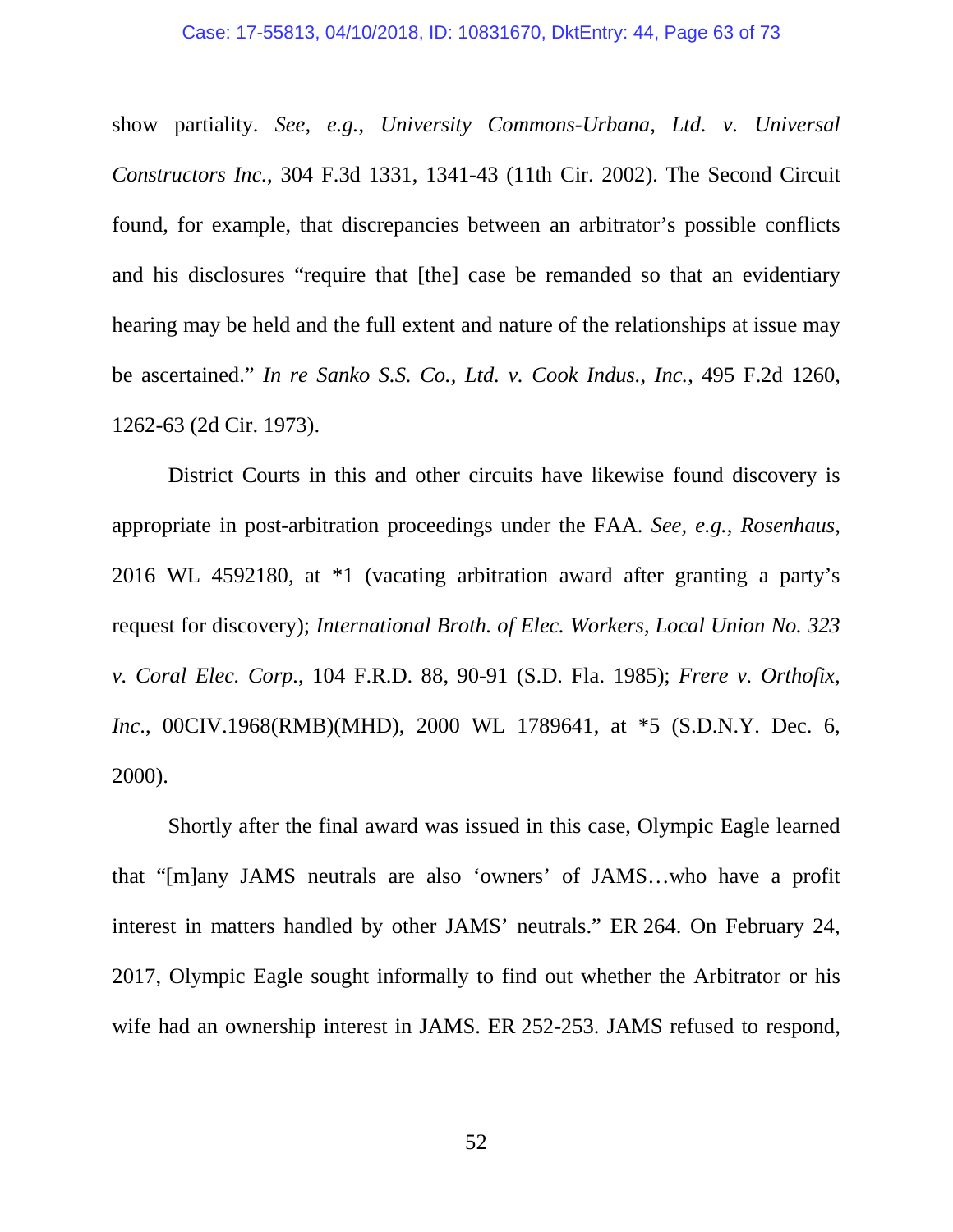ostensibly, "to protect [the] privacy interests of the arbitrator and his spouse." ER 254.

Olympic Eagle then served JAMS with a subpoena requesting the same information that had been sought in the letter. ER 289-294. On March 15, 2017, outside counsel for JAMS stated over the telephone that the Arbitrator is an owner but refused to confirm it in writing. ER 84-85. Monster filed formal objections contesting this evidence. ER 206.

On April 13, 2017, before the cross-petitions to vacate and confirm had been set for hearing, Olympic Eagle moved *ex parte* to continue the hearing so that the District Court could rule with the benefit of a full record. ER 88-103. The next day Olympic Eagle moved to compel JAMS to provide information about the Arbitrator's financial interests. ER 22-47.

Olympic Eagle sought discovery to determine (1) the accuracy of the Arbitrator's actual disclosure, (2) the extent of his interest in JAMS, (3) the value his interest in 97 Monster arbitrations, and (4) whether there is an agreement between Monster and JAMS that includes the kind of special benefits that were held to be "substantively unconscionable" in a Ninth Circuit decision addressing JAMS' practices with its substantial customers seven years ago. *See Pokorny*, 601 F.3d at 1002-04; *see also Nitro Distib.*, No. 03-cv-3290, 2005 WL 6936246, at \*12-14 (W.D. Mo. Sept. 16, 2005) (JAMS procedures for Amway distributor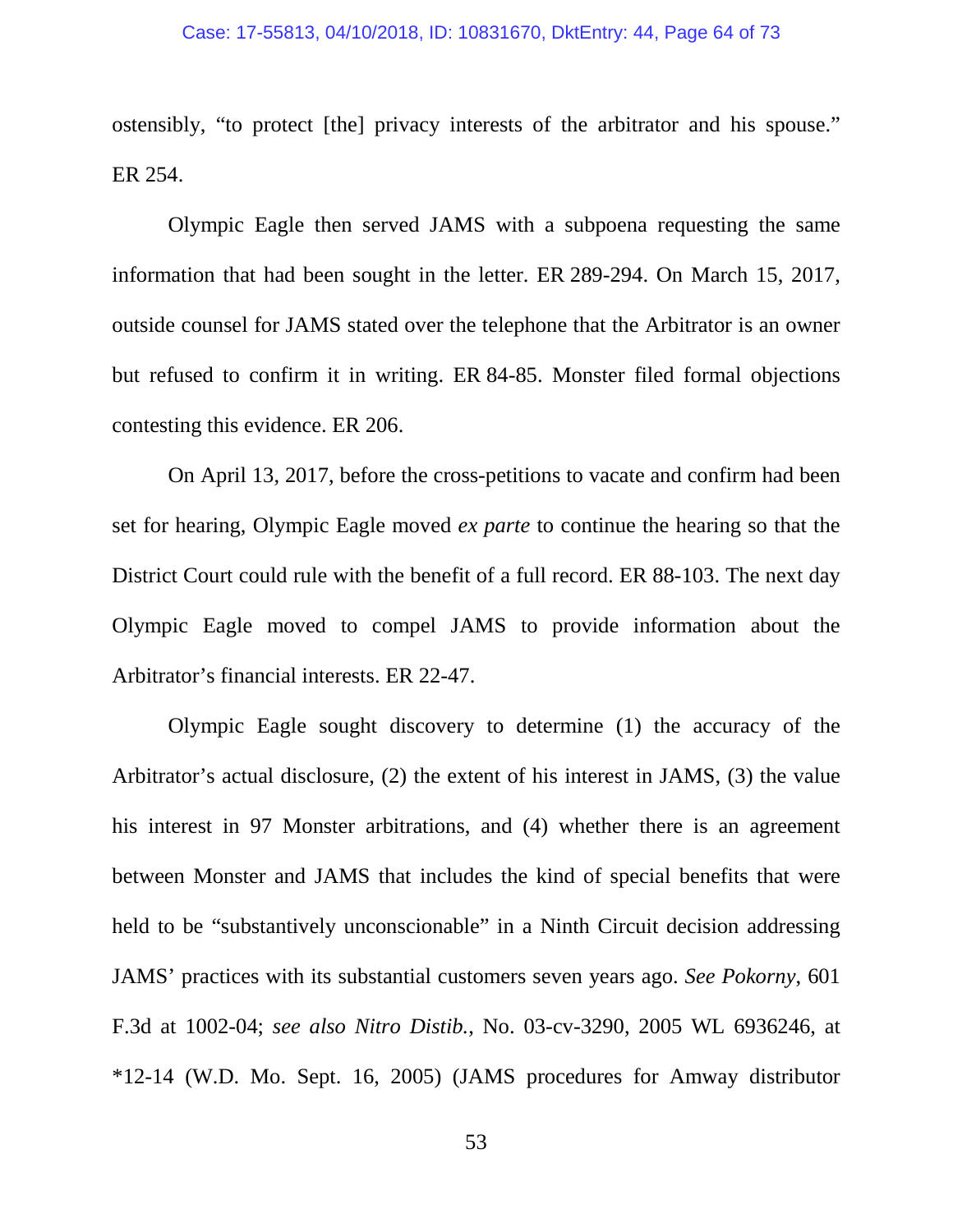disputes did "not come close to passing any reasonable test of fairness and neutrality required for a legitimate arbitration proceeding").

The District Court failed to rule on Olympic Eagle's request for answers to any of these questions. ER 21. The District Court's denial of the opportunity to develop the factual record, without even considering Olympic Eagle's request, was reversible error and requires remand to allow discovery if the award is not vacated.

### **D. The District Court's Award Of Fees To Monster For Post-Arbitration Proceedings Violates The Federal Arbitration Act.**

Although a district court's decision on "attorneys' fees is typically reviewed for abuse of discretion, any elements of legal analysis and statutory interpretation underlying the district court's attorneys' fees decision are reviewed *de novo*, and factual findings underlying the district court's decision are reviewed for clear error." *V.S. ex rel. A.O. v. Los Gatos-Saratoga Joint Union High School Dist.*, 484 F.3d 1230, 1232 (9th Cir. 2007) (internal quotation omitted).

Judge Klausner relied on this Court's unpublished decision in *SCIE LLC v. XL Reinsurance America, Inc.*, 397 F. App'x 348 (9th Cir. 2010) to grant \$256,634 of post-award attorneys' fees to Monster. ER 8-10. This legal error is reviewed *de novo* as the *SCIE LLC* decision was made under state law and is inapplicable to this case, which was decided under the Federal Arbitration Act. *See* ER 591, 613.

The attorneys' fees clause in the parties' contract says that in "addition to all other relief, *the arbitrator* shall have the power to award reasonable attorneys' fees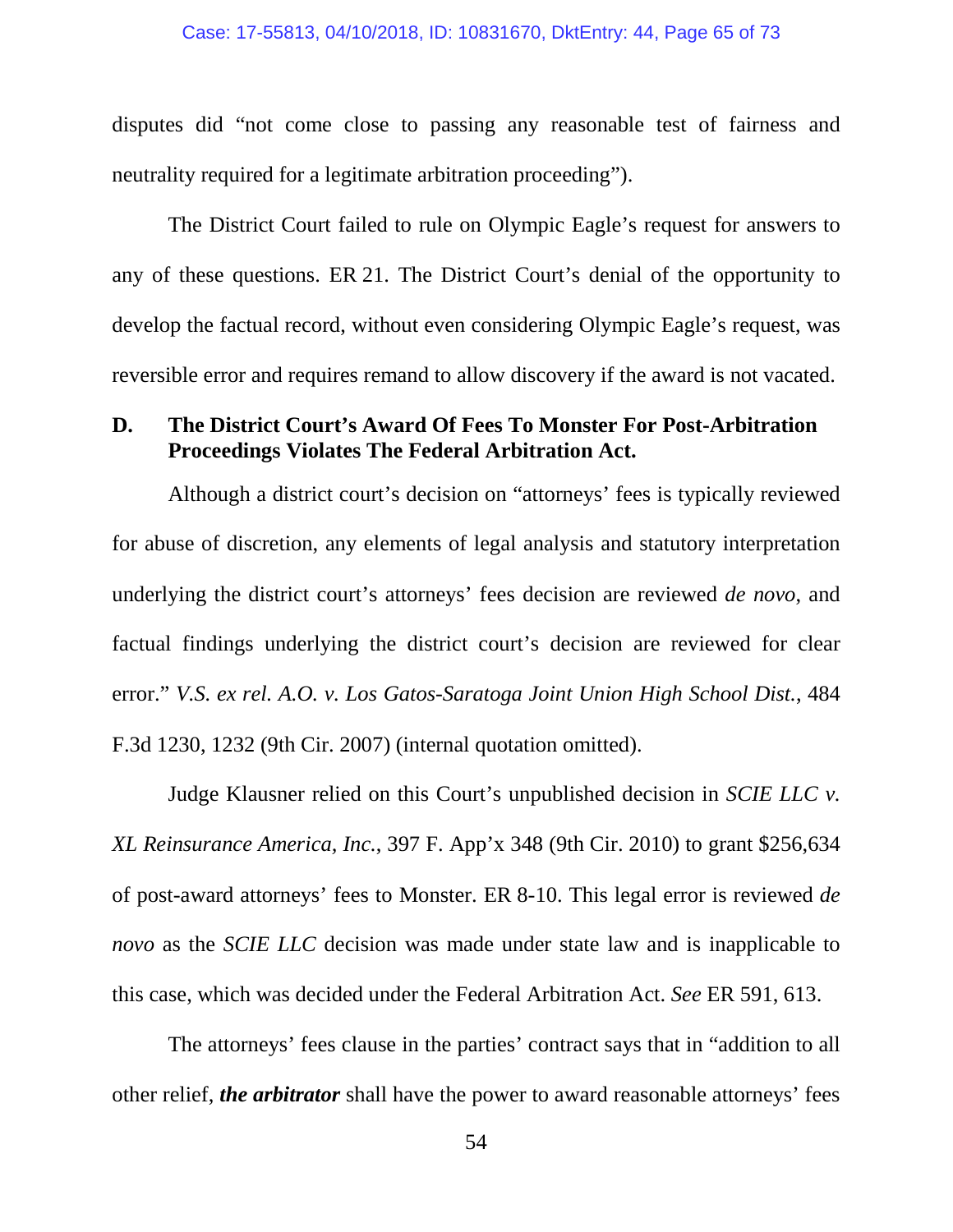and costs to the prevailing party." ER 591, 613 (emphasis added). In 2014, the Central District of California, interpreting the exact same provision, declined to award Monster fees in post-arbitration proceedings holding that "attorneys' fees are not awardable under the FAA and the parties' agreement does not authorize an award of attorneys' fees." *Monster Energy Co. v. HRHH Hotel/Casino, LLC*, CV 13-01888-R, 2014 WL 293773, at \*2 (C.D. Cal. Jan. 27, 2014).

In *Menke v. Monchecourt*, the Seventh Circuit refused to award attorneys' fees, holding "there is nothing in the Federal Arbitration Act which provides attorneys' fees to a party who is successful in seeking confirmation of an arbitration award in the federal courts." 17 F.3d 1007, 1008–1009 (7th Cir. 1994). The Sixth Circuit likewise refused to award attorneys' fees on post-award proceedings because the "Agreement here only authorizes an *arbitrator* to award attorneys' fees and costs during *arbitration*, and authorizes the district court to enter the award as a judgment." *Crossville Medical Oncology, P.C. v. Glenwood Systems*, LLC, 610 F. App'x 464, 468 (6th Cir. 2015) (italics in original).

District courts in this Circuit have also refused to award attorneys' fees in post-arbitration proceedings under the FAA where the arbitration contract gave only the arbitrator the discretion to award attorneys' fees. *See Monster Energy Co.*, 2014 WL 293773, at \*2; *Hannibal Pictures v. Les Films de l'Elysee*, CV 12-6434 CAS JCGX, 2012 WL 6608595, at \*2 (C.D. Cal. Dec. 18, 2012).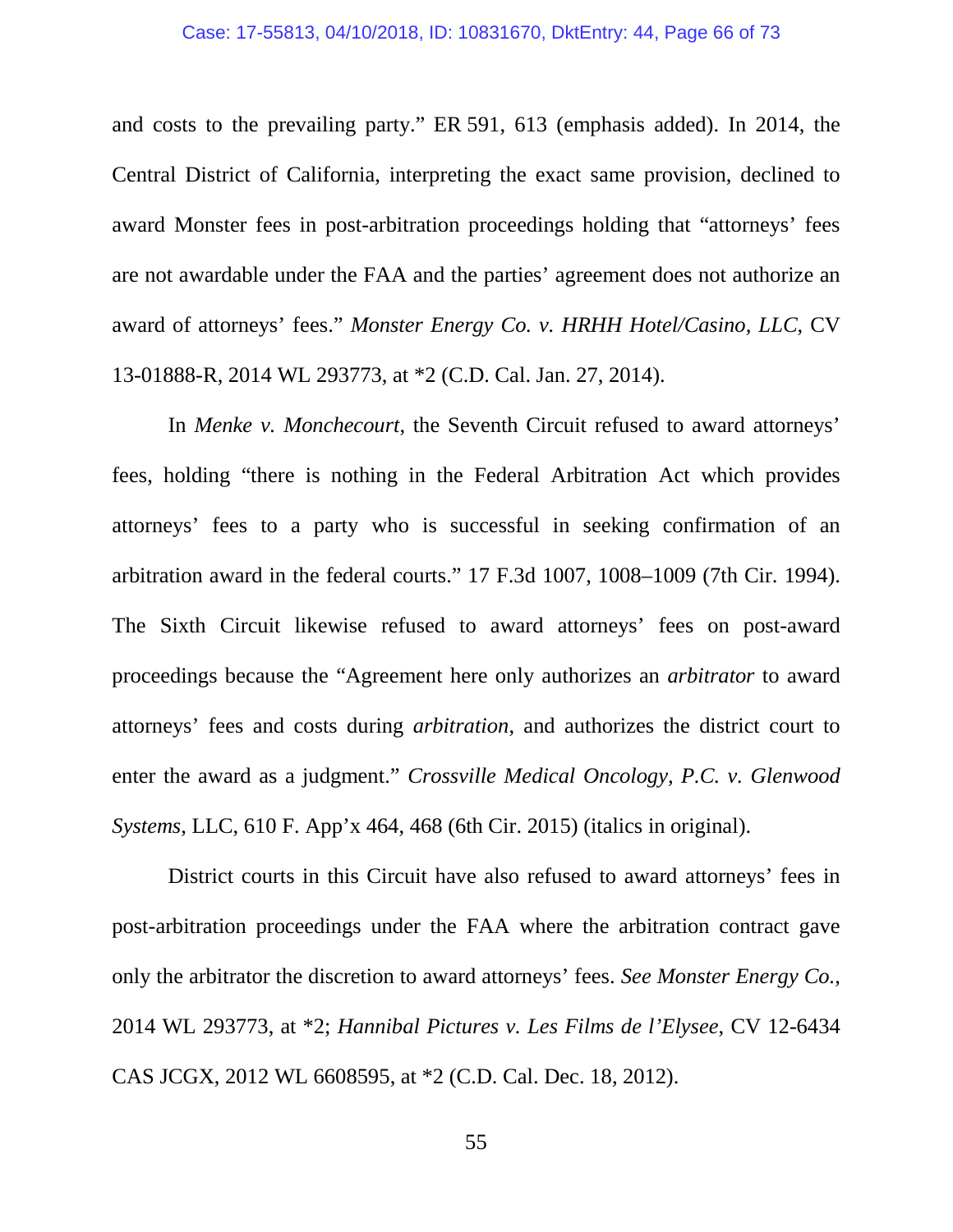In *SCIE LLC*—the decision the District Court relied on in this case—the Ninth Circuit upheld Judge Snyder's decision to award post-arbitration fees. But *SCIE LLC* applied California state law, not the FAA. *See* 397 F. App'x at 350-51 (applying *Ajida Techs., Inc. v. Roos Instruments, Inc.*, 87 Cal. App. 4th 534, 552, 104 Cal. Rptr. 2d 686 (2001)).

In *Hannibal Pictures*, Judge Snyder acknowledged this material difference and denied fees under the FAA, stating that *Ajida* was "inapplicable because it was not decided under the FAA, and based its conclusion that a court rather than an arbitrator could award post-arbitration attorneys' fees on California law that does not apply in this case." *Hannibal Pictures*, 2012 WL 6608595, at \*3, n.1. Under the FAA, Judge Snyder refused to award fees because "the agreement [gave] the arbitrator discretion concerning what amount of attorney's fees should be awarded in a particular case" – not the court. *Hannibal Pictures*, 2012 WL 6608595, at \*2.

Although the FAA does not provide an independent basis for jurisdiction, it does create a body of "substantive" federal law regarding arbitration. *See Southland Corp. v. Keating*, 465 U.S. 1, 12, 104 S. Ct. 852, 79 L. Ed. 2d 1 (1984). This Court applies the FAA to any arbitration agreement unless the agreement "clearly and unmistakably indicate[s] that [state] law of arbitrability should apply...." *Brennan v. Opus Bank*, 796 F.3d 1125, 1129 (9th Cir. 2015). "A general choice-of-law clause within an arbitration provision does not trump the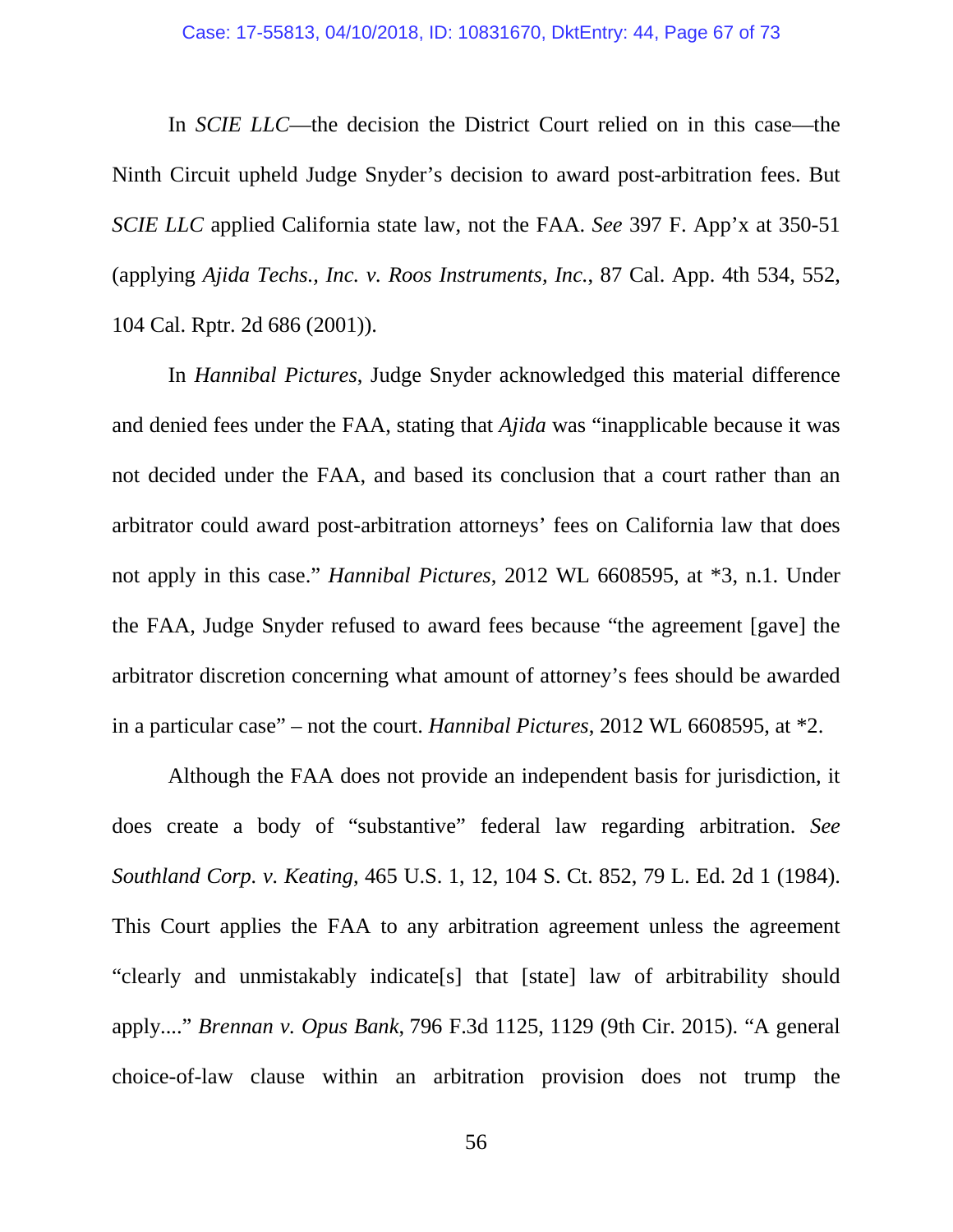presumption that the FAA supplies the rules for arbitration." *Sovak v. Chugai Pharmaceutical Co.*, 280 F.3d 1266, 1270 (9th Cir. 2002).

Here, like in *Hannibal Pictures*, the parties' arbitration is governed by the FAA because the choice-of-law clause in Paragraph 25 of the parties' Agreement does not "clearly and unmistakably" indicate that the California arbitration law should apply. ER 591, 613; *see* 2012 WL 6608595, at \*2. And because the agreement limits the discretion to award fees to the Arbitrator, the District Court's award of fees for post-arbitration proceedings was outside its authority.

### **VII. CONCLUSION**

The Arbitration Award to Monster should be vacated because the neutral JAMS arbitrator failed to disclose his financial interest in a firm doing substantial interest with Monster Energy, and he manifestly disregarded the law in his ruling. Alternatively, the matter should be remanded to allow discovery on the Arbitrator's undisclosed financial interests in JAMS.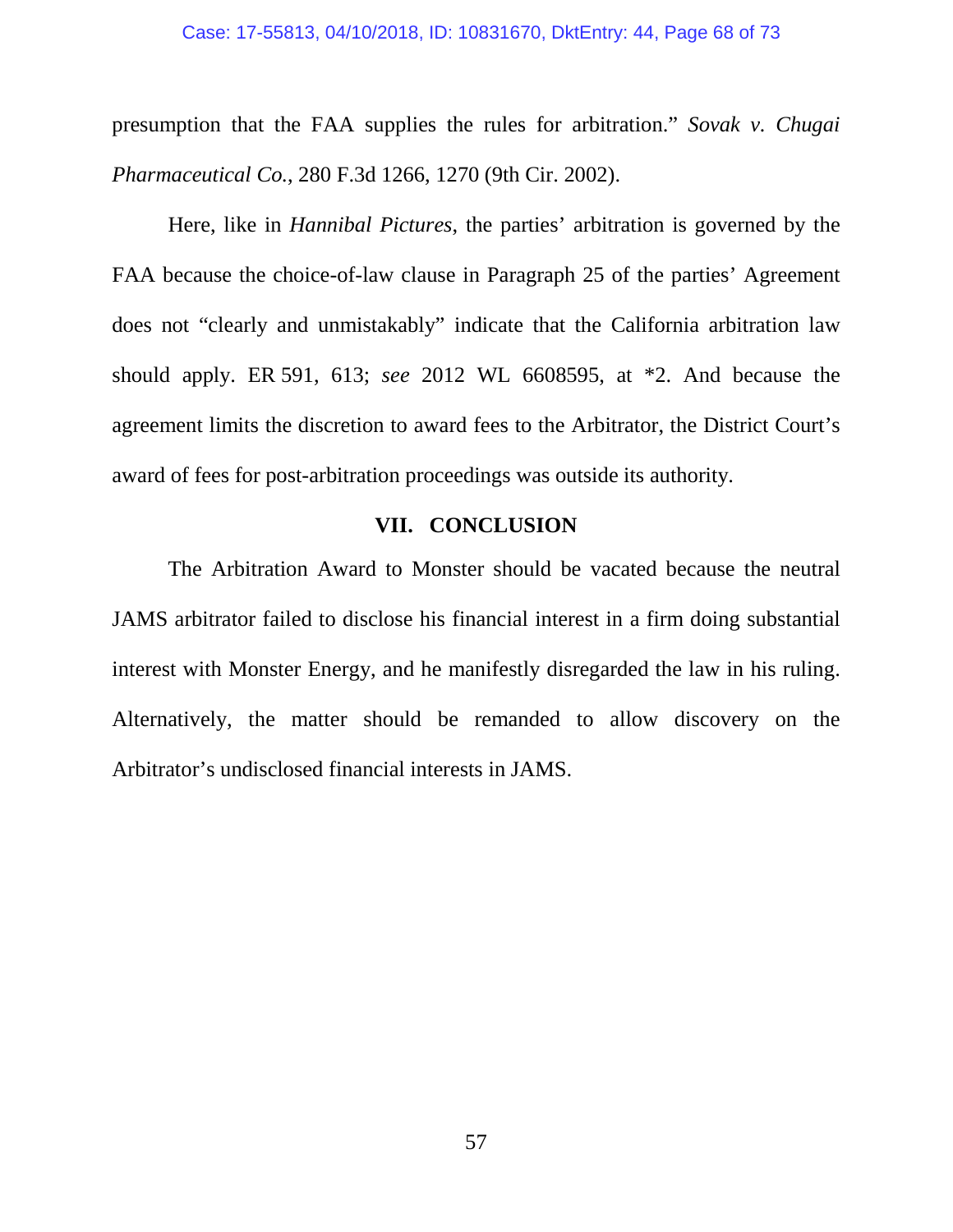Dated: February 23, 2018

Respectfully submitted,

s/ Michael K. Vaska

s/ Emily Kelly Michael K. Vaska Emily Kelly Foster Pepper PLLC 1111 Third Avenue, Suite 3000 Seattle, WA 98101 Phone: (206) 447-8895

Email: mike.vaska@foster.com emily.kelly@foster.com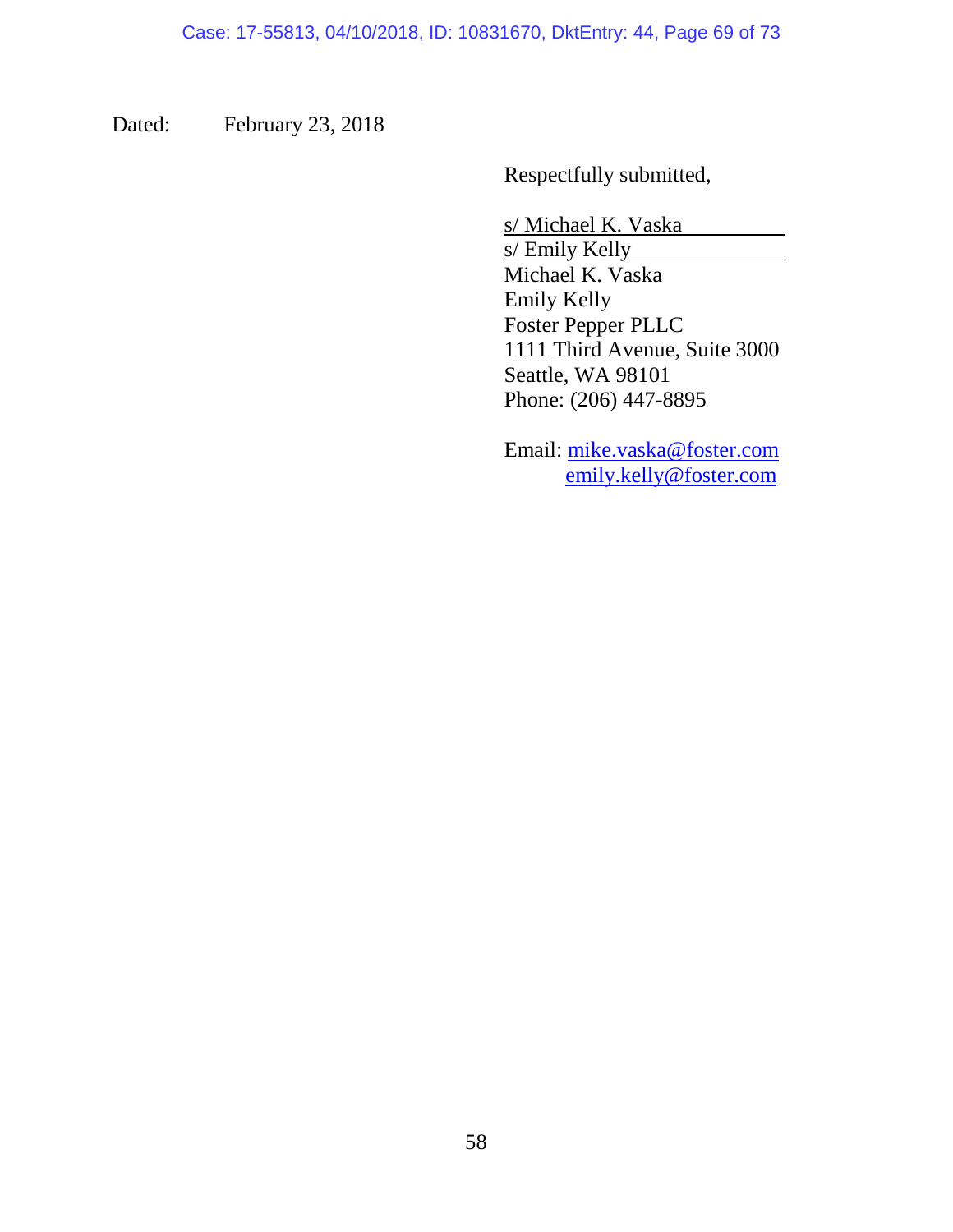Case: 17-55813, 04/10/2018, ID: 10831670, DktEntry: 44, Page 70 of 73

### **STATEMENT OF RELATED CASES**

We are aware of no cases pending in the Court that would be deemed related

to this case under Ninth Circuit Rule 28-2.6.

By: s/Michael K. Vaska s/ Emily Kelly Michael K. Vaska Emily Kelly Foster Pepper PLLC 1111 Third Avenue, Suite 3000 Seattle, WA 98101 Phone: (206) 447-8895 Email: mike.vaska@foster.com emily.kelly@foster.com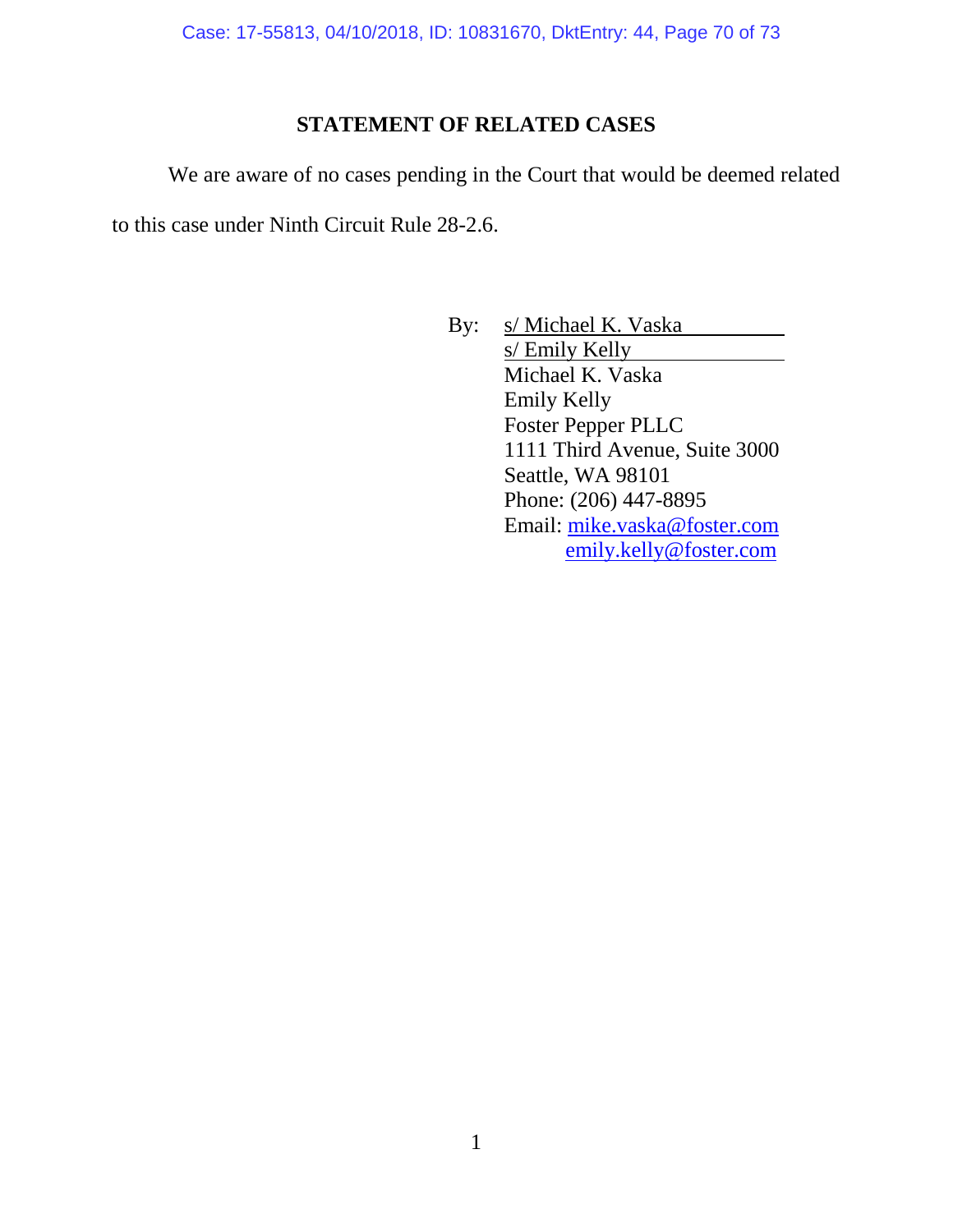#### **CERTIFICATE OF SERVICE**

I certify under penalty of perjury under the laws of the State of Washington that on February 23, 2018 I electronically filed the foregoing Brief of Appellee with the Clerk of the Court for the United States Court of Appeals for the Ninth Circuit using the appellate CM/ECF system.

Dated: February 23, 2018.

s/ Sandra D. Lonon Sandra D. Lonon Legal Assistant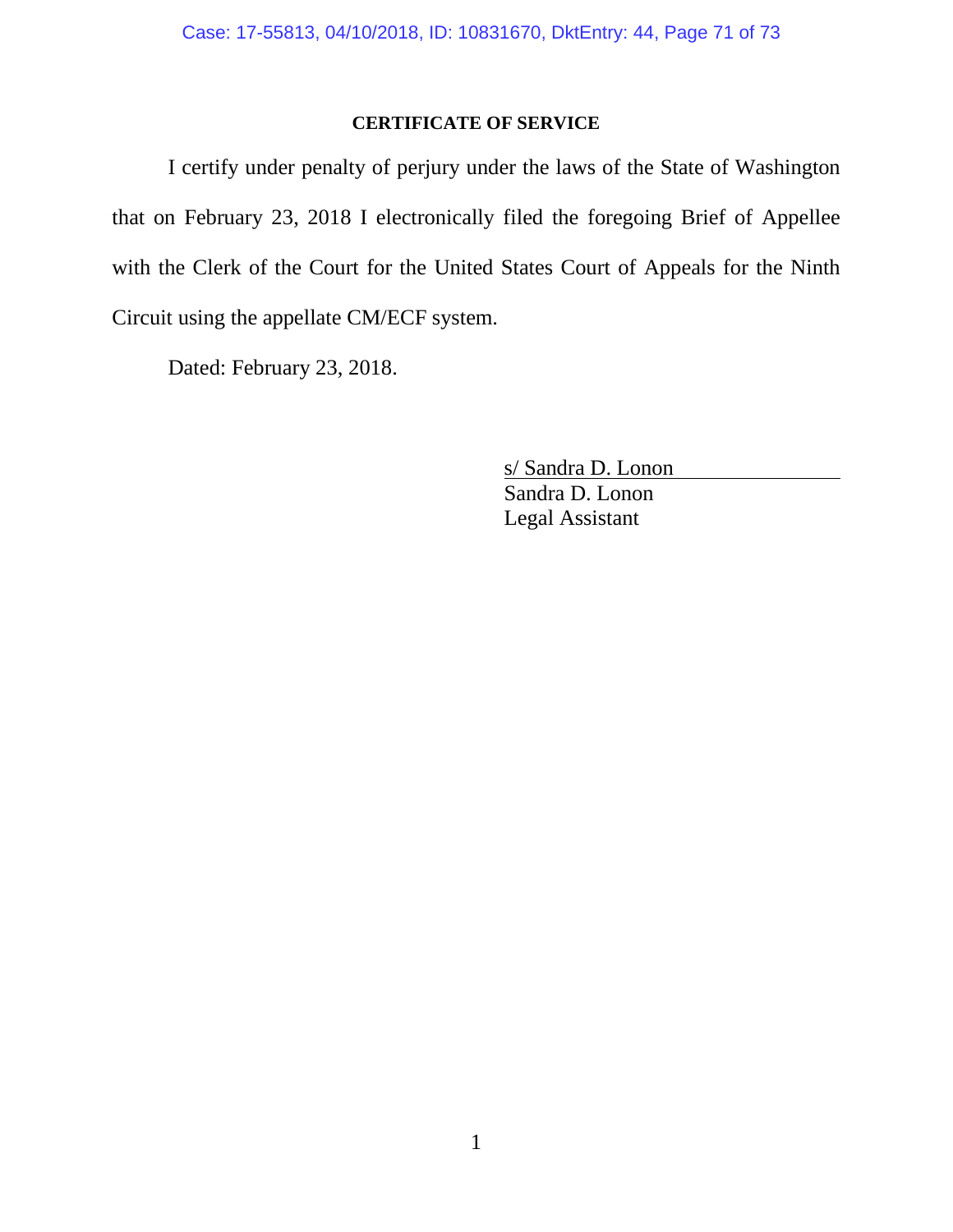# **Form 8. Certificate of Compliance Pursuant to 9th Circuit Rules 28.1-1(f), 29-2(c)(2) and (3), 32-1, 32-2 or 32-4 for Case Number** 17-55813

Note: This form must be signed by the attorney or unrepresented litigant *and attached to the end of the brief.* I certify that (*check appropriate option*):

 $\Box$  This brief complies with the length limits permitted by Ninth Circuit Rule 28.1-1. The brief is words or pages, excluding the portions exempted by Fed. R. App. P. 32(f), if applicable. The brief's type size and type face comply with Fed. R. App. P.  $32(a)(5)$  and (6).

 $\boxtimes$  This brief complies with the length limits permitted by Ninth Circuit Rule 32-1. words or pages, excluding the portions exempted by Fed. R. App. P.  $32(f)$ , if applicable. The brief's type size and type face comply with Fed. R. App. P.  $32(a)(5)$  and (6). The brief is  $\sqrt{13,267}$ 

 $\Box$  This brief complies with the length limits permitted by Ninth Circuit Rule 32-2(b). The brief is words or pages, excluding the portions exempted by Fed. R. App. P. 32(f), if applicable, and is filed by  $(1)$  separately represented parties;  $(2)$  a party or parties filing a single brief in response to multiple briefs; or  $(3)$  a party or parties filing a single brief in response to a longer joint brief filed under Rule 32-2(b). The brief's type size and type face comply with Fed. R. App. P.  $32(a)(5)$  and  $(6)$ .

 $\Box$  This brief complies with the longer length limit authorized by court order dated The brief's type size and type face comply with Fed. R. App. P. 32(a)(5) and (6). The brief is words or  $\Box$  pages, excluding the portions exempted by Fed. R. App. P. 32(f), if applicable.

 $\Box$  This brief is accompanied by a motion for leave to file a longer brief pursuant to Ninth Circuit Rule 32-2 (a) and is words or pages, excluding the portions exempted by Fed. R. App. P. 32 (f), if applicable. The brief's type size and type face comply with Fed. R .App. P. 32(a)(5) and (6).

 $\Box$  This brief is accompanied by a motion for leave to file a longer brief pursuant to Ninth Circuit Rule 29-2  $(c)(2)$  or (3) and is words or words or pages, excluding the portions exempted by Fed. R. App. P. 32(f), if applicable. The brief's type size and type face comply with Fed. R. App. P. 32(a)(5) and (6).

 $\Box$  This brief complies with the length limits set forth at Ninth Circuit Rule 32-4. The brief is words or pages, excluding the portions exempted by Fed. R. App. P. 32(f), if applicable. The brief's type size and type face comply with Fed. R. App. P. 32(a)(5) and (6).

Signature of Attorney or Unrepresented Litigant

Date s/ Michael K. Vaska February 23, 2018

("s/" plus typed name is acceptable for electronically-filed documents)